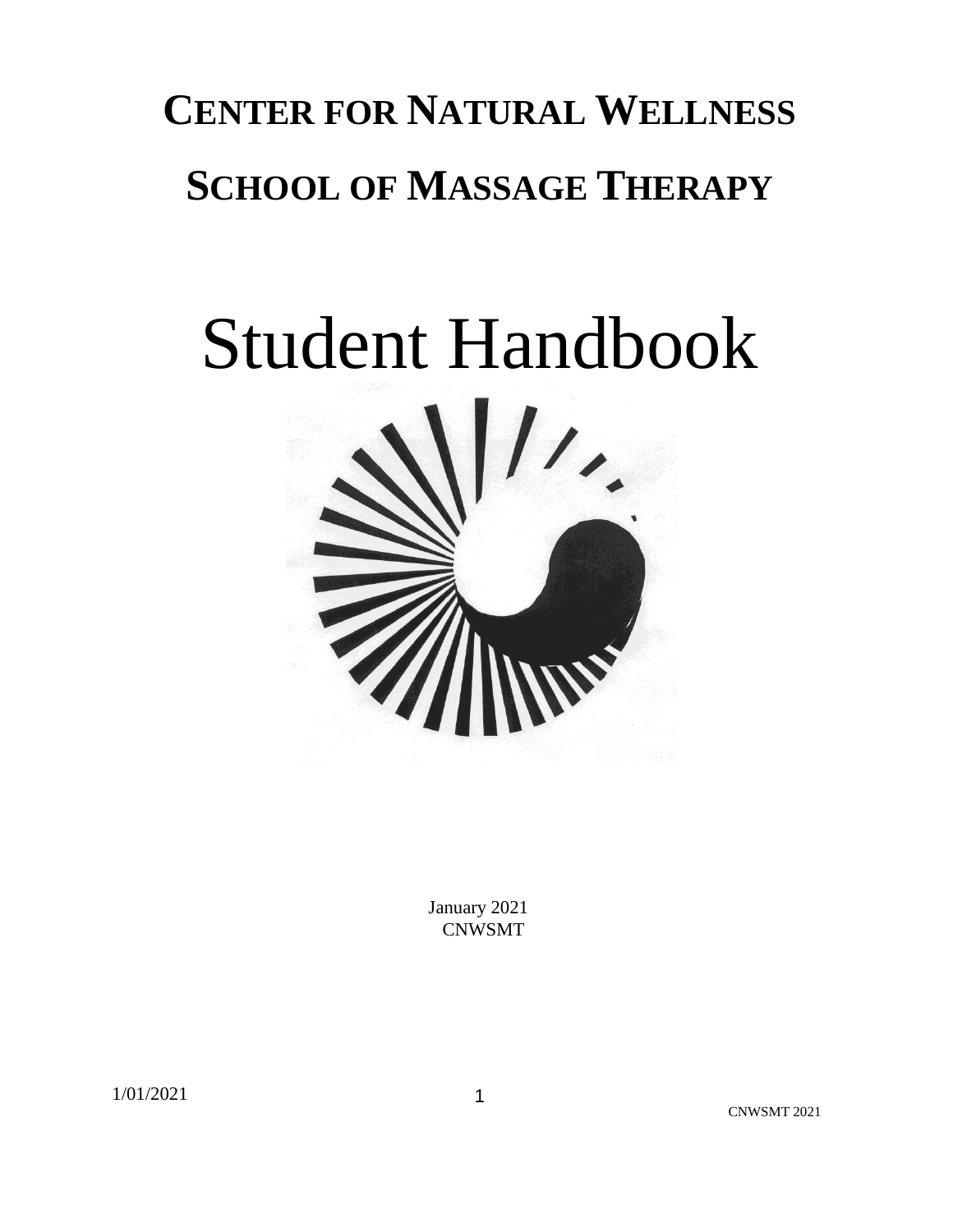#### **STUDENT HANDBOOK**

#### **TABLE OF CONTENTS**

| SECTION 2: CNWSMT Policies and Procedures (revised January 2014)  14                            |
|-------------------------------------------------------------------------------------------------|
|                                                                                                 |
| CNW Standards for Attendance and Attendance Policy (revised January, 2014)  14                  |
| CNW Standards for Grading and Grading Policy (revised January, 2014)  16                        |
| APPLICATION FORM for RE-ENTRY into a DIFFERENT PROGRAM at CNWSMT22                              |
| CNW Standards for Student Conduct and Student Code of Conduct Policy (revised January,          |
|                                                                                                 |
| CNW Standards for Satisfactory Academic Progress (SAP) for Financial Aid (revised January       |
|                                                                                                 |
|                                                                                                 |
|                                                                                                 |
|                                                                                                 |
|                                                                                                 |
| Student Evaluation of Courses, Instructors and the Overall Program 34                           |
| Student Participation in Curriculum Revision and Accreditation Self Study Process <b>Error!</b> |
| <b>Bookmark not defined.</b>                                                                    |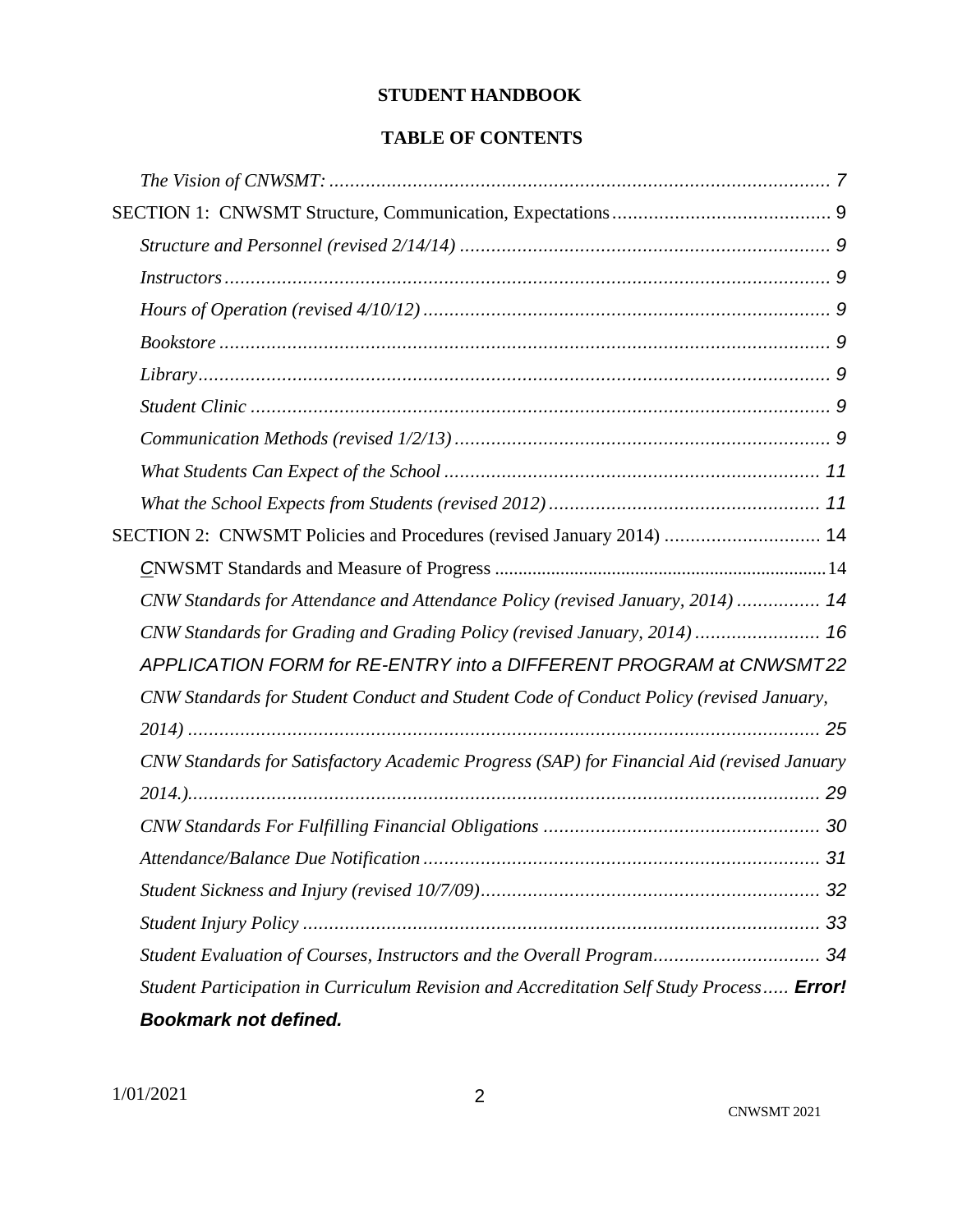|           | Students Who Wish to Change to Different Programs, or Withdraw from CNWSMT, and            |  |
|-----------|--------------------------------------------------------------------------------------------|--|
|           | Reapply after Withdrawal for reasons other than Dismissal due to Attendance, Grading, Code |  |
|           | of Conduct Violations, SAP, and/or Failure to fulfil financial obligations to CNWSMT:  34  |  |
|           |                                                                                            |  |
|           |                                                                                            |  |
|           |                                                                                            |  |
|           |                                                                                            |  |
|           |                                                                                            |  |
|           |                                                                                            |  |
|           |                                                                                            |  |
|           |                                                                                            |  |
|           | Appearance and Dress Code (please see specific policy in Student Code of Conduct)  38      |  |
|           |                                                                                            |  |
|           |                                                                                            |  |
|           |                                                                                            |  |
|           | CNWSMT Classroom Protocol for Students to Follow Before Giving Bodywork in Class 39        |  |
|           | CNWSMT Classroom Protocol for Students Receiving Bodywork in Class 39                      |  |
|           |                                                                                            |  |
|           |                                                                                            |  |
|           |                                                                                            |  |
|           |                                                                                            |  |
|           |                                                                                            |  |
|           |                                                                                            |  |
|           |                                                                                            |  |
|           |                                                                                            |  |
|           |                                                                                            |  |
|           |                                                                                            |  |
|           |                                                                                            |  |
|           |                                                                                            |  |
|           |                                                                                            |  |
|           |                                                                                            |  |
| 1/01/2021 | 3                                                                                          |  |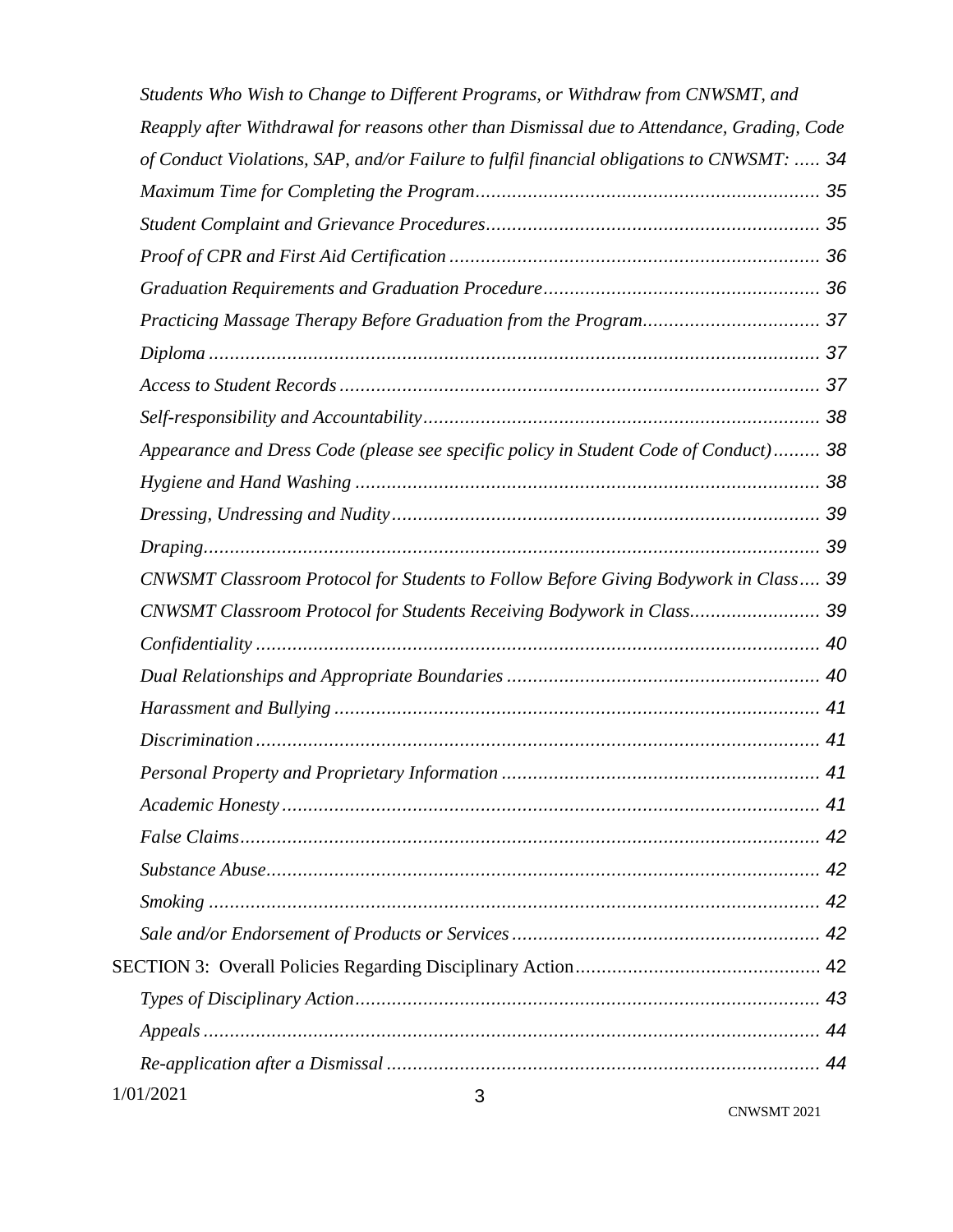| Detailed Guidelines for Hand Washing and Adhering to Policy on Infectious Conditions 51 |  |
|-----------------------------------------------------------------------------------------|--|
|                                                                                         |  |
|                                                                                         |  |
|                                                                                         |  |
|                                                                                         |  |
|                                                                                         |  |
|                                                                                         |  |
|                                                                                         |  |
|                                                                                         |  |
|                                                                                         |  |
|                                                                                         |  |
|                                                                                         |  |
| CNWSMT School of Massage Therapy Student Assistance Program  Error! Bookmark not        |  |
| defined.                                                                                |  |
|                                                                                         |  |

 $1/01/2021$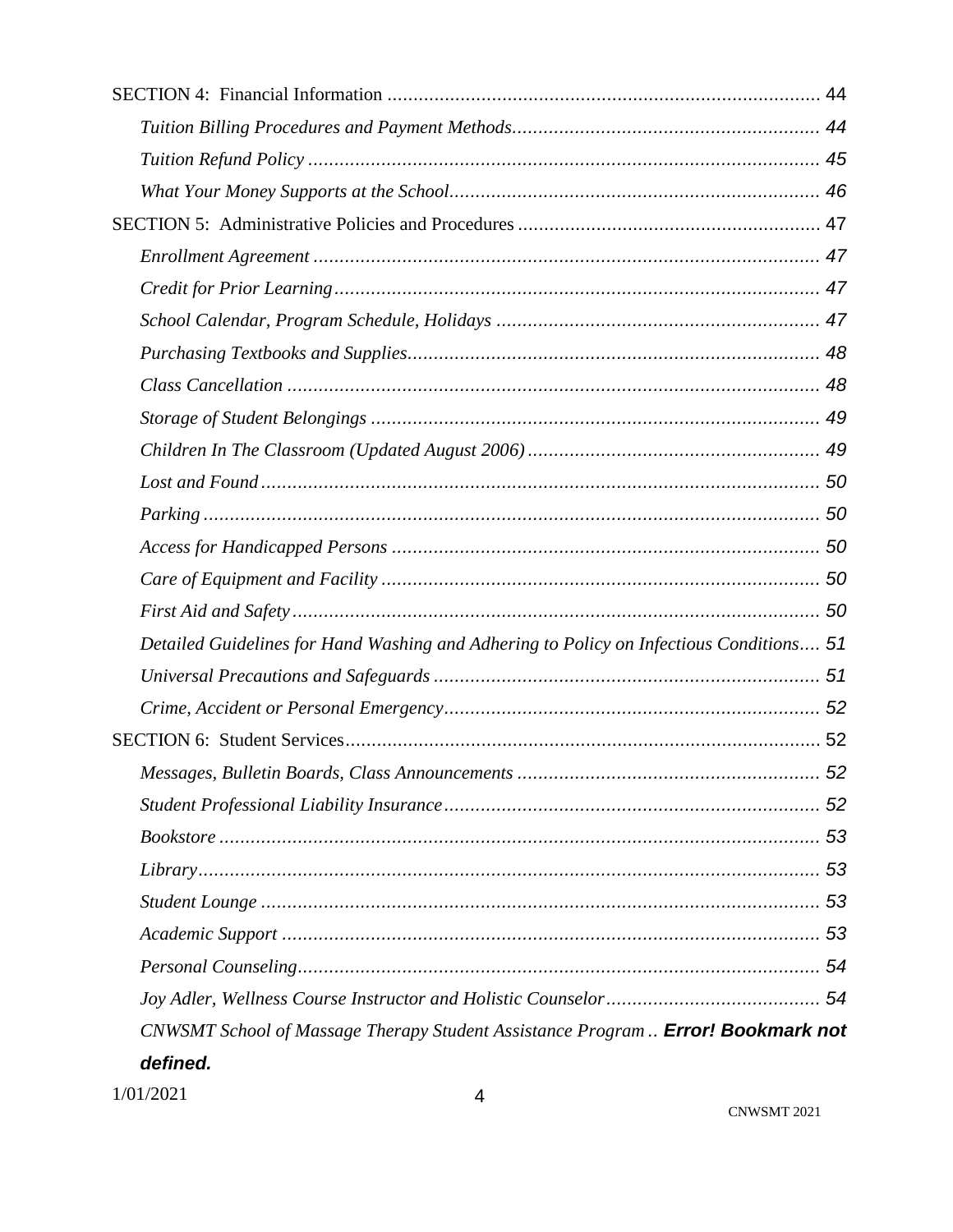| Student Use of Classrooms for Massage Practice and Study Error! Bookmark not defined. |  |
|---------------------------------------------------------------------------------------|--|
|                                                                                       |  |
|                                                                                       |  |
|                                                                                       |  |
|                                                                                       |  |
|                                                                                       |  |
|                                                                                       |  |
|                                                                                       |  |
|                                                                                       |  |
|                                                                                       |  |
|                                                                                       |  |
|                                                                                       |  |
|                                                                                       |  |
|                                                                                       |  |
| CONSENT TO RELEASE MATERIALS TO PROSPECTIVE EMPLOYERS  67                             |  |
|                                                                                       |  |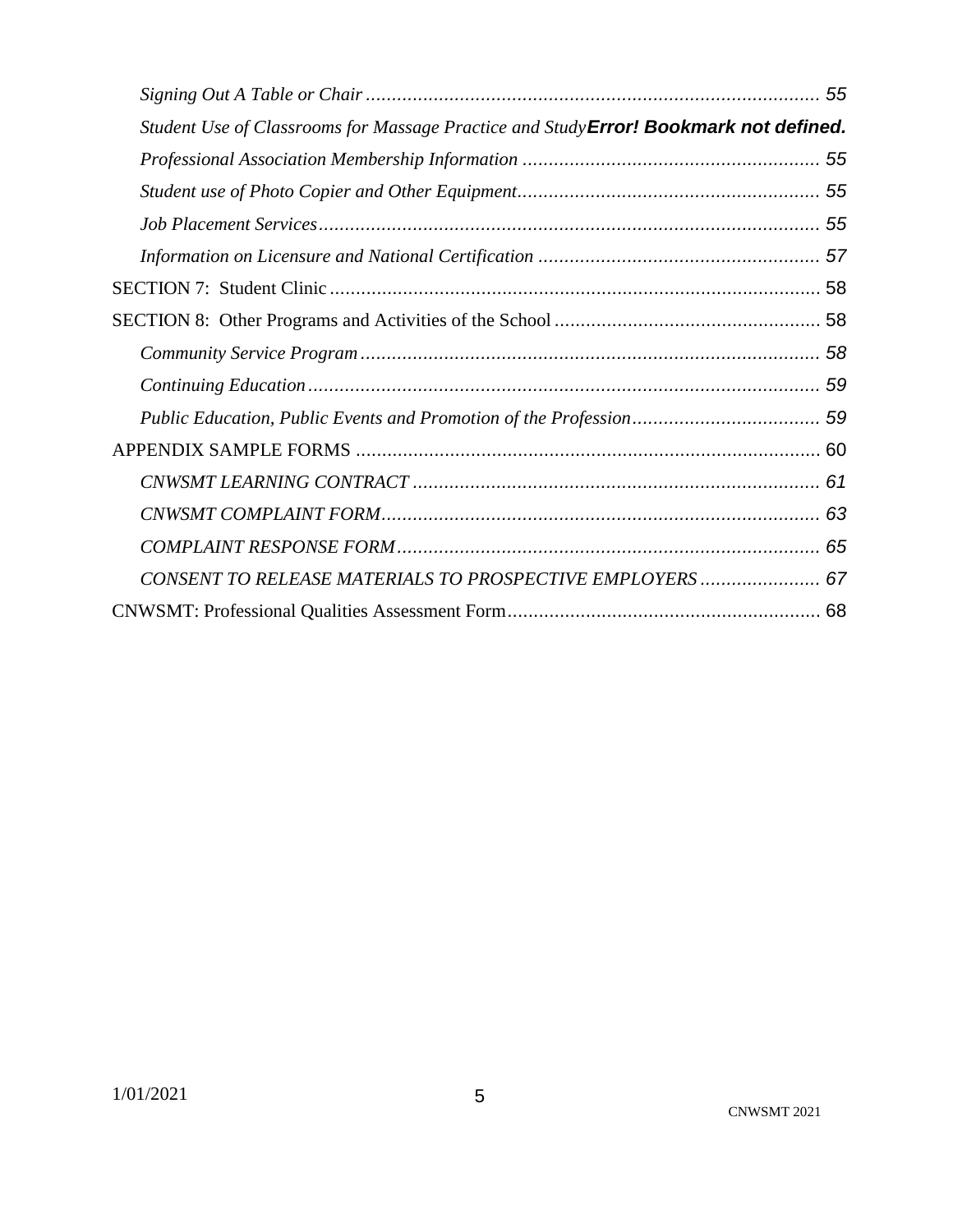#### **Contents Subject to Change**

**This CNWSMT student handbook and its contents are subject to change. The school retains the right to change requirements, regulations, tuition, and fees. Such changes will be in compliance with the regulations of the state of New York. The student shall be subject to the tuition that is in effect as of the date on which the student signs the enrollment agreement, as long as the student is continuously enrolled and making satisfactory progress toward graduation. The handbook does not constitute an irrevocable contract between the student and the school; however, the policies described herein will generally be those to which the student is subject. Information contained in this handbook supersedes all previously published handbooks. Policy changes made after the publication of this handbook will be on file in the office of the Executive Director.**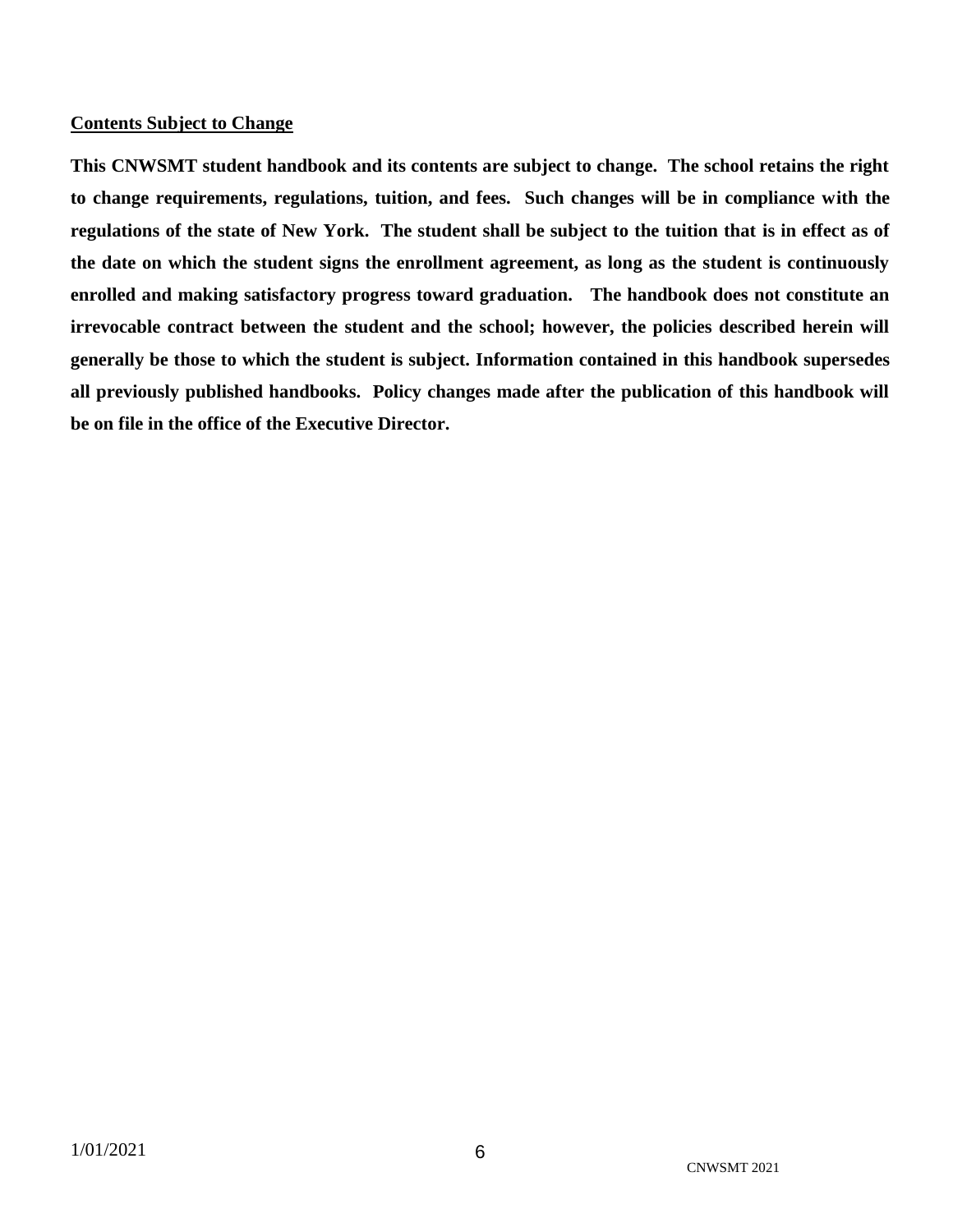#### <span id="page-6-0"></span>**The Vision of CNWSMT:**

- A. At the Center for Natural Wellness School of Massage Therapy (CNWSMT) we believe that a massage therapist should understand, embody, and be able to apply detailed anatomical knowledge, skilled bodywork techniques, strong communication skills, solid traits of professionalism, and a deep honoring of the transformational energy of loving touch. Our comprehensive curriculum covers the art and science of therapeutic massage, and supports the development of interpersonal skills, professionalism, and self-awareness essential for success as a massage therapist.
	- B. More specifically, CNWSMT teaches anatomy, physiology, myology, neurology and pathology to help students understand the physiological benefits of massage therapy, and to understand the language and concepts necessary to communicate intelligently and clearly with clients, colleagues, and other health care practitioners. Scientific anatomical knowledge is also essential to plan and carry out safe and appropriate massage therapy sessions for clients with diverse health issues. In the science courses, students receive clear, comprehensive instruction reflecting student centered teaching principles.
	- C. The curriculum of CNWSMT includes eleven hands on courses (FOM, Assessment Skills, Sports Massage, Chair Massage, NMT, MFR, Introduction to Energy, Polarity, CST, Applied Techniques, and Shiatsu) to help students develop extensive hands-on skills, and to know when and how to apply these techniques to support the health and well-being of clients. Students are guided auditorily, visually and kinesthetically, as they learn techniques and perform practice massage sessions. Students provide numerous massages in classes, at supervised community settings, and in the student clinic.
	- D. CNWSMT supports the development of students' professionalism, ethics and business skills. The curriculum includes a business course which teaches skills and knowledge helpful for success in the field of massage therapy.
	- E. Next, CNWSMT's curriculum reflects the belief that self awareness and self-responsibility are important aspects of being a compassionate and effective body-worker. Our program provides students with the opportunity to grow personally and examine their own relationship to self and others in a supportive environment. Students are encouraged to experience each moment with mindfulness and awareness. Students are expected to be aware of their own needs and aware of CNWSMT expectations and policies. Students are expected to use the academic and emotional services available to support their academic success. Use of conscious communication skills are taught and expected, including the use of "I" statements, and open, respectful conflict resolution. We believe that a balance of body, mind, emotions and spirit naturally allows health and wellness to arise. Therefore we seek a school environment in which all community members honor the physical, mental and emotional aspects of each other.
	- F. Finally, our faculty members are trained and experienced both as educators and as body-workers. They maintain high standards of integrity and ethics. Each teacher is deeply committed to creating a safe, effective and nurturing learning environment for all students, and an environment that honors the diversity and unique gifts of each student. The process of becoming a massage therapist can be a life changing experience that allows individuals to bring their hearts more openly into their lives and work. Our faculty works diligently to support this process.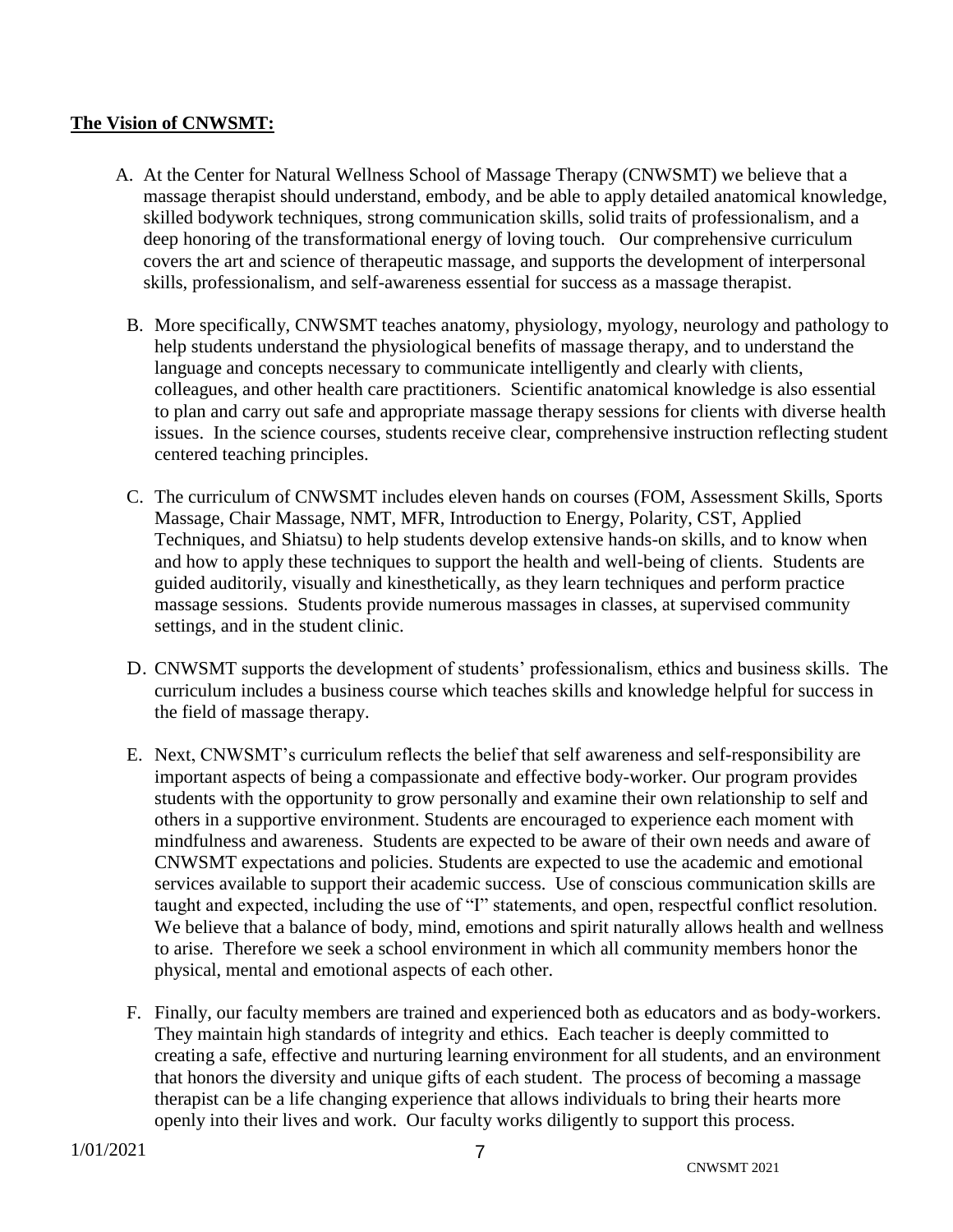#### **Educational Goals and Objectives:**

In order to achieve our vision, we strive to prepare each student to reach their goal of becoming a successful massage therapist and successfully passing the New York State licensing exam for massage therapy. Our faculty and staff work hard to unfold each student's special talents and abilities into a deeper understanding of the art of massage therapy and healing modalities by adhering to the objectives listed below. We seek:

- 1. To provide each student with a safe, supportive, challenging, and quality learning environment.
- 2. To provide a broad educational experience including the art, science, practice and ethics of massage therapy.
- 3. To meet each student where they are and to address individual student's needs as best as we can.
- 4. To encourage personal growth and self-awareness among students, as well as among faculty and staff.
- 5. To employ faculty and staff who are dedicated health practitioners or massage therapists and who possess exemplary educational and ethical standards.
- 6. To assist every graduate in finding successful and gratifying employment as a massage therapist.

#### **Introduction**

The Student Handbook provides a wealth of information to assist you in receiving the full benefit of your participation in CNWSMT's massage therapy program. The handbook contains guidelines, policies, and standards that are unique to CNWSMT, and are designed to create an environment that is conducive to learning and supportive of personal growth and professional development.

Your knowledge and familiarity with the contents of the handbook are essential to full participation in the massage therapy program. Please consult the handbook whenever you have a question about any aspect of your experience at the school. If the handbook does not give you the information you need, contact a staff member or instructor, and we will make sure your question is answered, or you are directed to the person who can help.

We are genuinely interested in your feedback and suggestions regarding all aspects of the school and our program. Please let us know how the handbook might be improved, and we will take your ideas into consideration.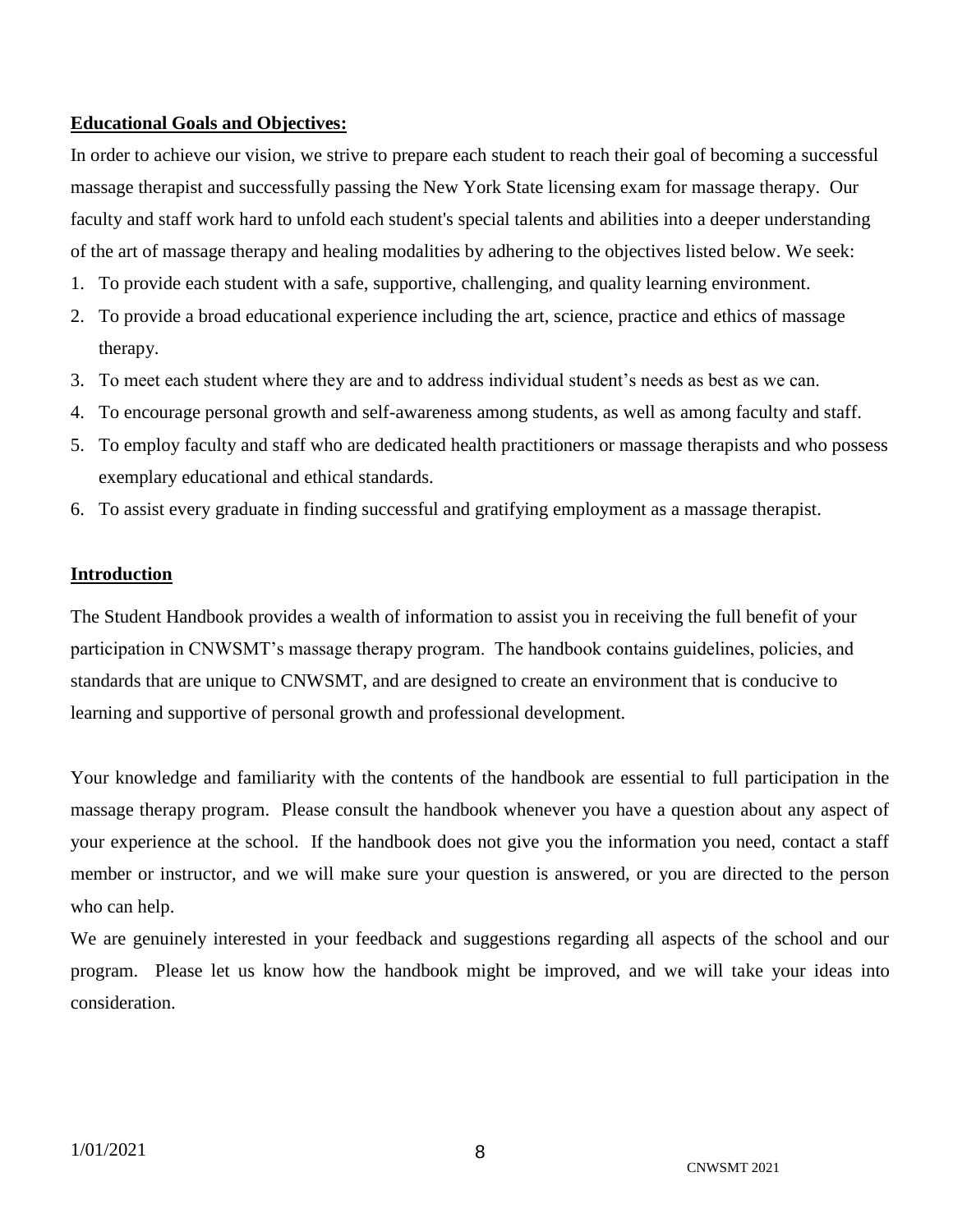## <span id="page-8-0"></span>**SECTION 1: CNWSMT Structure, Communication, Expectations**

#### <span id="page-8-1"></span>**Structure and Personnel (revised 1/12/15)**

The School is a for-profit corporation, owned by TONDA Corporation. Employees of the school include administrative staff members and instructors.

Administrative staff is responsible for the day-to-day operation of the school. Their names and positions are as follows:

| Director of Education                     |
|-------------------------------------------|
| <b>Clinic Director</b>                    |
| <b>Office Manager /Book Store Manager</b> |
| Registrar / Bursar                        |
| Director of Admissions                    |
| <b>Administrative Support</b>             |
| Clinic Supervisor                         |
| Professional Clinic Supervisor            |
|                                           |

#### <span id="page-8-2"></span>**Instructors**

Instructors teach the school's curriculum, provide feedback to students regarding academic progress and professionalism, perform related administrative duties such as recording attendance and grades, collaborate on curriculum revision, and assist with ongoing improvements to academic policies and procedures.

#### <span id="page-8-3"></span>**Hours of Operation (revised 4/10/12)**

The main office of the school is open during the following hours: Monday through Thursday:  $8:30$  a.m. to  $5:00$  p.m. and Friday:  $8:30$  a.m.  $-2:00$  p.m.

#### <span id="page-8-4"></span>**Bookstore**

The bookstore is generally open during office hours.

#### <span id="page-8-5"></span>**Library**

The library is available for student use during hours of operation of the school.

#### <span id="page-8-6"></span>**Student Clinic**

The hours of the Student Clinic are generally Monday through Thursday evenings and Friday and Saturday morning and afternoons as scheduled. Note that clinic hours are subject to change. Please see clinic handbook for specific appointment times.

#### <span id="page-8-7"></span>**Communication Methods (revised 1/2/13)**

Students, instructors and administrative staff members are all busy people. We use communication methods that are respectful of each other's demanding schedules. It may seem easy to stop someone in the hall and

1/01/2021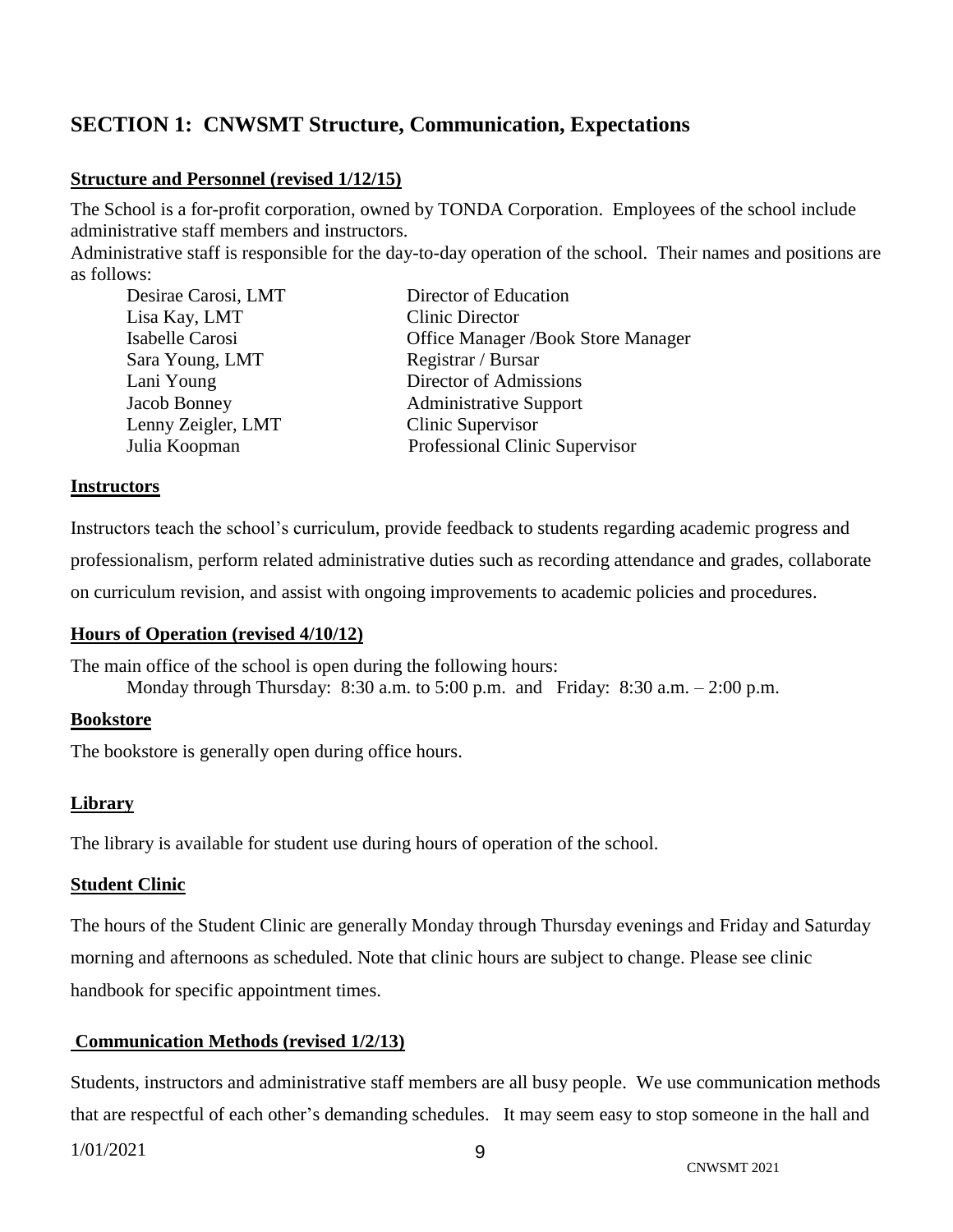enter into a spontaneous conversation about school business, but please keep in mind that it is often more effective for you and another to handle the business according to one of the methods described below.

1. MAILBOXES -- Instructors and administrative staff members have mailboxes that are located in the front office near the copy machine and are to be used for submitting sensitive materials.

**PAYMENTS SHOULD NOT BE LEFT IN MAILBOXES THEY SHOULD BE GIVEN DIRECTLY TO STAFF.** Assignments, logs, quizzes etc can be turned into teachers mailboxes. Students also have mail folders where instructors, staff, or students can leave correspondence. They are located in the library. Students are expected to check these folders often as information is frequently left in them.

- 2. BULLETIN BOARDS -- Students are expected to read the official notices posted on bulletin boards to stay informed about schedule changes, course and program requirement changes, community service and sporting events. Items to be hung on the bulletin boards are subject to approval. Please bring anything you would like to see on the bulletin board to the office manager.
	- a. **Student Information Bulletin Board** is located on the first floor in the main hallway.
	- b. **Continuing Education Bulletin Board** is located on the first floor in the main hallway.
	- c. **Community Referral Bulletin Board** is located on the first floor near the elevator.
	- d. **Sports Events Bulletin Board** is located outside the Aspen classroom on the first floor.
	- e. **Community Bulletin Board** is located outside the downstairs bathrooms and will list items for sale, upcoming events and space available.
	- f. **"Massage in the News" and Grade Posting Bulletin Board** is located in the student library.
	- g. **Community Service Bulletin Board** is located by the elevator.
	- h. **Placement Bulletin Board** is located on the first floor in the main hallway.
- 3. EMERGENCY MESSAGES -- When any staff member receives an emergency message for a student, the staff member will attempt to locate the student in the building. The school's main number is **489-4026.** This phone numbered is answered during normal business hours.
- 4. MEETINGS/OFFICE HOURS Some instructors have regular question and answer hours. Students can also schedule meetings with an instructor by speaking with that specific instructor. Students can schedule an appointment with administrative staff members through the front desk staff.
- 5. COMMUNITY MEETINGS If and when necessary, Community Meetings are scheduled. These meetings provide an opportunity for a class to come together in an atmosphere of mindfulness and mutual respect to listen to fellow students share stories, feelings, joys or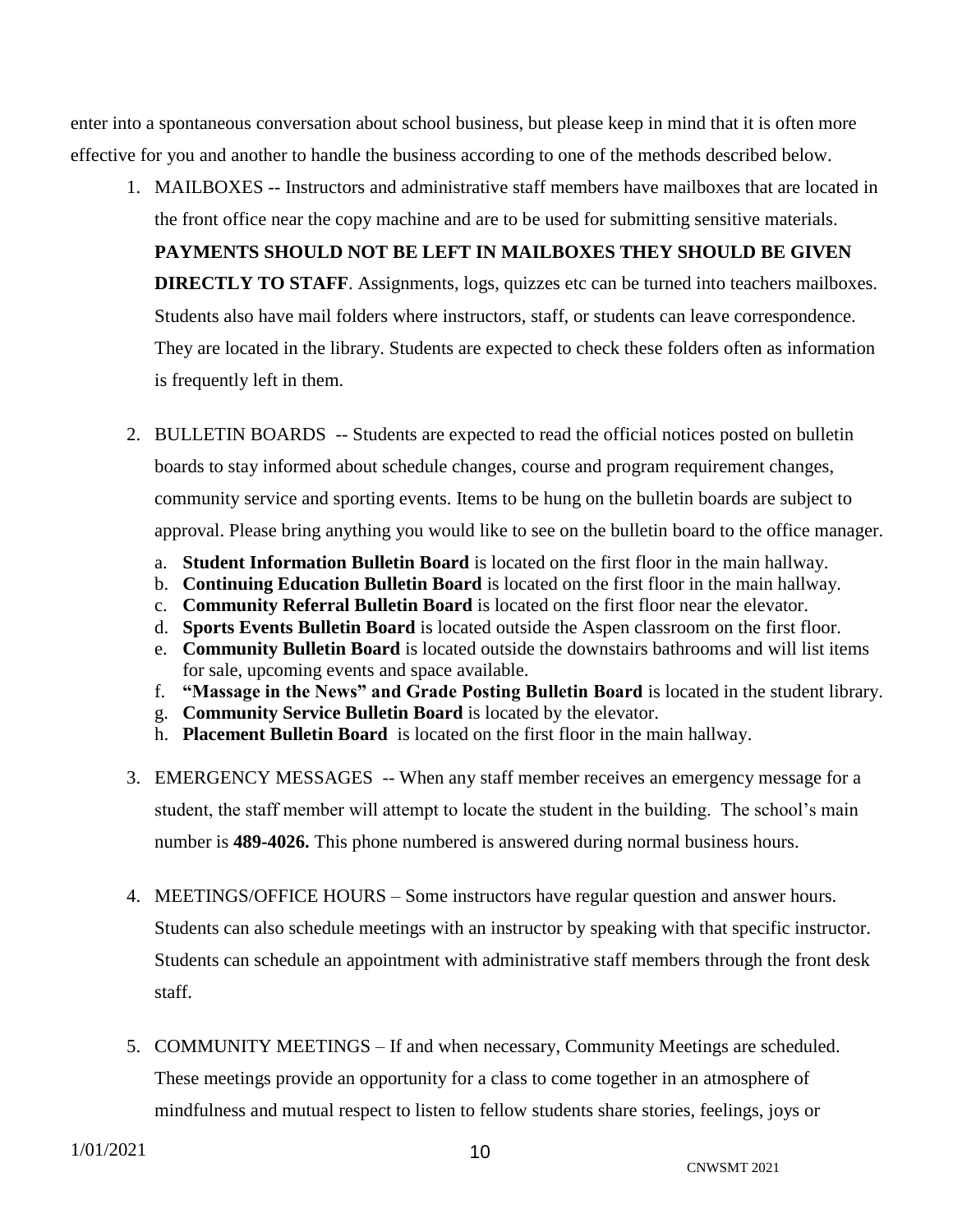concerns and give feedback to one another or the school. It is a time of community building and trust building. These meetings are facilitated by the Dean of Students and/or the Director of Education.

6. FORMS -- At the back of this handbook, you will find sample forms related to many routine procedures. Each sample form includes directions on where to obtain a blank form and how to use the form.

#### <span id="page-10-0"></span>**What Students Can Expect of the School**

Your instructors and the administrative staff strive to provide a high quality-learning environment. We are committed to ongoing improvements, and we make changes as our decision-making processes and resources allow.

Students can expect that:

- 1. The training program will adequately prepare you to enter the profession of massage therapy.
- 2. Your instructors will be competent, caring, experienced, and prepared to teach.
- 3. You will be treated with respect.
- 4. Testing and grading will be consistent and fair.
- 5. Your personal information will be kept confidential among the staff.
- 6. Your suggestions and feedback will be actively solicited and seriously considered.
- 7. Your workload will be substantial and challenging.
- 8. Instructors and administrative staff will work actively to provide a safe and nurturing environment in which you may experience significant personal, spiritual and professional development. We need participation of all students to ensure an emotionally safe and nurturing environment.

#### <span id="page-10-1"></span>**What the School Expects from Students (revised 2012)**

The staff and faculty wish to support your success at CNWSMT. In order to ensure your success, we recommend and/or require the following:

- 1. Prepare to enter the program. Make all necessary arrangements for managing work, family, and other obligations. Set up a quiet place to study. Make sure you have reliable transportation. Keep in mind that the first week of school starts with a full load of class work and homework assignments!
- 2. Make sure all your admissions paperwork is complete. If a student's admissions paperwork is not complete within one week of the start of the program, s/he will be suspended from the program until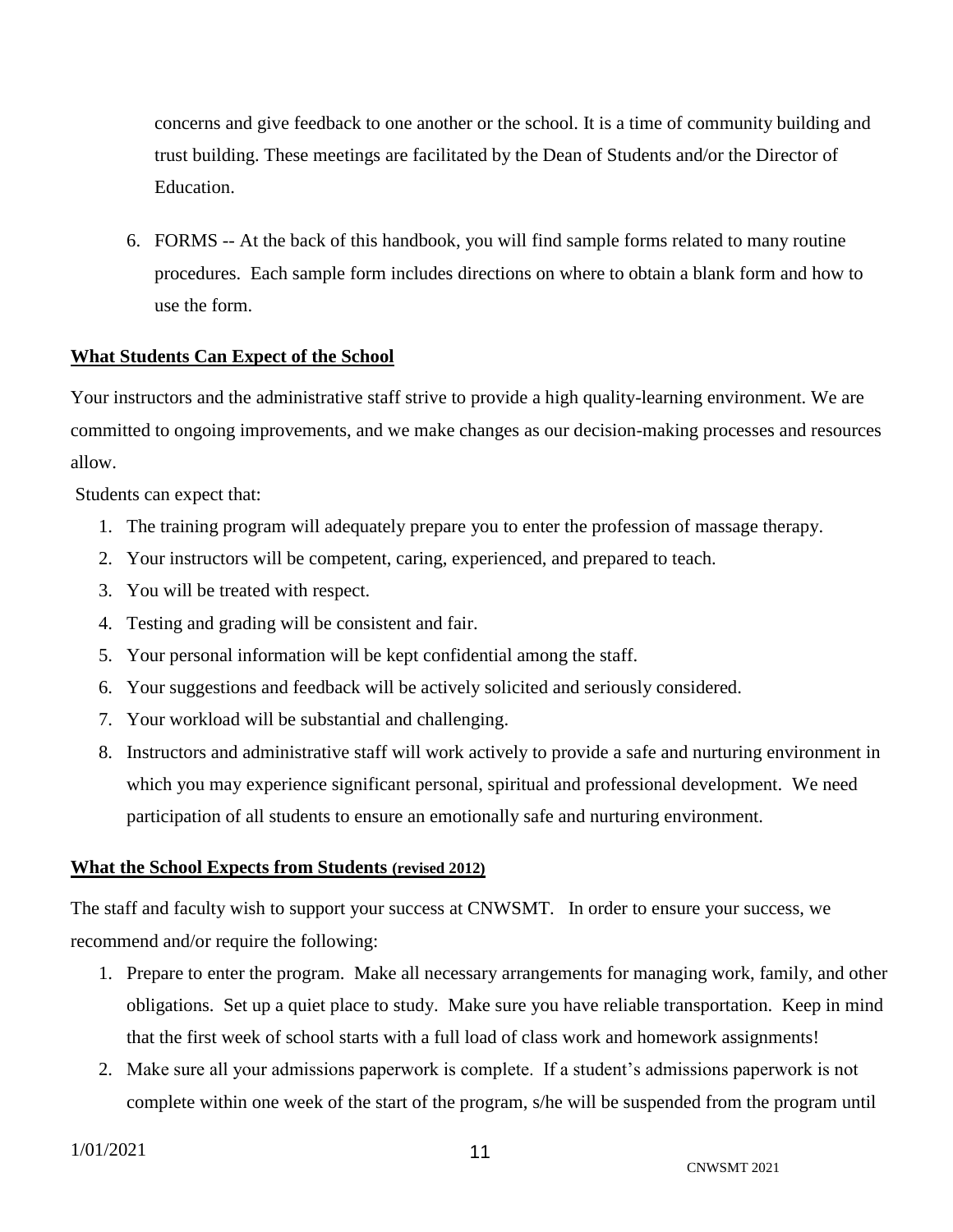it is complete. If the student does not submit all admissions paperwork within 10 days of the suspension, s/he will be dismissed from the program.

- 3. Understand and accept the workload that your program requires of you. Our full time program is the equivalent of a full time job. You will be in class approximately 28 hours per week, and will have approximately 10 to15 hours of homework per week. Our evening program is the equivalent of a part time job. You will be in class 17 hours per week, and you will have approximately 6 to 10 hours of homework per week. Our morning program is the equivalent of a part time job. You will be in class 17 to 24 hours per week, and you will have approximately 9 to12 hours of homework per week.
- 4. Take responsibility for your education. Ask questions when you do not understand something. Meet with the Dean of Students if you fail two quizzes. Obtain tutorials whenever you need additional help.
- 5. Participate fully in the learning process. Every component of the program is there for a reason. Regular attendance and active participation are essential. Learning activities include listening and note taking, discussion, role-play, hands-on practice, reading and writing assignments, participation in community service and sporting events, and written and hands-on exams. In addition, instructors can require students to have a tutorial at any point if an instructor feels the student needs extra help. **Students are encouraged to obtain a tutorial whenever they feel the need for extra help**.
- 6. Be willing to learn a variety of techniques. You may find that you prefer one massage therapy technique or bodywork method to another. While you are in the program, you will be expected to learn, practice, and demonstrate proficiency in all forms of massage therapy and bodywork that are taught.
- 7. Take care of yourself physically, mentally, emotionally, and spiritually. The program will challenge you on all levels and will give you wonderful opportunities to experience intensive personal growth. Eat a healthy diet, get enough rest and exercise, give yourself some time for recreation, and use your time and energy as carefully and consciously as possible.
- 8. The school actively supports diversity within the student body, our staff and faculty, clinic clients, and all individuals and groups associated with the school. Students are expected to be accepting and respectful of people of various ages, ethnicities, religions, sexual orientations, body types, personalities, and life styles. Personal feelings about an individual may need to be set aside in order to work and learn in this environment.
- 9. Students are expected to maintain and express respect for, and proper boundaries with all people associated with the school. When conflicts arise, students need to be honest, demonstrate respect for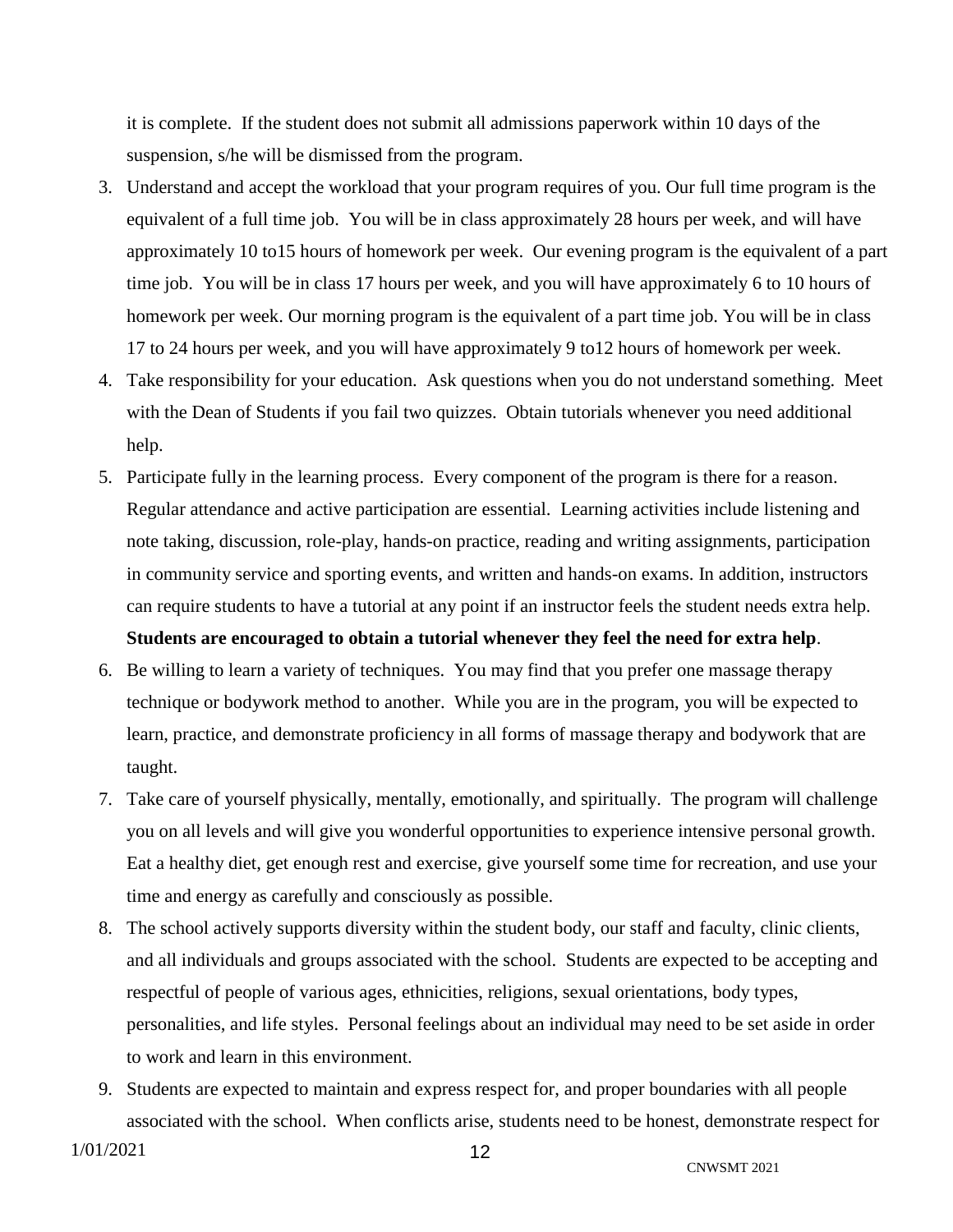all points of view, and speak directly to the person with whom you are experiencing a problem. Use "I statements." Students are responsible for taking steps to avoid unnecessary conflict. Students must maintain professional boundaries with faculty, staff, and all massage therapy clients. (Socializing and other types of relationships are not permitted.) Be thoughtful about appropriate boundaries with other students as well.

- 10. Students are expected to be genuinely receptive to constructive criticism and feedback. Classmates, instructors, and clinic clients are asked to give feedback about students' knowledge, skills, personal hygiene, communication skills and appropriate behavior. CNWSMT uses a PQA form (see appendix of forms) to evaluate students. The intention of the PQA form is to provide helpful feedback to assist a student in being successful within the profession of massage therapy. Students are expected to listen carefully to feedback, respond non-defensively, and make appropriate changes to support their success.
- 11. Students are expected to take extra care in the classroom, clinic and when participating in schoolrelated public events, to maintain high standards of personal appearance and hygiene, as described in the Code of Conduct in Section 3 of this handbook.
- 12. The school provides a variety of ways in which students may contribute opinions and suggestions for future improvements to the school and the program. Students are expected to use established communication channels to contribute their voices to ongoing dialogue and consideration of changes to policies, procedures, program content, and academic standards. Additionally, students are asked to evaluate their instructors and courses on a regular basis. When completing the evaluation forms provided by the school, students are expected to be honest and thorough in their answers. When the school distributes questionnaires or surveys to students, it is expected that students will spend a reasonable amount of time to complete the forms.
- 13. Understand what you must do to meet the financial obligations of attending school. Each student is required to have a complete financial plan in place with our Financial Aid Advisor before starting classes. If a student's financial plan is not complete within one week of the start of the program, s/he will be suspended from the program until it is complete. If the student does not submit all required financial aid documents within 10 days of the suspension, s/he will be dismissed from the program. Based on the above description of the workload, be realistic about your job schedule, and be clear about your financial plan for meeting both your personal expenses and all of the costs of the program, as described in the catalog.

1/01/2021 13 14. The school maintains regular contact with graduates for the placement assistance, offering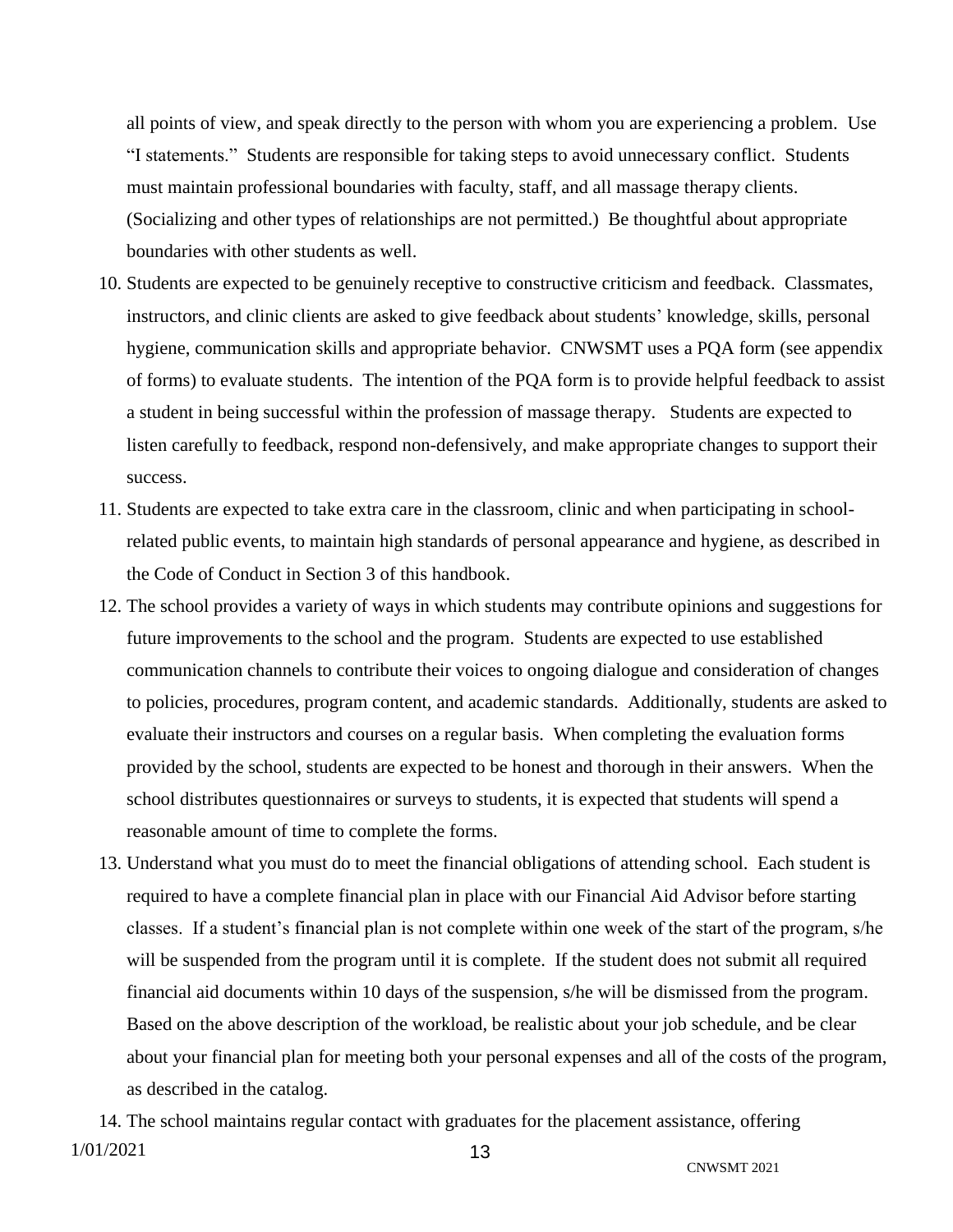professional support, receiving feedback about the ongoing benefits of the program, and gathering data that we are required to submit to our regulatory and accrediting agencies. We enjoy hearing our graduates' news and celebrating their successes. We very much appreciate graduates participation in surveys and other methods for receiving opinions and suggestions for ongoing improvements to the school and the program.

## <span id="page-13-0"></span>**SECTION 2: CNWSMT Policies and Procedures (revised January 2014)**

#### **CNWSMT Standards and Measures of Progress**

#### **CNWSMT has five key areas in which progress is monitored.**

- 1. Attendance
- 2. Grading
- 3. Code of Conduct
- 4. Satisfactory Academic Progress (SAP) for Financial Aid
- 5. Fulfillment of financial obligations

For each of these categories, CNWSMT has defined probation and termination policies.

#### <span id="page-13-1"></span>**CNW Standards for Attendance and Attendance Policy (revised January, 2014)**

#### **Attendance**

CNWSMT expects students to demonstrate professionalism necessary for success in the field of Massage Therapy. Attendance and punctuality are habits that are essential for success as a professional massage therapist. Absenteeism and tardiness diminish one's ability to maintain a satisfied clientele and employer. Therefore classroom attendance is very important and student attendance and punctuality are tracked and recorded daily for each class. In addition, the material covered in each class is important and serves as a building block for future course work.

Whenever a student is absent, he or she must learn the material that was covered in the missed class. Each time a student is absent, the class instructor will place a makeup form in the student's mail folder. The instructor may require a tutorial (at a fee of \$35), a bodywork exchange, a written assignment, and/or obtaining class notes from a fellow student. The student must complete all the requirements written on the makeup form, obtain the signatures required, (signatures required are stated on the form), and must place the completed makeup form in the Registrar's mailbox. The form should be turned into the Registrar within 2 weeks of the missed class. Students must complete a class makeup form for each and every missed class.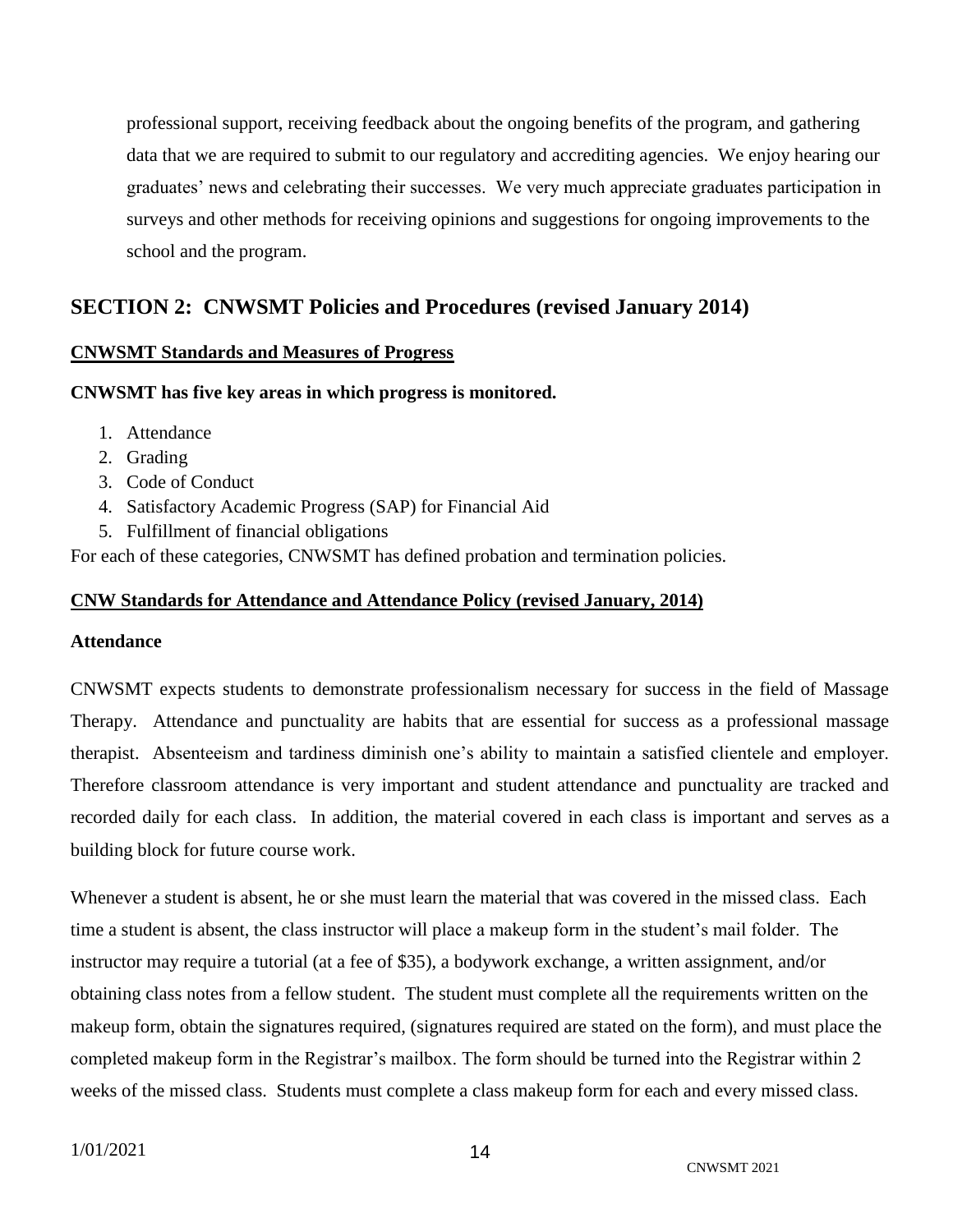In addition, CNWSMT requires all "*bodywork*" class absences, in which the student has missed the entire class, to fulfill an additional massage requirement. A bodywork class absence is defined as an absence in any of the following courses: FOM, Sports, Assessment Skills, NMT, Chair, Polarity, MFR, CST, Applied Techniques or Shiatsu. To fulfill the additional massage requirement, the student must complete an extra massage in the Student Clinic and complete required paperwork. The student clinic staff will keep track of the number of additional clinic massages required due to absences in bodywork classes. Students must complete all assigned additional clinic massages in order to fulfill their clinic requirements.

Students are allowed a total of **five (5) times they can arrive late to class or leave early from class during the course of the program** and not be marked absent. The first five times a student is late or leaves early, s/he will not be marked absent, but will be given a grace. IT IS THE STUDENT'S RESPONSIBILITY TO INFORM THE INSTRUCTOR THAT S/HE HAS ARRIVED LATE OR WILL BE LEAVING EARLY, SO THAT THE INSTRUCTOR CAN RECORD A GRACE. **NOTE:** Once a student has used all 5 graces, s/he will be marked absent if s/he arrives after attendance is taken or leaves before the end of class. If a student is marked absent for being late, s/he will receive a make-up form and must complete the requirements noted on the form, obtain the necessary signatures and turn the completed form into the registrar. In the case of an absence due to a late arrival or early departure, the student will not be assigned an additional clinic massage requirement.

If a student is graced for being late or leaving early, s/he is expected to make up all missed material. The instructor may issue an "extra work requirement" form, outlining the work to be made up due to missing a portion of class. A tutorial may be required as well, and if a tutorial is required, this will be indicated on the form. The student must complete the "extra work requirement" form and turn it into the instructor in order to complete the course.

As a courtesy, we request that students call the school whenever they will be late or absent. If you are not present in class, and we do not know why, we will be concerned about you. If a student is absent from class for more than 14 consecutive calendar days (including weekends and CNW vacation days), s/he may be dismissed. Students are asked to notify CNWSMT if they will be absent for an extended period (i.e. illness or a planned vacation).

#### **Attendance Warning**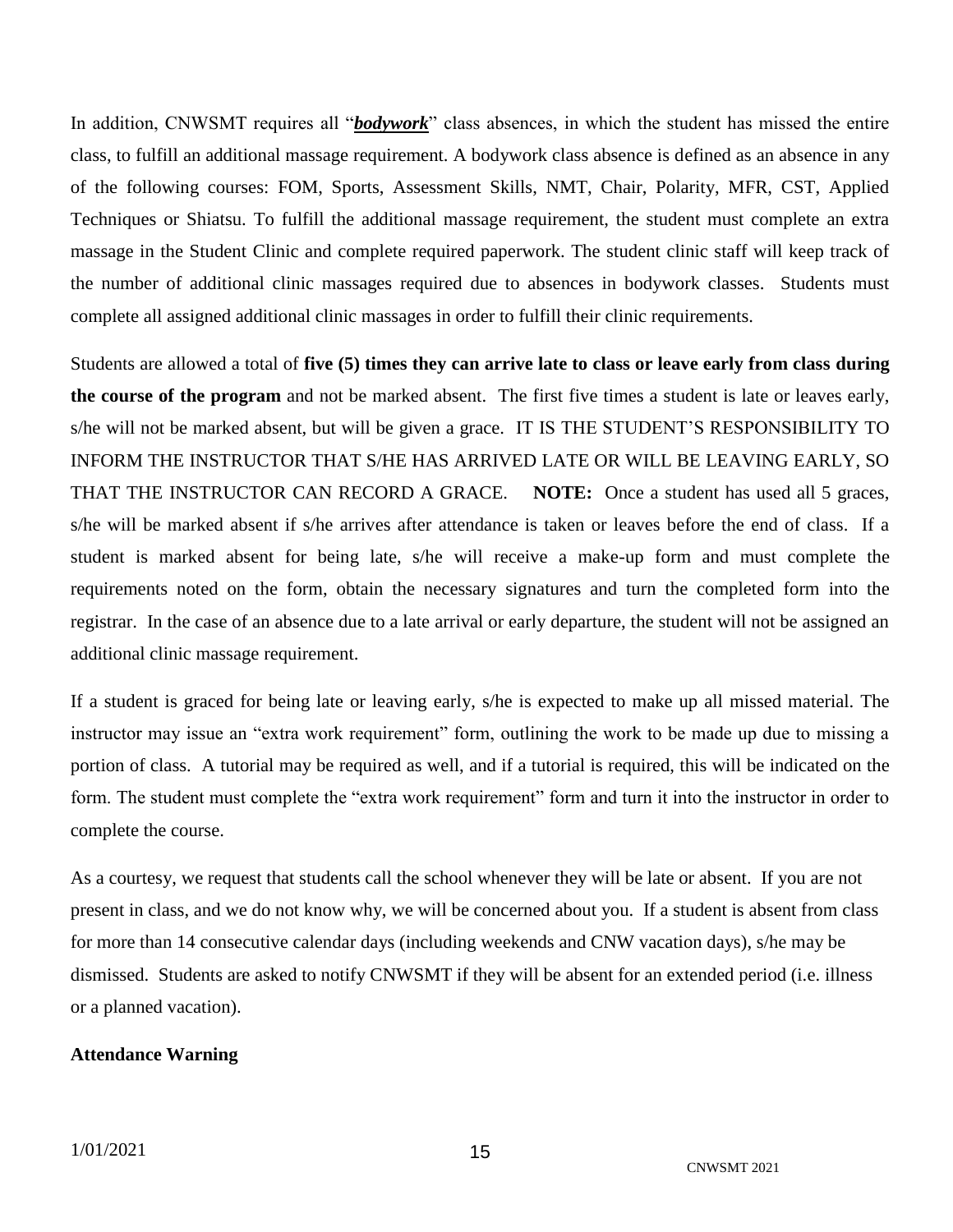If any student is absent from 10 classes, s/he will receive a formal warning notice from the Registrar, and s/he may be required to meet with the Dean of Students to discuss attendance.

#### **Attendance Probation**

If any student is absent from 15 classes over the course of the program, s/he will be put on attendance probation. S/he will receive a notice from the Registrar that s/he has been put on probation and will be required to meet with the Dean of Students to discuss attendance. (The student is expected to initiate this meeting.) In addition, the student may be required to attend a review panel meeting. The panel will recommend whether or not the student should be dismissed from the program, and will list any conditions for remaining in the program. The student will be expected to follow all such conditions or may face dismissal. The student will remain on probation until the end of his/her program.

If a student moves to another program and reduces his/her absences by retaking a course or courses such that the student's accumulated absence total is less than 20, s/he will be removed from academic probation.

#### **Attendance Dismissal**

If a student is absent from 20 classes over the course of the program, he or she will be dismissed and will be sent home that day. A student may submit an appeal to be reinstated to the program. CNWSMT recognizes extenuating circumstances that have influenced attendance (medical emergency, death in family, etc) and will consider such circumstances on a case-by-case basis in making decisions regarding a student's reinstatement. If a student is reinstated into the program, s/he will remain on attendance probation and must comply with strict attendance requirements.

#### **Grading**

#### <span id="page-15-0"></span>**CNW Standards for Grading and Grading Policy (revised January, 2014)**

The academic program at CNW is designed to provide students with skills and knowledge necessary for success in the profession of massage therapy. Each course contributes to a thorough and well rounded education. Students must pass all courses in order to graduate from CNWSMT.

1/01/2021 16 CNWSMT uses a grading system of: A, B, C or F. A passing grade equals 75% or higher. A= 90-100, B= 80-89, C= 75-79, F= 74 and below. Student grades will be determined by written and/or practical (hands on) evaluations. For each course, a specific formula is utilized to determine student grades. The formula lists the percentage of each evaluation tool in the overall grade. For example, a science course may use this formula: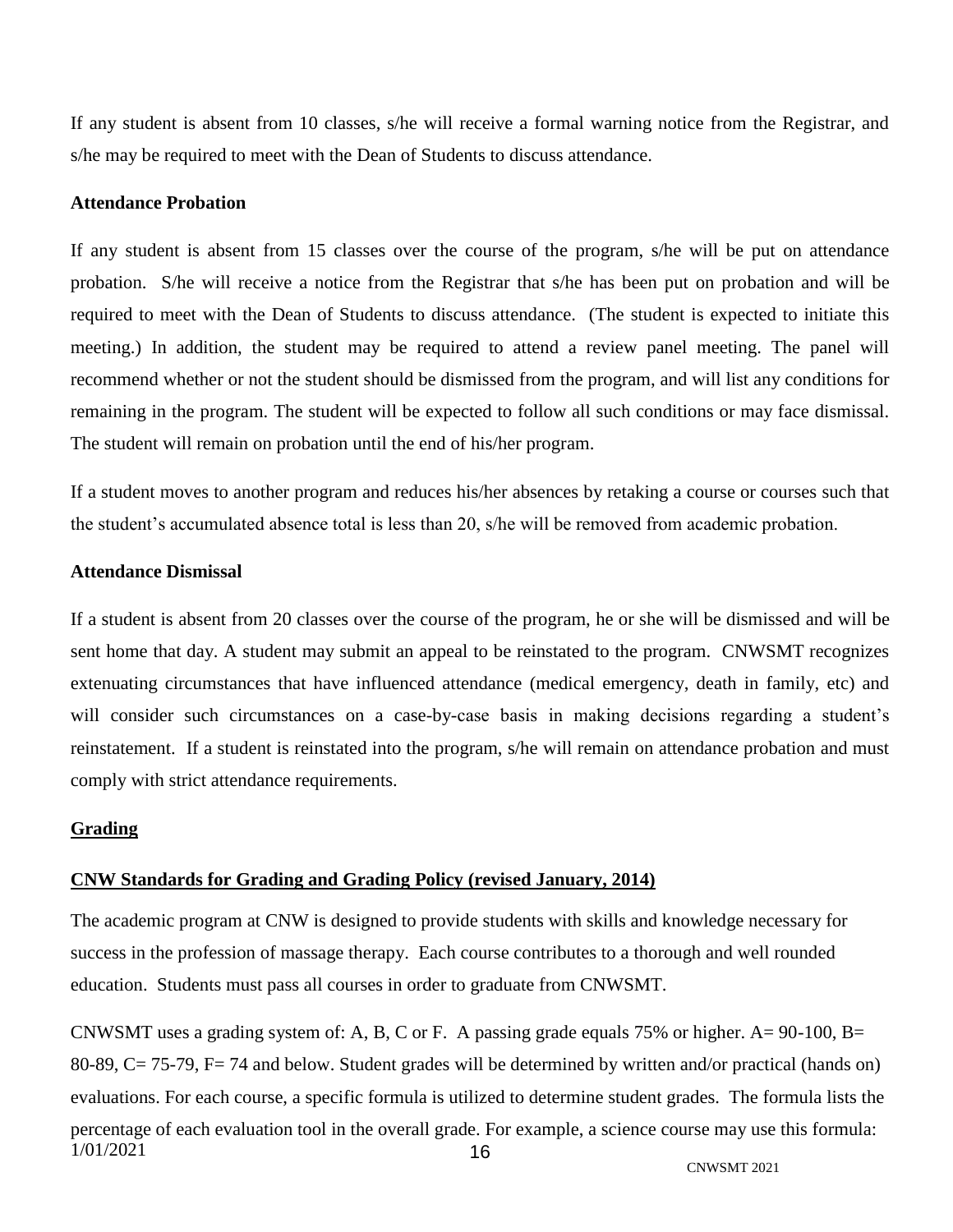quizzes  $= 20\%$ , homework  $= 20\%$ , and final exam  $= 60\%$ . In bodywork classes, students' hands-on skills as well students' understanding of theory and technique are evaluated. An example of the formula used to determine a course grade in a hands on course is:

Hands on final examination  $= 40\%$ , Written final examination  $= 40\%$ , Bodywork write-ups or logs  $= 20\%$ . In addition to grades, students receive ongoing verbal feedback from their instructors and their classmates. Completed course grades will be posted by student ID number in the student library within 10 days of the instructor's submission of course grades to the registrar. Any student who receives a grade of INCOMPLETE (INC) in any course, will receive a written notice indicating that s/he has received an incomplete in the course and explaining what needs to be done to complete the course. Such a student has 28 days from the date of the notice to complete and pass the course. Any student who still has an incomplete after 28 days will be subject to suspension (See suspension policy).

#### **Failure to Perform Well in a Course or to Pass a Course:**

#### **Academic Warning**

Failure to Pass 2 quizzes

If a student fails two quizzes in any given course, s/he is expected to promptly set up a meeting with the Dean of Students to discuss needs for academic or other support services. The student may be required to complete a learning contract. Failure to meet with the Dean of Students after failing two quizzes, or failure to comply with the conditions of a learning contract is grounds for dismissal. An instructor may give a student an Academic Warning with Recommendation to Obtain Academic Support Form, (see appendix) if s/he has failed two quizzes.

#### **Failure to Hand in Class Work on the Due Date**

If a student fails to hand in an assignment (homework, projects, logs, etc.) or fails to make up work on time, the student will receive a zero. This "zero" will be averaged into a student's overall grade. If the assignment is handed in after its due date, the zero may be converted to a 50%. This is done at the discretion of the instructor. An instructor may give a student an Academic Warning with Recommendation to Obtain Academic Support Form, (see appendix) if s/he has failed to complete homework and this is in danger of failing a course.

## **Academic Probation Failure to Pass a Final Exam**

1/01/2021

17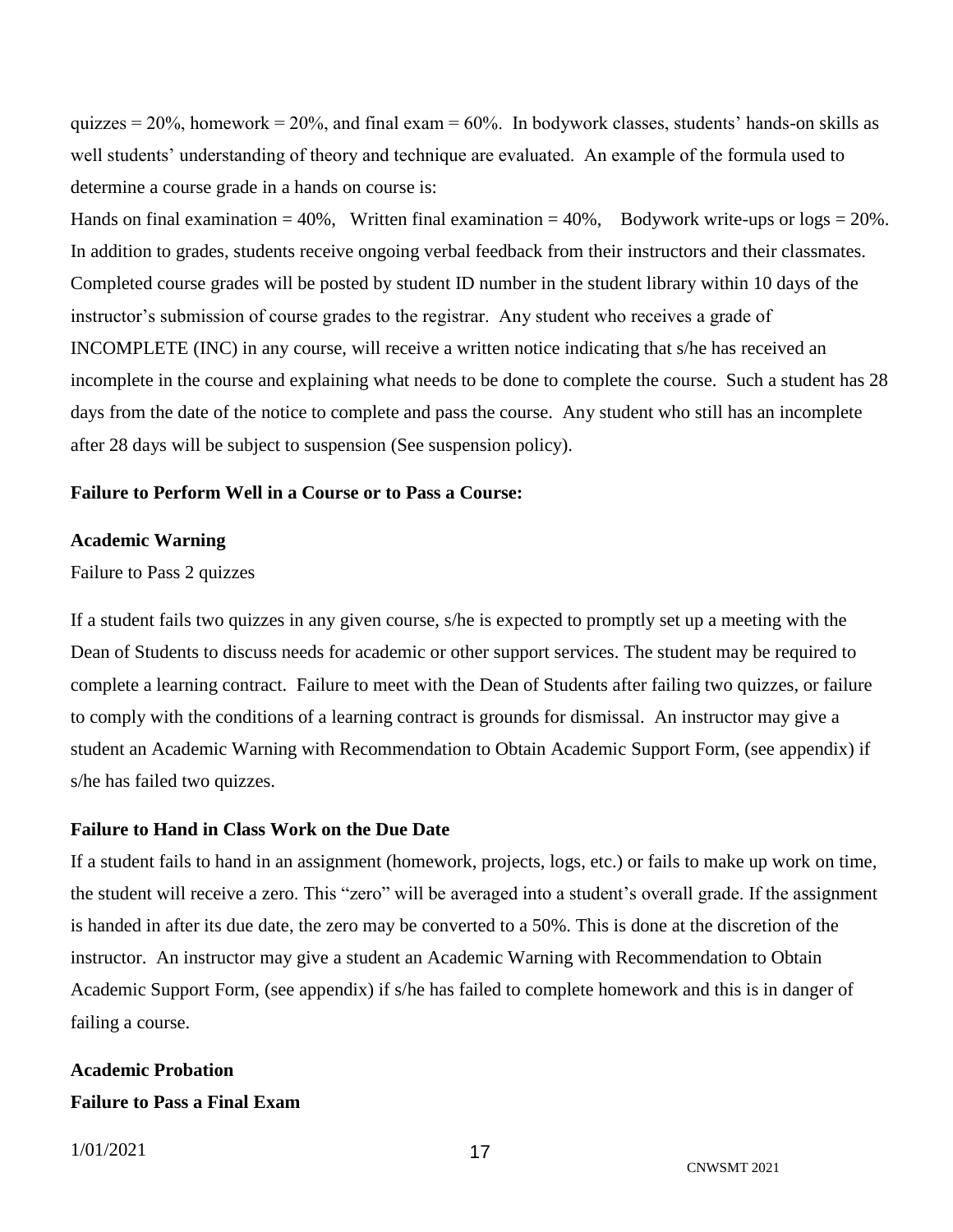Students must pass the final exam of each course (with a score of 75 or higher) in order to pass the course. Any student who fails the first attempt of the **final exam of A & P (part I or Part II), Myology (part I or** 

Part II), Pathology I, Neurology, FOM, Shiatsu, or Pathology I will be placed on academic probation. See the *Protocol for Failure of a Course or Failure to Test- in to Clinic* below. Such a student will remain on academic probation until the end of his/her program. Students are entitled to re-take any failed final exam **once.** This retake must be done within **ten days** of failing the final exam. NOTE: There is a \$35 fee to retake a final. Failure to **retake** the final exam within ten days of taking the initial exam will result in the student failing the course, and potential dismissal. If a student passes the retake of final exam of a course, s/he will be able to continue in his/her program, but will remain on academic probation for the remainder of his/her time as a student at CNWSMT. If a student fails the retake of final exam, she has failed the course and must follow the protocol outlined below. All students who take or retake a final exam will be charged a fee of \$35.

**If a student is absent on the day that the final exam** of a course is first administered, s/he must provide a note from a medical doctor excusing his/her absence, or other evidence of emergency to the Dean of Students, or else the student forfeits the right to two attempts to take the final exam. If no acceptable documentation is presented, the student must take the exam on the assigned retake date and will be allowed only one attempt to pass the exam. If a student fails the first attempt at a final exam and is absent for the retake, s/he must provide a doctor's notice or other evidence of emergency to the Dean of Students in order to be allowed to retake the final at another date. If the student does not have a doctor's note or other acceptable evidence of emergency, s/he forfeits his/her right to a second attempt to pass the final exam and has failed the course.

#### **Academic Dismissal**

#### **Failure to Pass a Course or Test into Clinic**

Any student who fails a course will receive a grade notification form in his/her mail folder indicating the failure. The school has the discretion to dismiss a student who has failed any course. CNWSMT will use the following protocol when a student fails a course:

#### **Protocol for Failure of a Course or Failure to Test- in to Clinic**

The procedure followed when a student fails a course is determined by which course has been failed.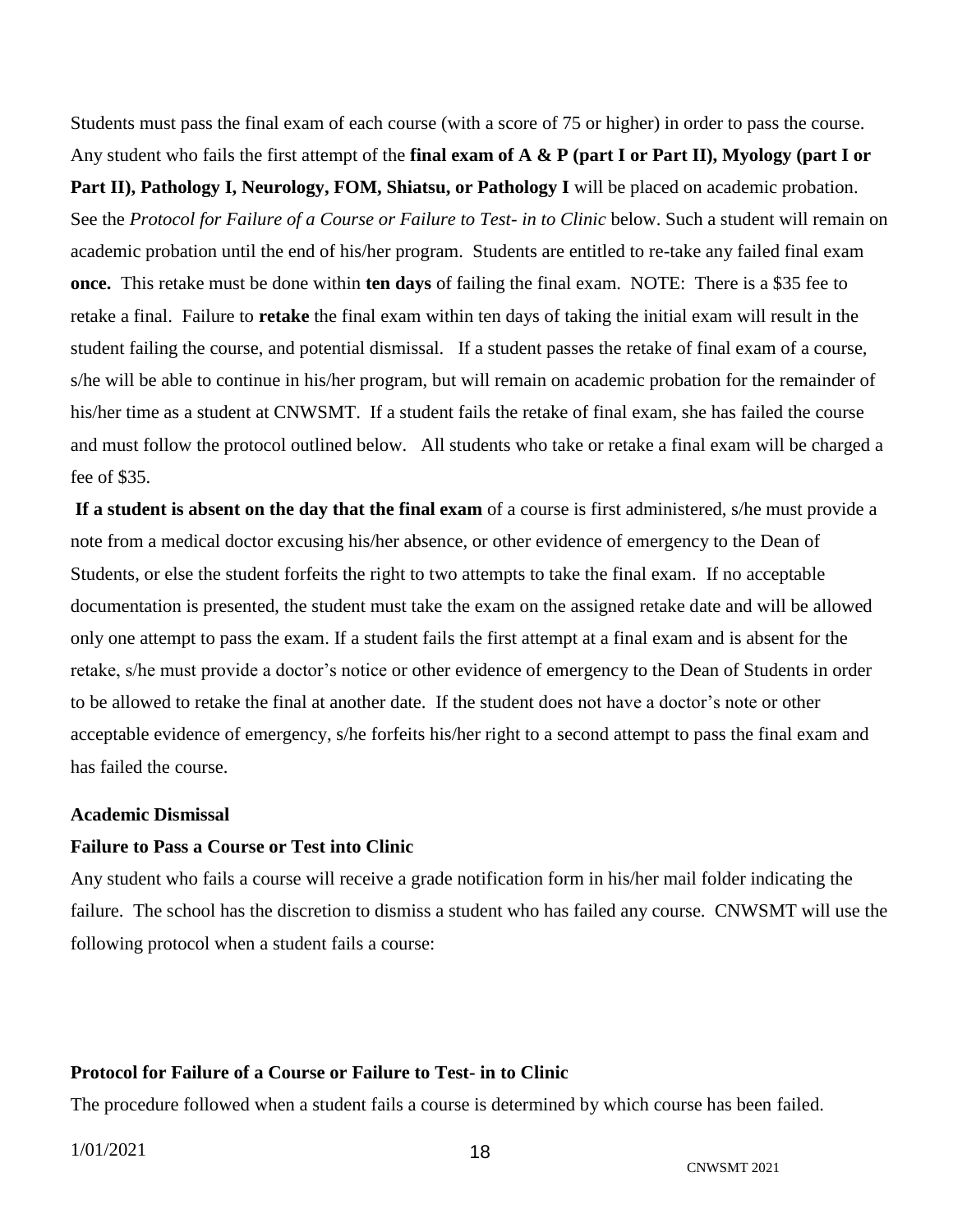The protocol for failure of each course, and for failure to test into clinic is listed below:

- A. Failure to pass Myology (either part I or II) **and** A & P (either part I or II) simultaneously,
- B. Failure to pass Myology (either part I or II) **or** A & P (either part I or II)
- C. Failure to pass FOM, Pathology I, Neurology, or Shiatsu
- D. Failure to Test into Clinic
- E. Failure to pass any other course in the program

#### **For the specific steps of this protocol, see A through E below.**

A. If student has failed Myology (either part I OR part II) **and** A & P (either part I OR part II) simultaneously, s/he must be dismissed from his/her program. The student may be allowed to apply for readmission to an upcoming program or another program in process. If the student is granted this option, s/he must complete the re-admission process with the Dean of Students or Director of Education (DOE). If a student has failed part II of Myology or A & P, and is allowed to re-enter CNWSMT s/he must retake the entire course over (parts I and II). The student will not be billed for part I of the course. However, the student may be required to wait a year and/or take a college level English, Study Skills or A & P course before re-applying to CNWSMT. In this instance, re-application is done through the Admissions Department of CNWSMT. If the student is allowed to enter another program, s/he will be placed on academic probation for the remainder of her program and will be required to take one science course at a time.

B. If a student has failed either part of Myology **or** part of A & P, then note if it is the first or second time the student has failed part of a course. (See 1 or 2 below)

1. If a student has 2 science course failures (s/he has failed both parts of Myology or both parts of A & P, or failed either part of a science course twice, or failed one part of each science), the student will be dismissed from his/her program. The student may be allowed to apply for immediate re-admission to an upcoming program or another program in process. If the student is granted this option, s/he must complete the re-admission process with the Dean of Students or Director of Education (DOE). (See description of the process at the end of this protocol.) If a student has failed part II of Myology or A & P, and is allowed to re-enter CNWSMT s/he must retake the entire course over (parts I and II). The student will not be billed for part I of the course. However, the student may be required to wait a year and/or take a college level English, Study Skills or A & P course before re-applying to CNWSMT. In this instance, reapplication is done through the Admissions Department of CNWSMT. If the student is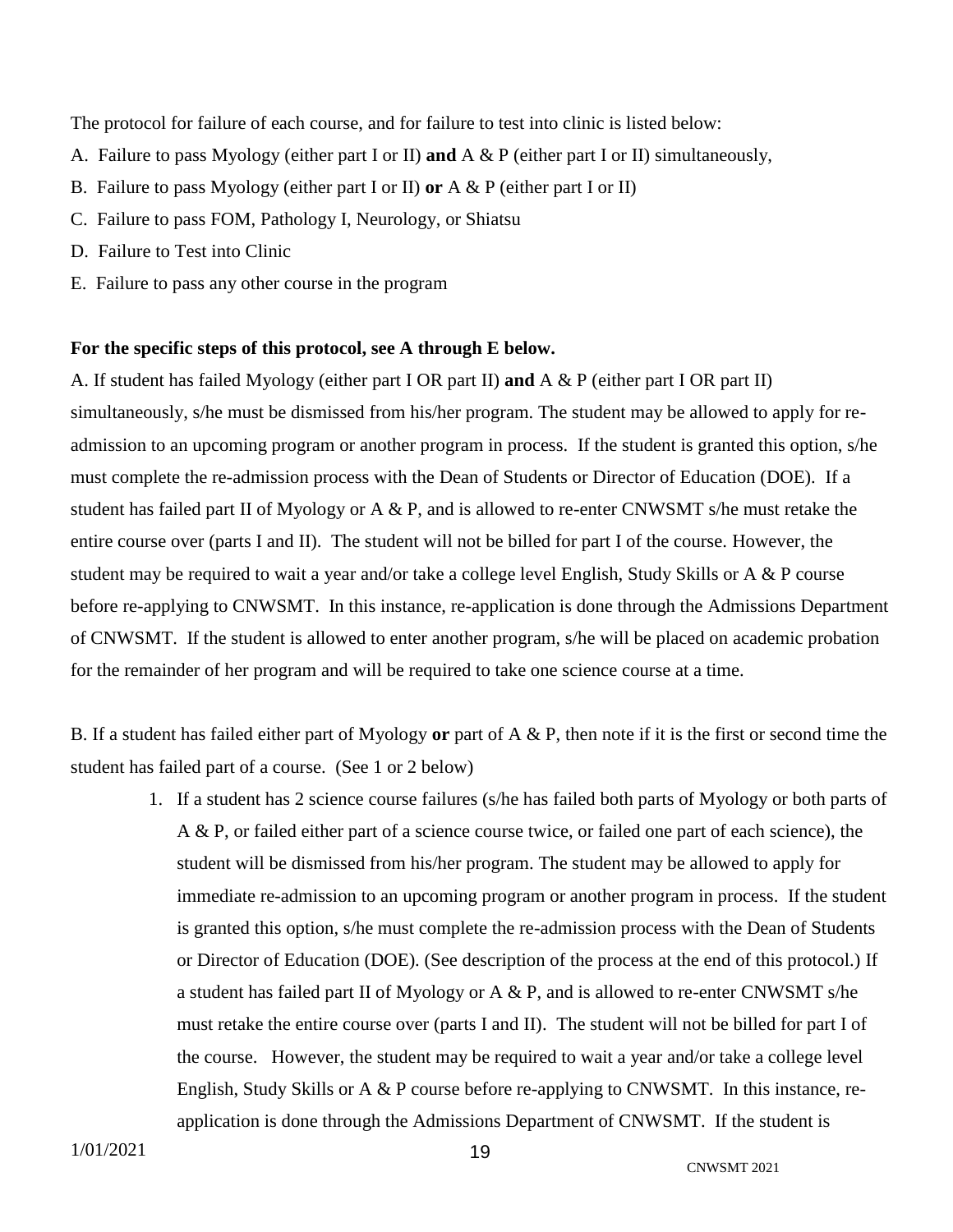allowed re-entry into a new program, s/he will be placed on academic probation for the remainder of his/her program.

- 2. If a student fails either part of Myology or A  $\&$  P for the first time, (one part of one science course only) then note if student earned a 68 or higher on the final exam. (See a, b and c below.)
- a. If student has failed one of the above science courses, and received a score of 68 or above on the final exam, s/he may be offered the option of retaking the course via small group instruction. For this option to be available to the student, an instructor must be available to teach small group instruction. In addition, the instructor must feel that small group instruction is a sound educational option for the student, and that the student will be able to learn the course material in 20 % or less of the hours of the course. If an instructor is not available, or if the course instructor feels that the student will require more than 20 % of the course hours, then the student may apply for admission into an upcoming program or another program in process (See description of the process at the end of this protocol.) The student will remain on academic probation for the remainder of his/her program.
- b. If student failed one science course and received a 67 or below on the final exam of the course, the student will be dismissed from his/her program. The student may be allowed to apply for immediate re-admission to an upcoming program or another program in process. If the student is granted this option, s/he must complete the re-admission process with the Dean of Students or Director of Education (DOE). (See description of the process at the end of this protocol.) If a student has failed part II of Myology or A & P, and is allowed to re-enter CNWSMT s/he must retake the entire course over (parts I and II). The student will not be billed for part I of the course. However, the student may be required to wait a year and/or take a college level English, Study Skills or A & P course before reapplying to CNWSMT. In this instance, re-application is done through the Admissions Department of CNWSMT. If a student is allowed re-entry into CNWSMT, s/he will remain on academic probation for the remainder of his/her program.
- c. If a student is taking part I of both science courses simultaneously, and fails one of the science courses with a score under 68 on the final exam, but passes the other science course, s/he may be given the option of taking part II of the science course s/he passed with his/her current program, and then retaking the science course s/he failed in a new program. If a student is offered this option, s/he must complete the re-admission process with the Dean of Students or Director of Education (DOE).

The student will remain on academic probation for the remainder of his/her program.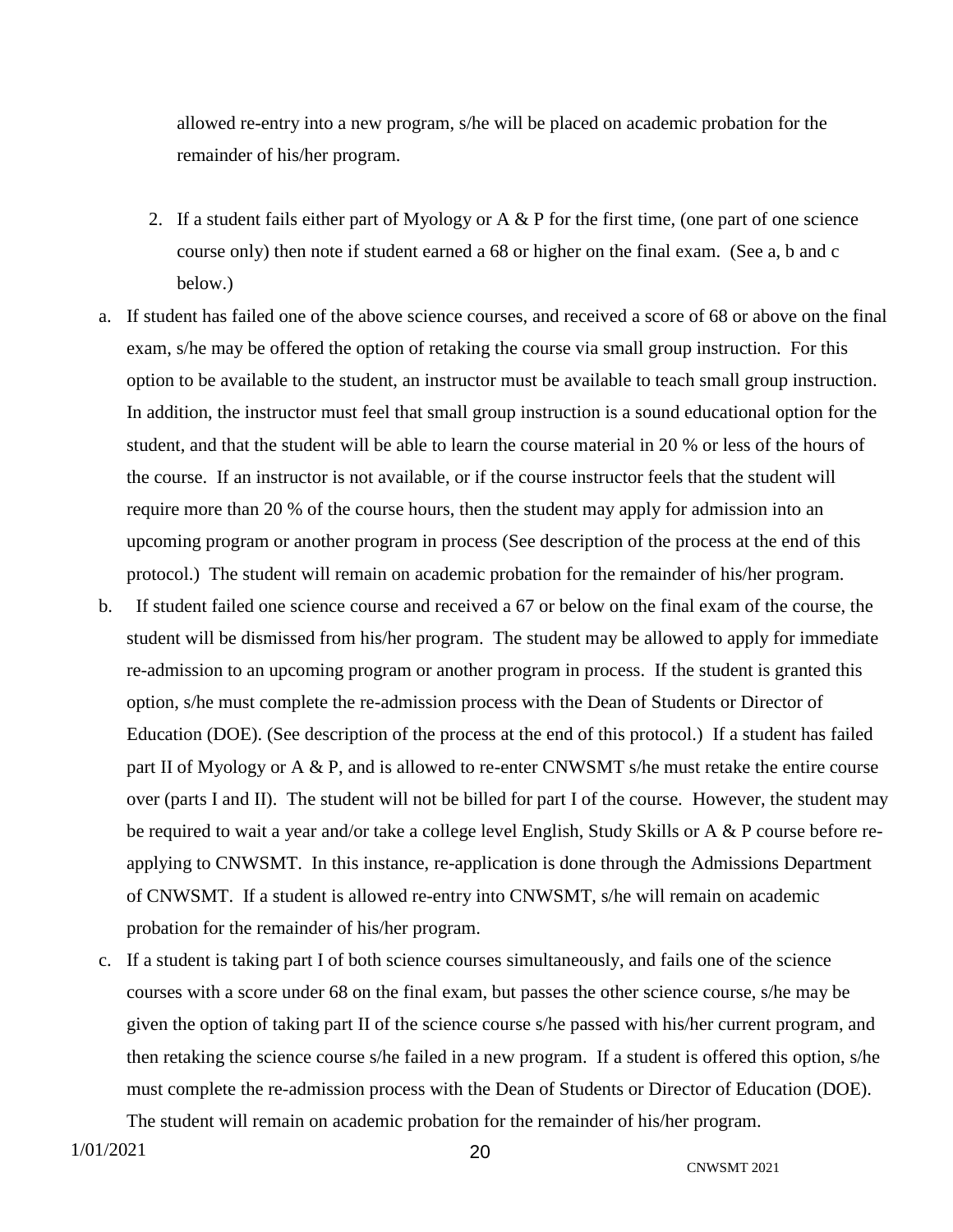C. If a student fails FOM, Pathology I, Neurology, or Shiatsu, s/he must retake the course. Note the student's score on the final exam of the failed course. (The higher score of the two attempts at the final exam is considered.)

- 1. If the student fails one of these courses and earned a score of 68-74 on his/her final exam, s/he may be given the option of re-taking the course via small group instruction. For this option to be available to the student, an instructor must be available to teach small group instruction. In addition, the instructor must feel that small group instruction is a sound educational option for the student, and that the student will be able to learn the course material in 20 % or less of the hours of the course. If an instructor is not available, or if the course instructor feels that the student will require more than 20 % of the course hours, then the student may apply for admission into an upcoming program or another program in process (See description of the process at the end of this protocol.) The student will remain on academic probation for the remainder of his/her program.
- 2. If a student fails one of the above courses and received a grade of 67 or less on the final exam, s/he will be dismissed from his/her program. The student may be allowed to apply for immediate re-admission to an upcoming program or another program in process. If the student is granted this option, s/he must complete the re-admission process with the Dean of Students or Director of Education (DOE). (See description of the process at the end of this protocol.) However, the student may be required to wait a year and/or take a college level English, Study Skills or A & P course before re-applying to CNWSMT. In this instance, re-application is done through the Admissions Department of CNWSMT. The student will remain on academic probation for the remainder of his/her program.
- D. As per our Student Handbook, if a student fails his/her test-in to clinic twice, s/he will be dismissed from the program. The student may be allowed to apply for immediate re-admission to an upcoming program or another program in process. If the student is granted this option, s/he must complete the re-admission process with the Dean of Students or Director of Education (DOE). (See description of the process at the end of this protocol.) However, the student may be required to wait a year and/or complete additional requirements before re-applying to CNWSMT. In this instance, re-application is done through the Admissions Department of CNWSMT. The student will remain on academic probation for the remainder of his/her program.

CNWSMT 2021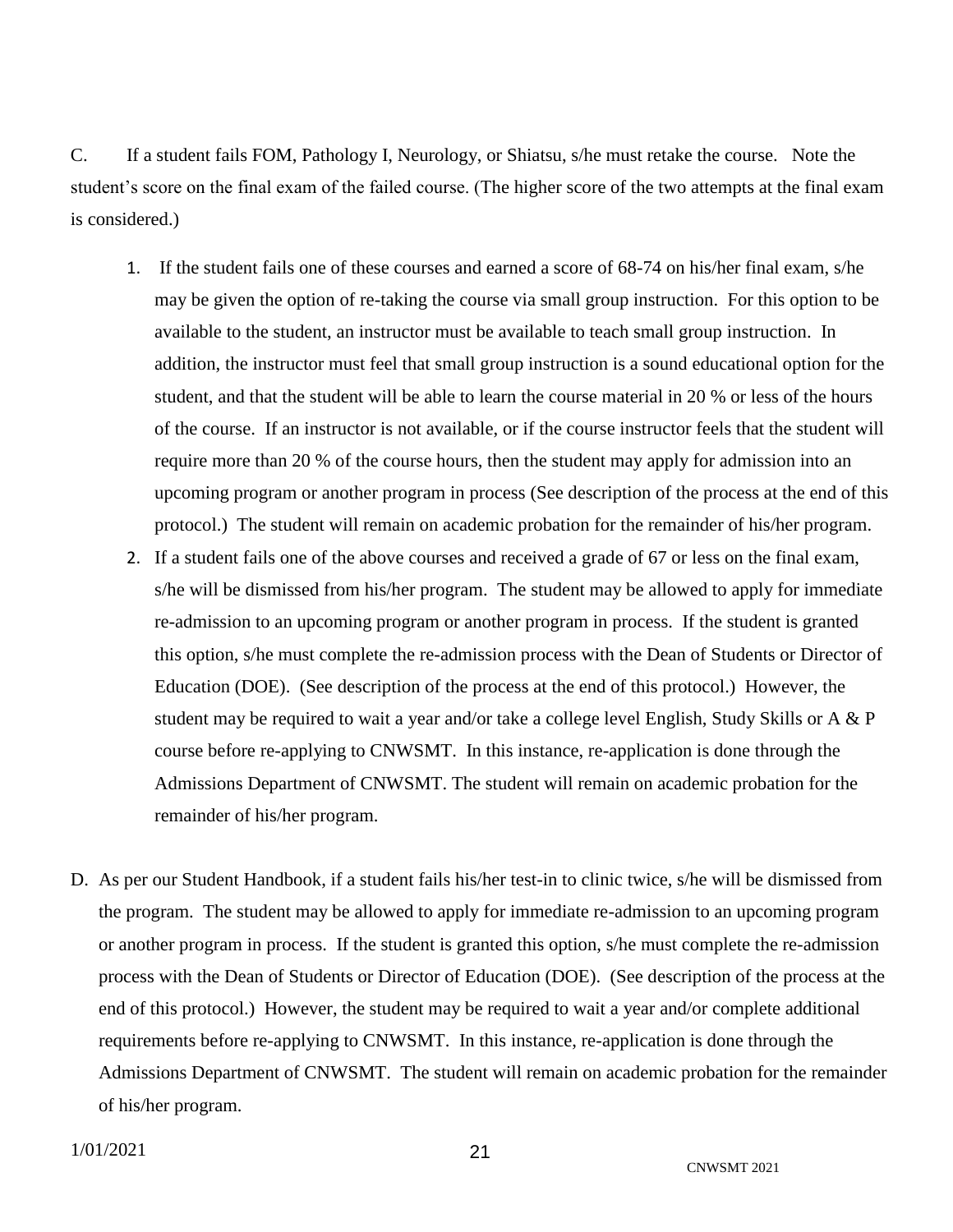E. If a student fails any other course at CNWSMT, the student will work together with the instructor, Dean of Students and/or the Director of Education to determine if and how the student can complete the course successfully. The student may be put on academic probation or dismissed from the program. (As per the Student Handbook, CNWSMT reserves the right to dismiss any student who has failed any course.) Or course completion/retake could occur via additional assignments, tutorials, small group instruction, or retake of the course in another program. These courses have a different protocol because they are not courses that typically indicate academic difficulty.

#### **Re-Admission Process with the Dean of Students or Director of Education:**

The student who is applying to enter a different program must complete the following tasks:

- 1. Write a statement of his/her intention to be successful in course retake. The statement must include a specific description of the student's strategy for successfully passing the course retake and completing the massage program. (i.e. what services will the student use and with what frequency). The statement must also show that the student understands that s/he is limited to two or three attempts to pass the course.
- 2. Meet with Dean of Students to discuss any needed strategies to address relevant life issues and time management strategies.
- 3. Obtain a course schedule for the student's new program
- 4. Meet with Registrar to discuss financial implications of entering a new program, and deadlines for payment(s).
- 5. Meet with FA Administrator to discuss and create a financial plan to address new and existent costs of attending CNWSMT.
- 6. Completion of course retake contract with the DOE or Dean of Students. (If applicable)

<span id="page-21-0"></span>After completion of these tasks, the Dean of Students and Director of Education will meet to decide if the student will be allowed to enter the new program. Students who are given a course retake contract must comply with the conditions of the contract. Failure to do so may result in dismissal from CNWSMT.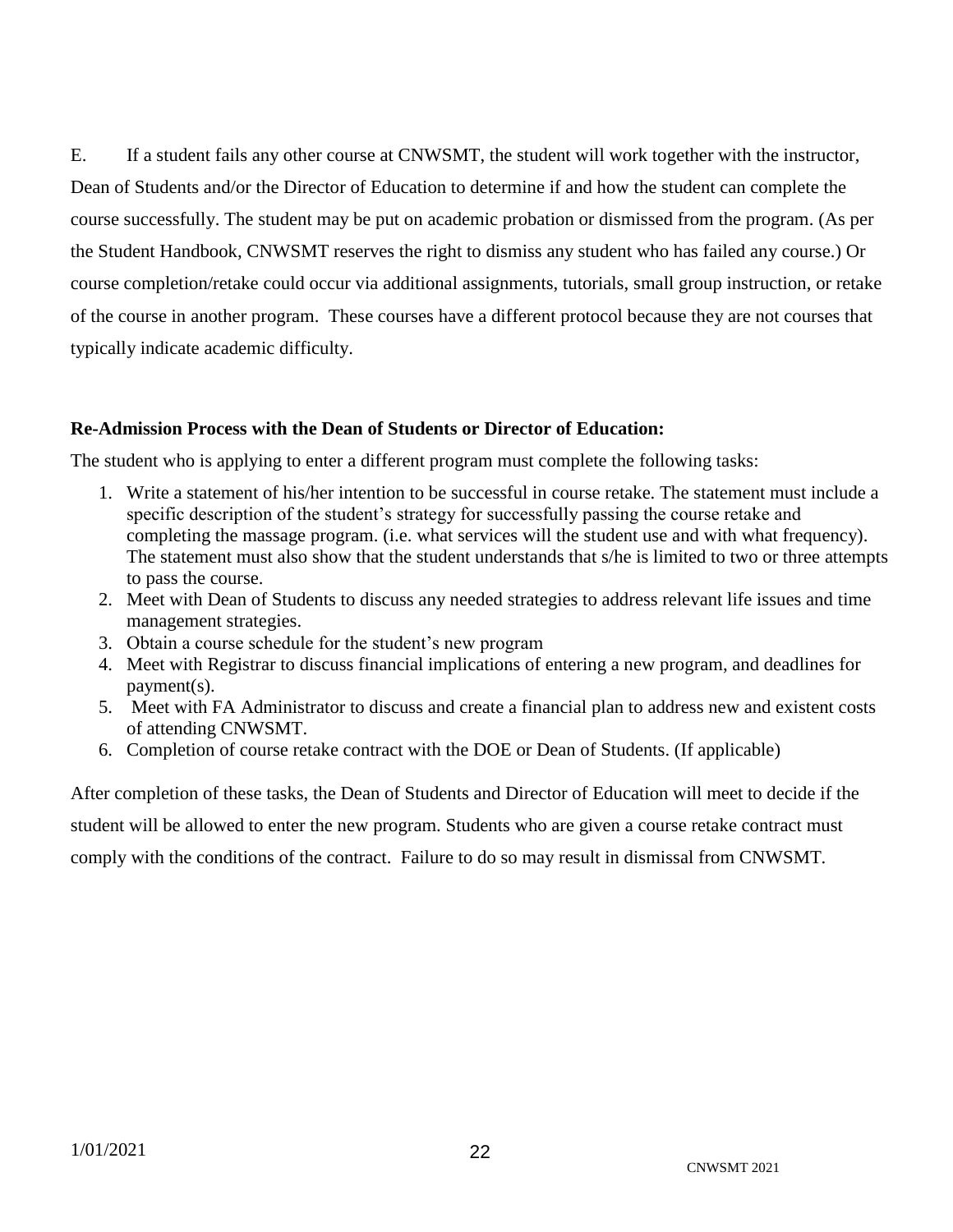#### **APPLICATION FORM for RE-ENTRY into a DIFFERENT PROGRAM at CNWSMT**

| This Admissions Process is facilitated by the Dean of Students or Director of Education |  |  |  |
|-----------------------------------------------------------------------------------------|--|--|--|
|                                                                                         |  |  |  |
| Reason for re-admission to another program:                                             |  |  |  |
| <b>Example 5 Failure to comply with attendance policy</b>                               |  |  |  |
| <b>Personal, Time and/ or Financial Issues</b>                                          |  |  |  |
| Academic failure requiring re-take of a course in another program                       |  |  |  |
|                                                                                         |  |  |  |
| Explanation                                                                             |  |  |  |

The student who is applying to enter a different program must complete the following tasks:

- 1. \_\_\_\_\_ Write a statement of his/her intention to be successful in his/her new program. This statement should provide a detailed description of how the student's participation in the new program will differ from his/her participation in the prior program. The statement must include a specific description of the student's strategy for successfully managing personal issues, passing course retakes, complying with the attendance policy, satisfying financial obligations, and successfully completing the massage program. (i.e. what services will the student use and with what frequency). The statement must also show that the student understands that s/he is limited to two or three attempts to pass each course.
- 2. \_\_\_\_\_\_ Meet with Dean to discuss any needed strategies to address relevant life issues and time management strategies.
- 3. \_\_\_\_\_\_ Obtain a course schedule for the student's new program
- 4. \_\_\_\_\_\_ Meet with Registrar to discuss financial implications of entering a new program, and deadlines for payment(s). There is a fee and may be additional tuition costs for switching programs.
- 5. \_\_\_\_\_\_Meet with FA Admin to discuss and create a financial plan to address new and existent costs of attending CNWSMT.
- 6. \_\_\_\_\_\_\_Completion and signing of this document with DOE and/or Dean of Students.
- 7. I am requesting to enter \_\_\_\_\_\_\_\_\_\_\_\_\_\_Program. I understand that it is my responsibility to complete all coursework successfully and pass all courses. I understand that it is my responsibility to track and comply with CNWSMT's attendance policy. I understand that I must meet my financial obligations to the school.

| a.            |                             | Date: |
|---------------|-----------------------------|-------|
| b.            | Dean of Students            | Date: |
| $C_{\bullet}$ | Director of Education       | Date  |
| d.            |                             | Date  |
| e.            | Financial Aid Administrator | Date  |

1/01/2021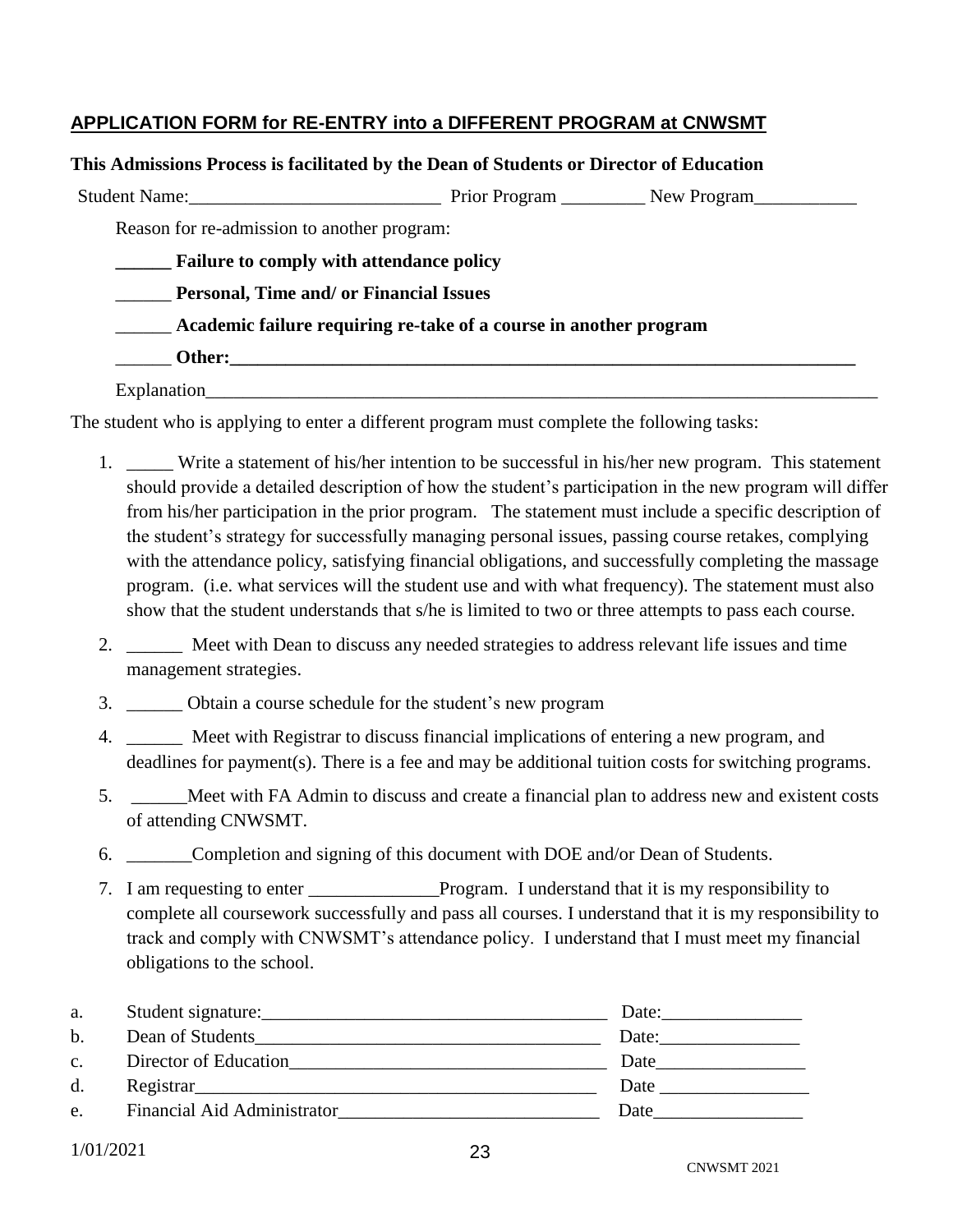## **SMALL GROUP INSTRUCTION COURSE RETAKE CONTRACT**

|                                                                                                                                                                   | Program |        |
|-------------------------------------------------------------------------------------------------------------------------------------------------------------------|---------|--------|
| Instructor                                                                                                                                                        |         |        |
| This contract is for use when a student has failed one course, and received a $68 - 74$ on the final exam. In                                                     |         |        |
| addition, the instructor must be available to teach small group instruction and must feel that small group                                                        |         |        |
| instruction is a sound educational option for the student, and that the student will be able to learn the course                                                  |         |        |
| material in 20 % or less of the hours of the course.                                                                                                              |         |        |
| This contract for course retake via small group instruction must be filled out and submitted to the                                                               |         |        |
| registrar before small group instruction may begin. Instructor must fill out the portion below:                                                                   |         |        |
| Number of Hours Required________ (May not be more than 20% of total course hours)                                                                                 |         |        |
| Tuition = $$35 x$ __________ hours required = $$$                                                                                                                 |         |        |
| A DEPOSIT of \$_______IS REQUIRED BEFORE BEGINNING SMALL GROUP INSTRUCTION                                                                                        |         |        |
|                                                                                                                                                                   |         |        |
| After completion of the required hours, the student must pass the final exam(s) of the course, with a score                                                       |         |        |
| of 80 or higher. Students have two attempts to pass the final exam(s).                                                                                            |         |        |
|                                                                                                                                                                   |         |        |
| ** Students must give 24-hour notice if they need to miss a scheduled small class, or they will be                                                                |         |        |
| charged for the time.                                                                                                                                             |         |        |
|                                                                                                                                                                   |         |        |
|                                                                                                                                                                   |         |        |
| Prior to beginning the retake hours, the student must meet with the Registrar to discuss the student's                                                            |         |        |
| financial status, and with the Financial Aid Administrator to discuss payment planning for the course                                                             |         |        |
| retake. The signature of each person named below indicates that each person approves the plan for the                                                             |         |        |
| student to retake the course via small group instruction.                                                                                                         |         |        |
| I have read the contract and agree to the above terms.                                                                                                            |         |        |
|                                                                                                                                                                   |         |        |
|                                                                                                                                                                   |         |        |
|                                                                                                                                                                   |         |        |
|                                                                                                                                                                   |         |        |
| Registrar <u> Example and Date</u> <b>Date Date Date Date Date Date Date Date Date Date Date Date Date Date Date Date Date Date Date Date Date Date Date Date</b> |         |        |
|                                                                                                                                                                   |         | (over) |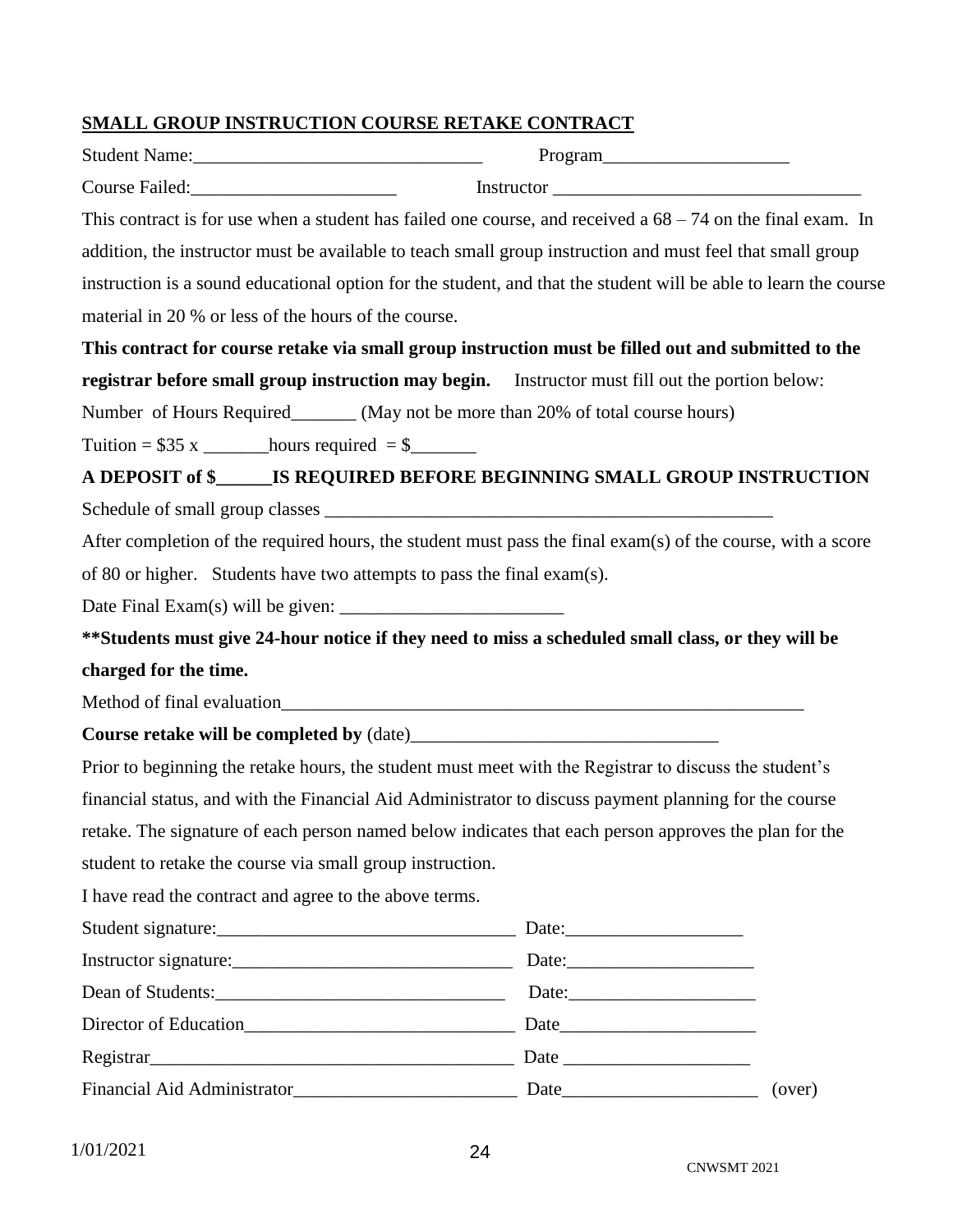## **SMALL GROUP INSTRUCTION COURSE RETAKE CONTRACT (Continued) \*\*A COPY OF THIS CONTRACT MUST BE GIVEN TO THE REGISTRAR BEFORE THE START OF THE COURSE RETAKE**

*If a student does not pass the final exam and/or hands on evaluation, the student will be dismissed from the program. S/he may be able to re-apply to another program, as described in the protocol for course failure.*

**RESULTS OF RETAKE: (To be completed by instructor after course retake, and submitted to the** 

**Registrar)** Submission of this completed form to the registrar will initiate payment for the instructor.

Grade\_\_\_\_\_\_\_\_\_\_\_\_ Number of small group class hours competed\_\_\_\_\_\_\_\_\_\_\_\_\_\_

#### **Student Conduct**

<span id="page-24-0"></span>**CNW Standards for Student Conduct and Student Code of Conduct Policy (revised January, 2014)** The CNWSMT Code of Conduct and Guidelines for Student Behavior have been developed to inform students of the criteria by which behavior is measured and the ideals that form the foundation of the school's philosophy, and guide us in our interactions with each other as adult members of a learning community. These standards serve as guidelines to help students respond in a proper and caring manner to circumstances that may arise in their personal and professional lives, including participation in all activities related to enrollment in our programs. When an instructor or staff member observes behavior that may be in violation of school policies, including the code of conduct, the student will be notified of the concern. Violation of any of the codes of conduct may result in a written warning, probation or dismissal. This is at the discretion of the administration.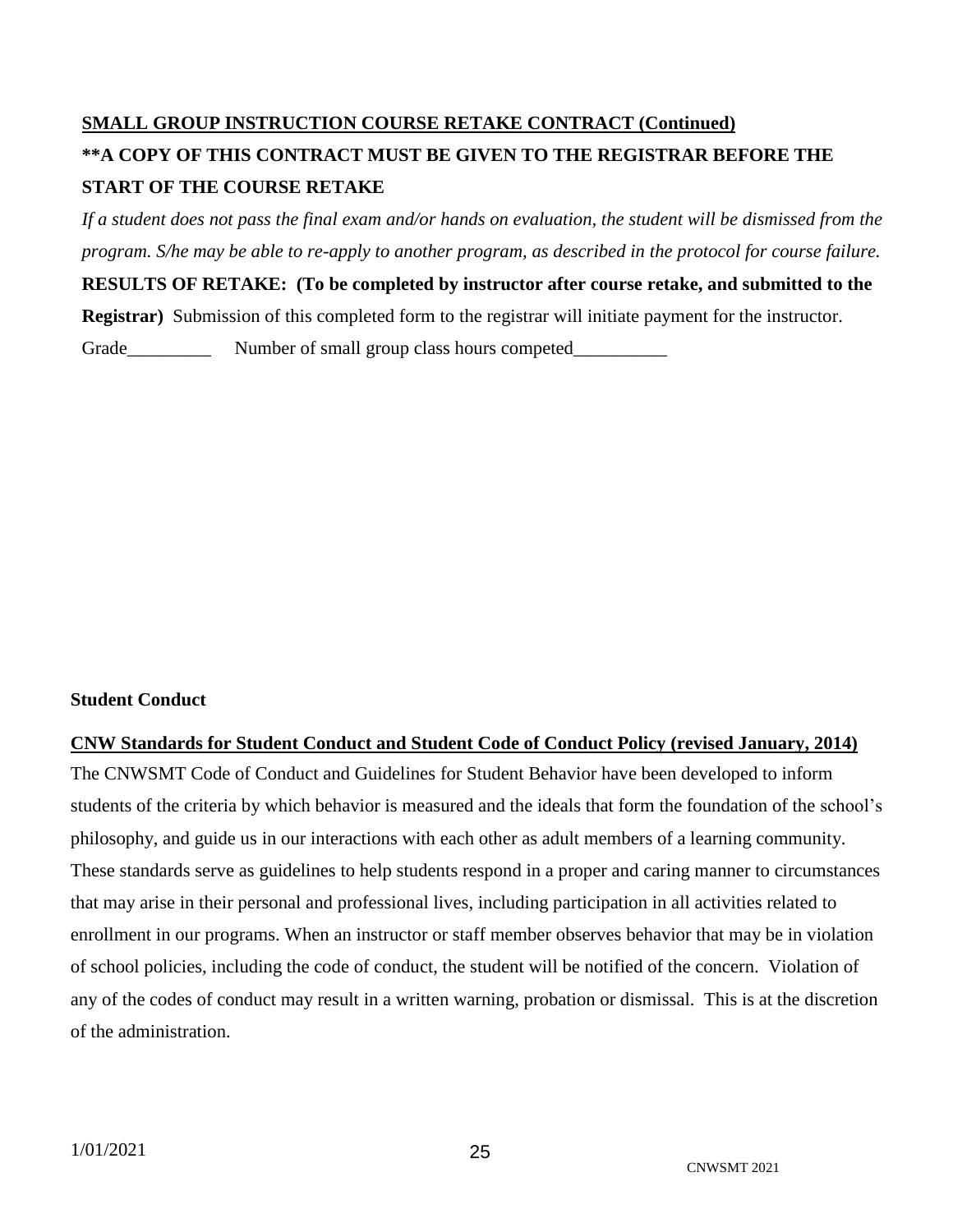#### **According to the CNWSMT Student Code of Conduct, students must refrain from:**

- 1. Physical harm or threat of physical harm to any person or persons, including but not limited to assault, sexual abuse, or other forms of physical abuse.
- 2. Bullying and/or Harassment, whether physical or verbal, oral or written, which is beyond the bounds of protected free speech, directed at specific individual(s), and likely to cause an immediate breach of the peace. This includes intimidating speech and actions.
- 3. Accepting "tips" or other gratuities for services rendered while participating in the Student Clinic.
- 4. Academic dishonesty, including but not limited to plagiarism and cheating, and other forms of misconduct including but not limited to misuse of academic resources or facilities, computer equipment or learning aids.
- 5. Theft of, or damage to school property or services and to another students' property.
- 6. Forgery, alteration and other misuses of records, grades and diplomas, or misrepresentation of any kind to a school official.
- 7. Unauthorized entry, use, or occupation of the school facilities that are locked, closed, or otherwise restricted as to use.
- 8. The use, possession or distribution of alcohol, drugs, or controlled substances on school premises.
- 9. Conduct assessed as disruptive or harmful, or in any other way disrupts the learning process during class.
- 10. Crossing boundaries with fellow students, clinic clients and staff and faculty including inappropriate touching during a massage.

#### **Guidelines for Classroom Conduct and Classroom Communication:**

1. We require students to remain quiet in class and NOT talk/whisper or act in a distracting manner in class. One person speaks at a time. The person speaking "has the floor". Raise your hand if you wish to speak. Be PRESENT. Be fully attentive and actively engaged in class. Practice active listening when a student or instructor is speaking. The following behavior is not allowed: sleeping in class, lounging on others during class. Some instructors may require particular seating arrangements in class, such as sitting upright or sitting in chairs at tables. Be mindful of personal space. An instructor will bring any behavior deemed distracting or disrespectful to the student's attention if it occurs. The student may be asked to leave class, take an absence and make up any missed work.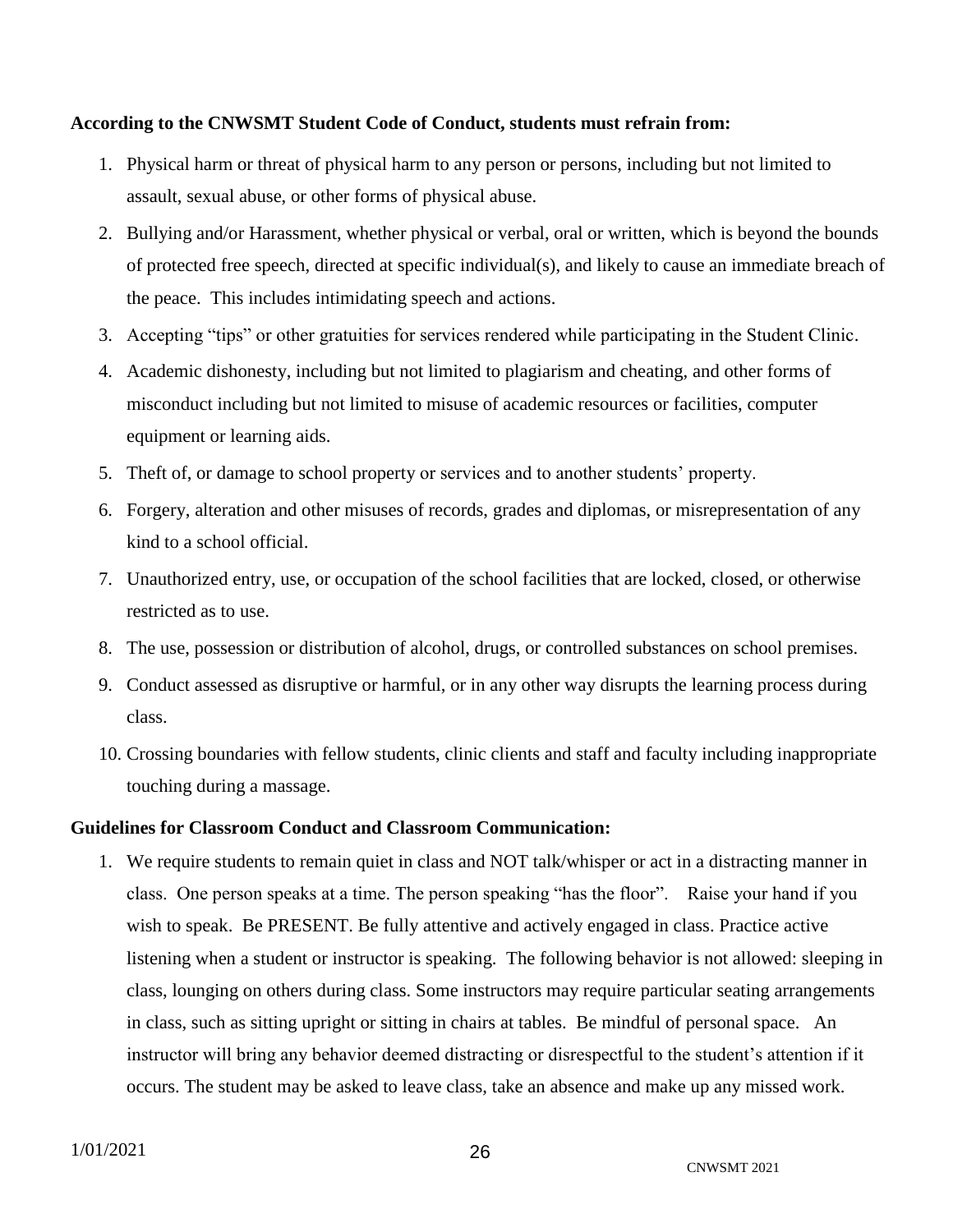- 2. We ask that all students use "I statements" when expressing concerns and feelings. Judgmental or "put down" language is not permitted at CNW. Be respectful of the opinions, thoughts, words, stories of other classmates and instructors. Refrain from using statements of judgment about another student's beliefs, values, race, gender, sexual orientation or lifestyle. We ask that you refrain from the use of profanity in the classroom.
- 3. Be mindful of time when sharing and be mindful of others who may want to share. Stay on the topic being discussed.
- 4. We seek to assist all students in developing appropriate, professional attitudes and behaviors to aid your success in the field of massage therapy. We have developed a Professional Qualities Assessment form to assist our evaluation of each student, regarding attributes which are necessary for success in the field of massage therapy. See appendix for sample form. We ask you to be open to our feedback and expectations in this realm. Examples: Have eye contact when you communicate. Maintain good personal hygiene. Display a positive attitude about the profession of Massage Therapy.
- 5. It is common for students to experience tremendous growth and change while in school. Sometimes this includes the rise of significant emotional issues. If such issues arise for you, we ask you to seek assistance outside of the classroom setting, as individual emotional processing must be limited within the classroom. Remember that you have counseling support available via Joy Adler and Human Resources Associates at no cost.
- 6. Students must comply with the CNWSMT dress code. This code is designed to ensued that dress in school is professional. Students must wear an unaltered CNW tee shirt or CNW polo shirt, loosely fitting pants, shorts or skirts, and acceptable footwear while in school. (socks, slippers, or indoor shoes, but NO bare feet). The specific CNWSMT dress code is as follows:
- a. Students must wear a CNWSMT tee shirt or polo shirt (any color). Non black or white shirts can be ordered through the bookstore. Shirts received at sporting events do not count as CNW tee shirts. Tee shirts may not be cut or altered.
- b. Students can wear sweaters or sweatshirts over their CNWSMT shirts for warmth.
- c. Students must wear loose fitting pants. Jeans are discouraged as they limit stretching and palpation
- d. Students may wear loose fitting shorts or skirts (no shorter than mid-thigh).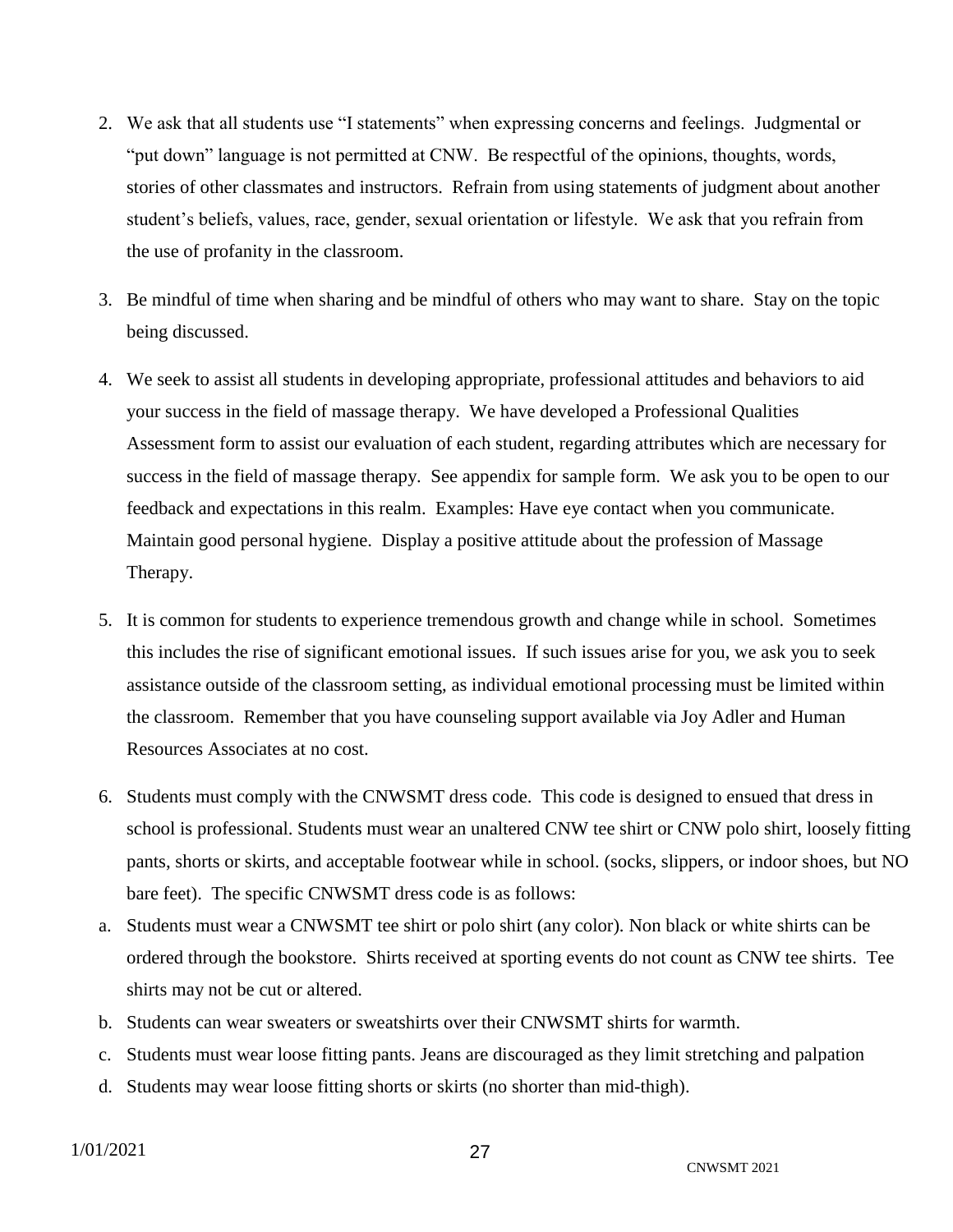- e. Socks or indoor shoes are required in the classroom. It is recommended that students purchase/bring supportive **indoor** shoes for classroom use. Shoes that are or have been worn outdoors are not considered indoor shoes and thus are not allowed in the classroom.
- f. Students may not wear exercise clothes -- lycra, exercise thongs, tank tops or short running shorts, etc.
- g. Students may not wear excessively worn or torn clothing
- h. Students may not wear tight pants/shorts (jeans, etc.), and low cut pants/shorts
- i. Students may not have on perfume, essential oil, and scented cosmetics.
- 7. Students may not wear jewelry that interferes with giving or receiving massage. This includes rings, necklaces, bracelets, and some ear rings.

#### **Failure to comply with the dress code policy will result in a student taking an absence for the class in order to return home and change into appropriate dress.**

- 8. We require that all students refrain from using cell phones during class, including emailing and texting. Cell phones must be turned off or silenced and put away so that they are not visible. If a student wishes to record class with his/her cell phone, it must be put on the table at the front of the room. No photos or videos may be taken during class. We require all students and faculty to refrain from bringing food or any drink other than water into the classroom. This enables us to have a cleaner classroom. (Food is allowed during  $Q & A$  sessions)
- 9. Each student is responsible for his/her own education. We expect all students to arrive to class on time and arrive prepared to focus and learn. We have a strict attendance policy to assist students in achieving academic success.
- 10. We ask you to ensure that you have adequate time to study, and practice the massage techniques. Be sure to take care of yourself physically, mentally, emotionally, and spiritually. It is not only essential to your success in school, but to your success as a massage therapist and perhaps to your success in life.
- 11. We ask you to accept the responsibility to seek help when you need it. Please ask questions and set up tutorials when you need academic assistance. If you fail two quizzes, or feel you are struggling in a course, discuss your progress with your instructor and have a meeting with the Dean of Students to discuss your academic progress. Please make sure that you understand the grading policy and satisfactory academic progress policy at CNWSMT. We require all students to complete all course work with integrity, and refrain from cheating.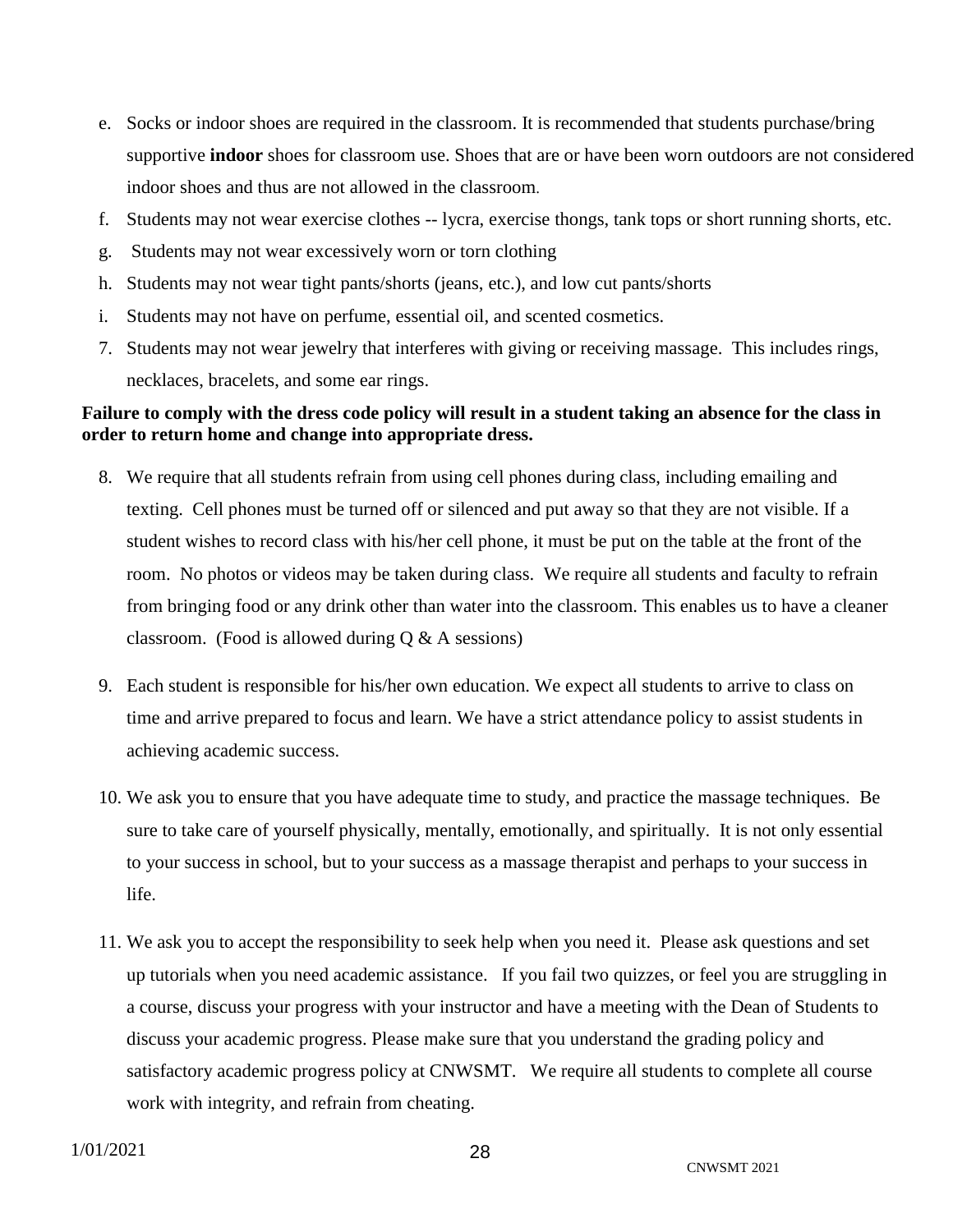- 12. We require all students to participate fully in all aspects of each class. If you have a concern about participating in a specific activity, please communicate with your instructor about the concern. Participation is essential to receive the full benefits of each course, and may be used to determine your course grade.
- 13. Please check-in with yourself regularly about your goal to become a massage therapist. Please evaluate your progress toward this goal, and seek assistance as needed.
- 14. Remain as open minded and open hearted towards your fellow students; you are here to learn and expand your experience!

#### <span id="page-28-0"></span>**CNW Standards for Satisfactory Academic Progress (SAP) for Financial Aid (revised January 2014.)**

All students, both full and part time, must meet the following minimum standards of academic achievement and successful course completion. The CNWSMT will consider both a student's grades (qualitative progress) and rate of progression through his or her program (quantitative progress). A student's progress will be evaluated at the end of each payment period to determine Satisfactory Academic Progress (SAP).

#### **Qualitative Measurement of Satisfactory Academic Progress (SAP)**

A student must achieve a passing grade in a course in order for it to be considered complete and count towards the completion of the payment period. A student must maintain a passing cumulative grade average in order to maintain SAP (see Grading policy). Grades of incomplete courses will not be utilized in computing a student's cumulative grade average. This could affect a student's SAP determination. The the Registrar, will monitor qualitative progress, or the student's grades in the program. A qualitative evaluation will be done at the end of each payment period.

#### **Appeal Process**

If the student does not make SAP at the end of the Financial Aid Warning period, they lose their Title IV financial aid eligibility. The student may have the opportunity to reinstate their financial aid eligibility by appealing the decision and being placed on Financial Aid Probation. The student has five days to institute an appeal. The appeal must be given to the Executive Director, who in turn will meet with the Admissions Director, the Financial Aid Director and the Registrar/ Bursar to make a decision on the appeal. The basis on which a student may file an appeal is: death of a relative, an injury; or illness of the student; or other special circumstance. The student must provide supporting documents and describe in writing any unusual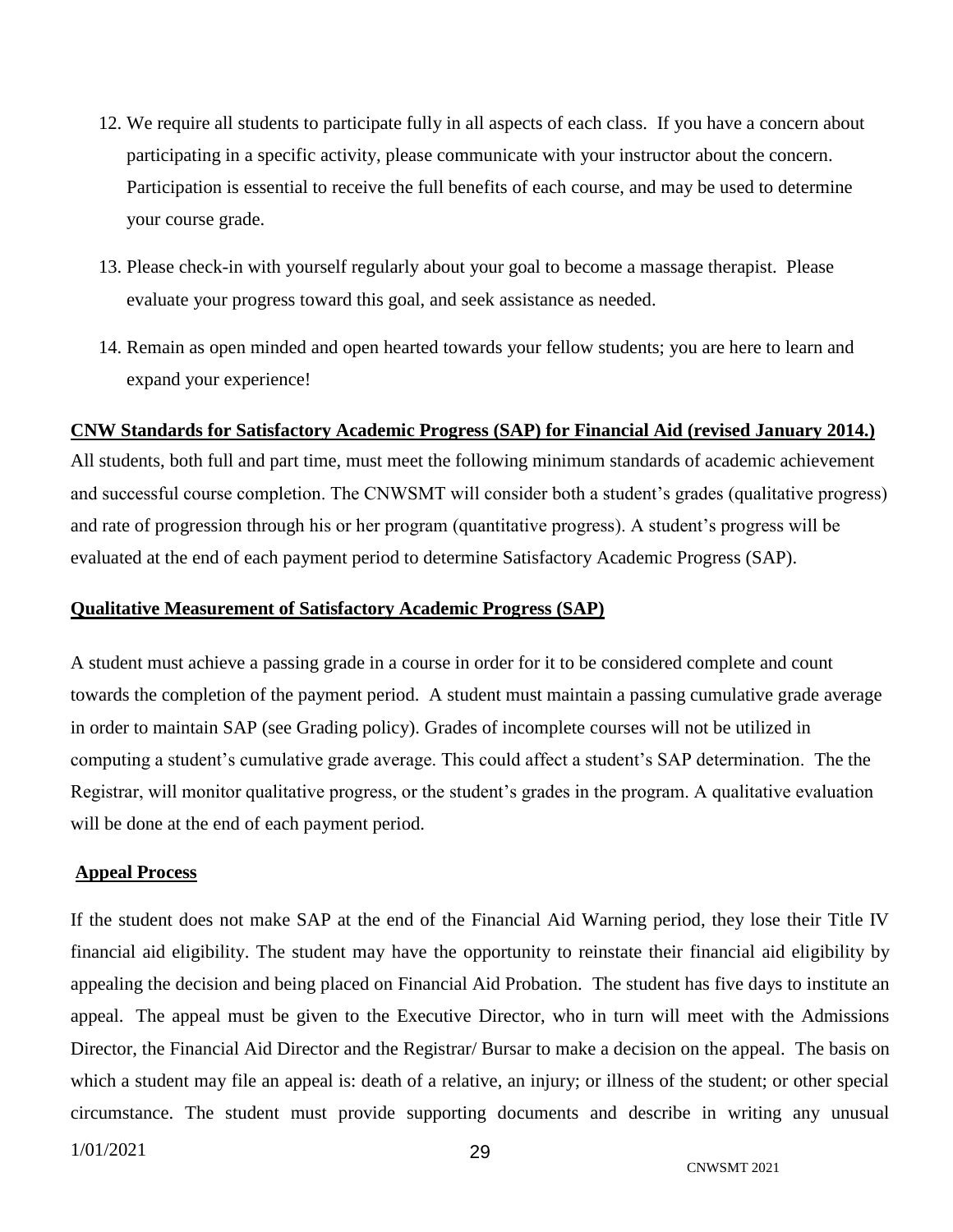circumstance(s) that the student believes to deserve special consideration. The student must provide information as to why they did not make SAP and what changes have been made to allow them to make SAP by the next evaluation point. Once the School Director receives the appeal, they will evaluate the appeal and provide a decision within ten (10) business days. The School Director will notify the student in writing of the decision and that decision is final.

#### **Transfer Credits**

Credits or completed hours which a student transfers in from another school have no effect on a student's SAP at The CNWSMT.

#### <span id="page-29-0"></span>**CNW Standards For Fulfilling Financial Obligations**

If a student fails to meet the terms of the payment plan, the student may face disciplinary action. As soon as a student becomes aware that he/she may not be able to fully meet a financial obligation on or before the deadline date, the student must contact the Registrar/Bursar to discuss the situation. At the discretion of the Registrar/Bursar, a modification in the student's payment plan may be made. Failure to notify staff and/or make timely payments may result in additional fees. At the time of graduation if a student does not fulfill all financial obligation including tuition balance, bookstore balance, late fees, or any outstanding administrative fees or have a plan in place with the Registrar/Bursar to meet these obligations, the student will be unable to "walk" at graduation or receive a diploma; New York State Licensing Form 2 with transcripts will also not be released by the Registrar/Bursar.

#### **Past Due Accounts**

#### **Current Students**

For any student who is on a monthly or deferred payment plan and a payment is missed, a check is returned or a charge card is rejected, a notice will be issued to the student indicating the problem. The following protocol will be followed:

At 30 days past the due date of the tuition payment, the student will receive a reminder notice indicating that their payment is past due. The notice will be put in the student's mail folder.

At 45 days, if the payment has still not been made, the Registar/Bursar will make note on the attendance sheet to ask that the instructor send the student to the Registrar/Bursar's office. The student will be reminded of the past due payment(s) and asked what their plan is to get their account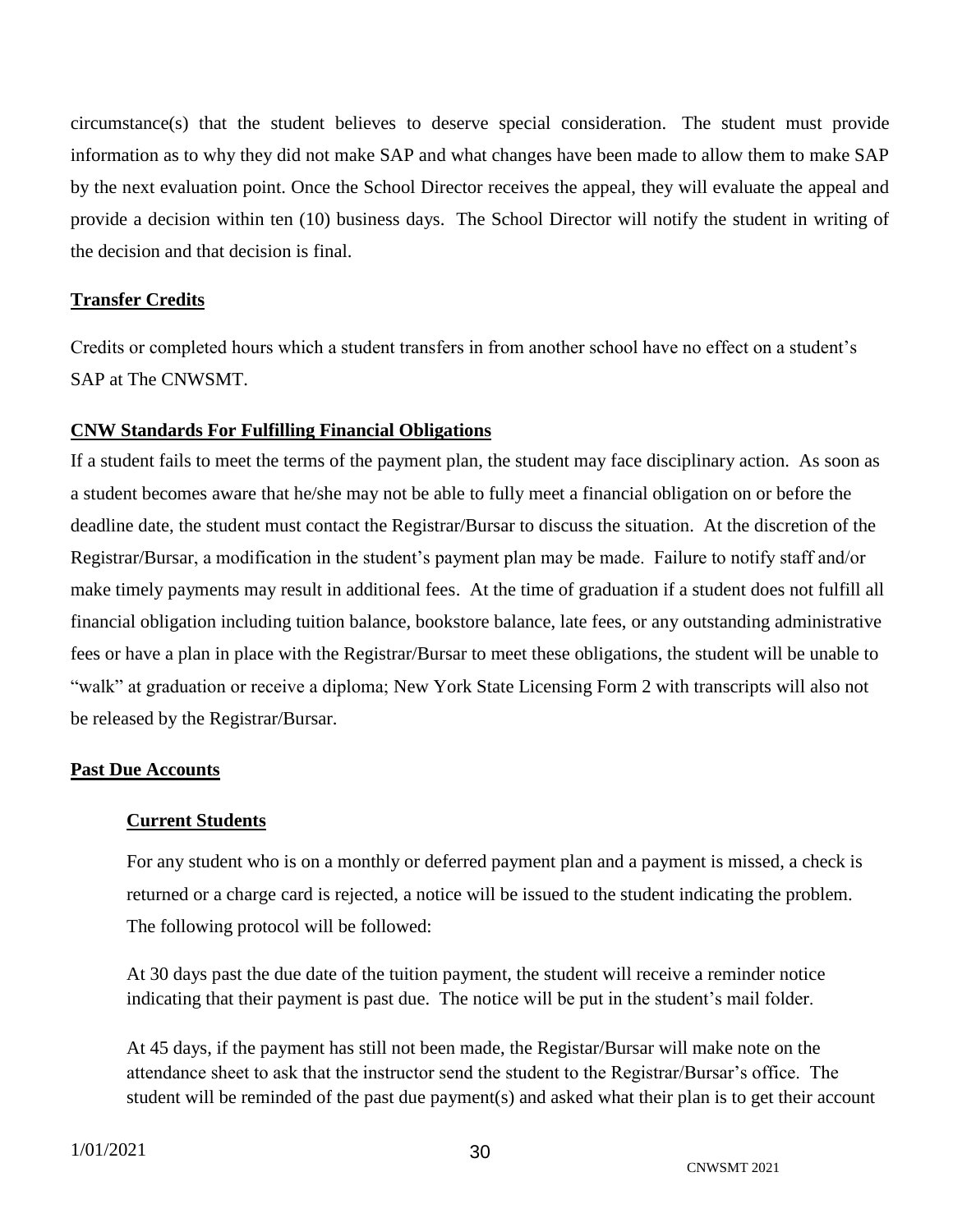current. At this time the student is verbally notified of what to expect if the account is not made current.

#### **Past Due Account Warning**

At 60 days, if the payment has still not been made, the student must meet with the Registrar and will be given a "Financial Obligation Default Warning" notice that will advise the student that s/he is on Past Due Account Warning and that his/her account must be made current before 90 days from the original due date, or s/he could face suspension or dismissal from their program (see suspension policy). The student will remain on Financial/Past Due Account Warning until their account is made current.

#### **Past Due Account Probation**

At 90 days, if the student's account still is not current, a meeting involving the President and the Registrar/Bursar will be held. At that time the student's record will be reviewed for attendance, academic progress, and financial history. The meeting participants will review all the items identified and make a determination regarding the student's future status at the school. If the student is allowed to remain in the program, s/he will notified that s/he is on Financial Probation/Past Due Probation. When the student is put on Past Due Probation, s/he will remain on probation until his/her account is made current.

#### **Withdrawn or Former Students**

All former students owing money to the School will be notified of their debts in writing and informed that no transcript will be forwarded or new registration processed until resolved or paid in full. It should be emphasized that despite a student's withdrawal, the debt remains on the School's ledgers and must be paid. If more than 60 days pass (from the date of notice) without resolution, the School will refer the outstanding debt to a collection agency and seek all remedies available under law.

#### <span id="page-30-0"></span>**Attendance/Balance Due Notification**

The Registrar will issue quarterly reports to all students throughout their time at CNWSMT. In addition to attendance, quarterly reports list grades and outstanding balances a student may have for tuition, bookstore, table and/or chairs purchased.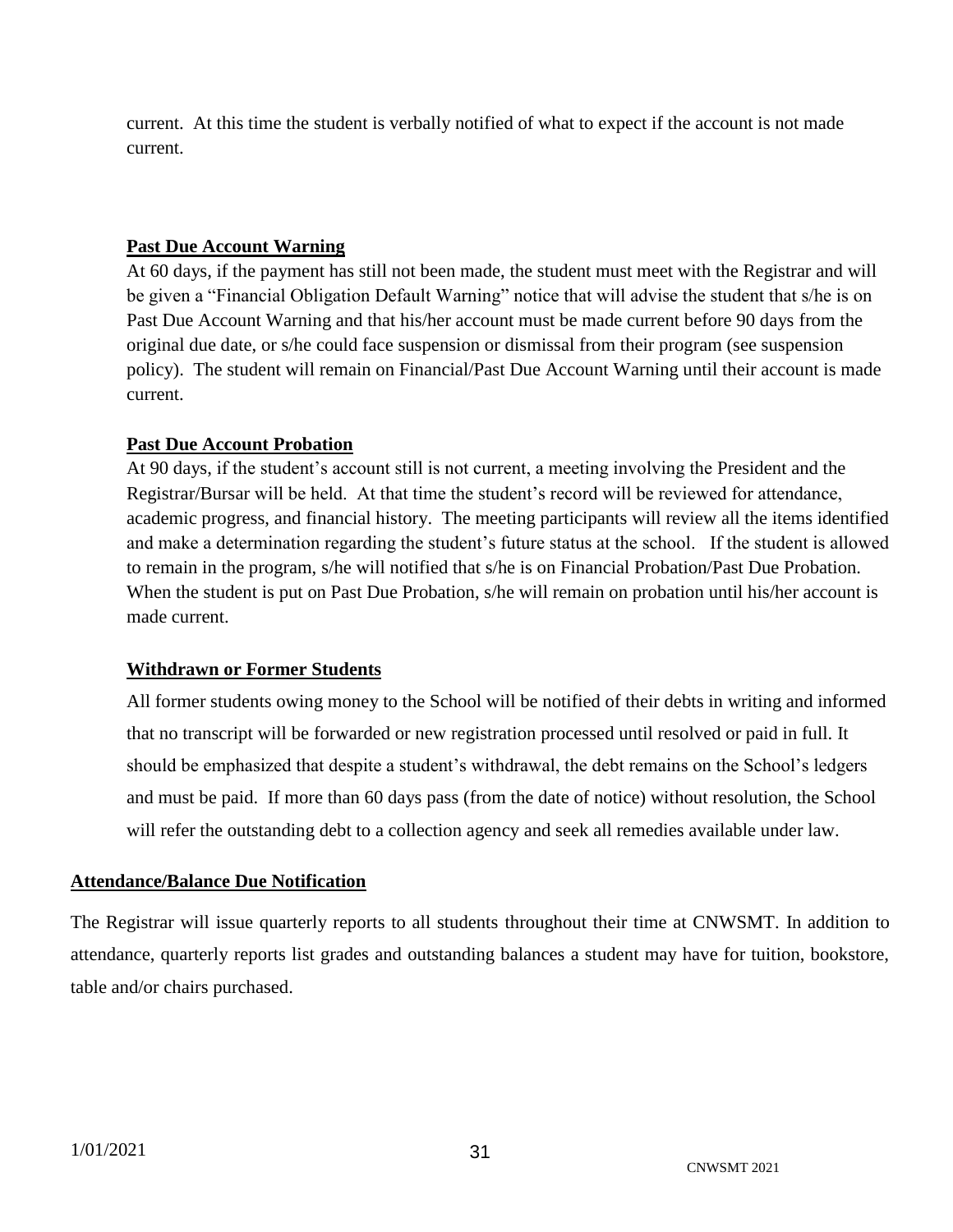#### <span id="page-31-0"></span>**Student Sickness and Injury**

Students who have a fever and/or flu-like symptoms (nausea, vomiting, diarrhea, chills, aches) are not to come to school until they are symptom-free without Tylenol or other medication for 24-hours. Students that have a fever at school will be sent home.

Students are requested to contact CNWSMT each day that s/he is absent. This not only allows the school to accurately document medical absences, but also provides the Dean of Students with an update on the student's health and recovery. Remember, being absent for 4 days in a row without contacting the school is grounds for dismissal from the program.

Anytime a student goes to a physician due to an illness or injury, the student must bring documentation of this visit to be kept on file at school. The student should present this documentation to the Office Manager, once s/he returns to school.

Students should not jeopardize their health or the health of other students and staff by coming to school sick or returning to school too soon after an illness.

If a student is absent due to illness, s/he will be given make up forms to complete, as per the attendance policy. Students are responsible for the class material and quizzes/tests/assignments missed while home sick. Instructors may assign a student tutorials and/or bodywork exchanges as part of making up missed material/work. Though rest and treatment needs to be the priority, teachers will do everything they can to work with students and help them keep pace as they recover.

The school attendance policy allows each student 29 absences. Thus, students are dismissed when reaching 30 absences, and must appeal their dismissal to continue in school. Illness is one of the factors considered during the appeal process.

#### **Specific Guidelines related to illness/injury/skin conditions:**

- 1. Students who feel that they cannot give or receive bodywork because of illness, must stay home, (or go home), take an absence (or a grace if applicable) for the class, and complete a makeup form. Assignment of a tutorial and/or exchange is at the instructor's discretion.
- 2. Students who feel unable to do their clinic massages must stay/go home. It is not allowable for a student to attend class, and then skip clinic due to illness. If a student is not going to participate

1/01/2021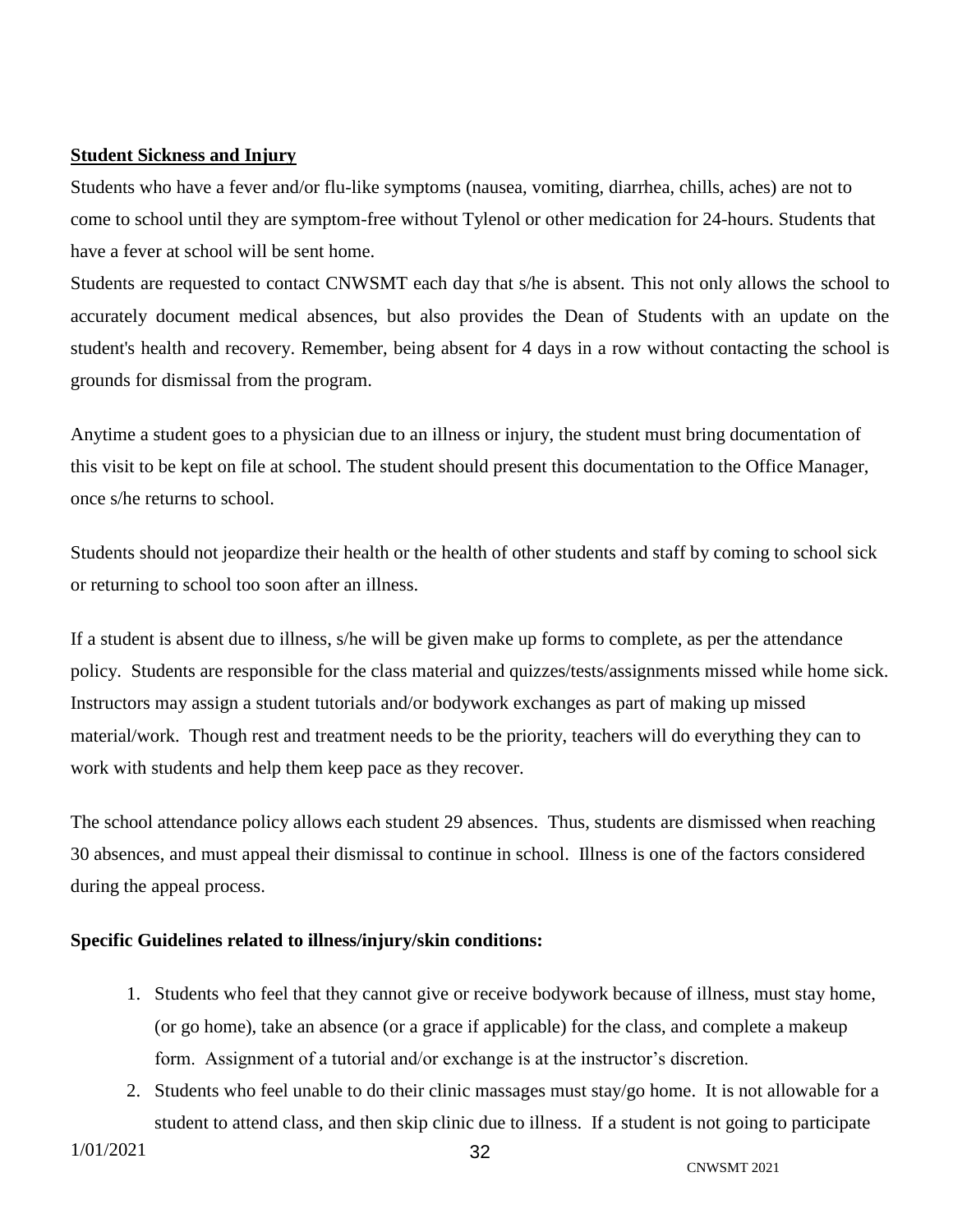in clinic due to illness, they must go home and take absences (or grace if applicable) for missed classes.

- 3. If a student has a skin condition s/he must have the condition diagnosed. The student must take appropriate precautions in order to give or receive massage. The student may be required to receive physician's clearance before giving or receiving massage. The student must inform the Dean of Students of all skin related medical issues.
- 4. Students who feel that they cannot do a bodywork exchange because of an injury (i.e. tendonitis, wrist/hand pain, etc.) or non-contagious medical issue, and wish to observe instead of practicing must check in with the instructor about how to make up the missed bodywork. The student must inform the Dean of Students of the injury/medical issue. If the injury/medical issue persists, a student may be required to get a medical diagnosis and clearance from a healthcare provider in order to participate in a bodywork class. Instructors may assign tutorials and/or bodywork exchanges to ensure that a student who has missed class is achieving proficiency in all coursework.

If a student develops any medical condition, which limits his/her ability to give or receive massage, the student must inform the Dean of Students. The Dean of Students may require the student to obtain medical clearance before receiving or giving any bodywork

Our intention as a school is to encourage all students to remain healthy and balanced, and ensure that all students obtain all necessary practice to fulfill course requirements and achieve competency in all courses and modalities.

#### <span id="page-32-0"></span>**Student Injury Policy**

While learning to perform strokes for massage class, it is common for students to experience some mild discomfort due to the soft tissue strengthening process. A small percentage of students may find that muscular discomfort lingers and the repetitive motion of the massage strokes they are learning exacerbates the discomfort. We believe that this does not necessarily indicate that the student is not able to enter a career in massage therapy. It may be that the student can adapt his/her body mechanics or use alternative ways of performing massage techniques which cause no discomfort. Student may seek tutorials with body mechanics tutors to gain assistance in adapting body mechanics.

1/01/2021 33 If a student has a musculoskeletal injury/issue that prevents the student from participating in bodywork classes, the school may require the student to seek medical advice and clearance to continue to participate in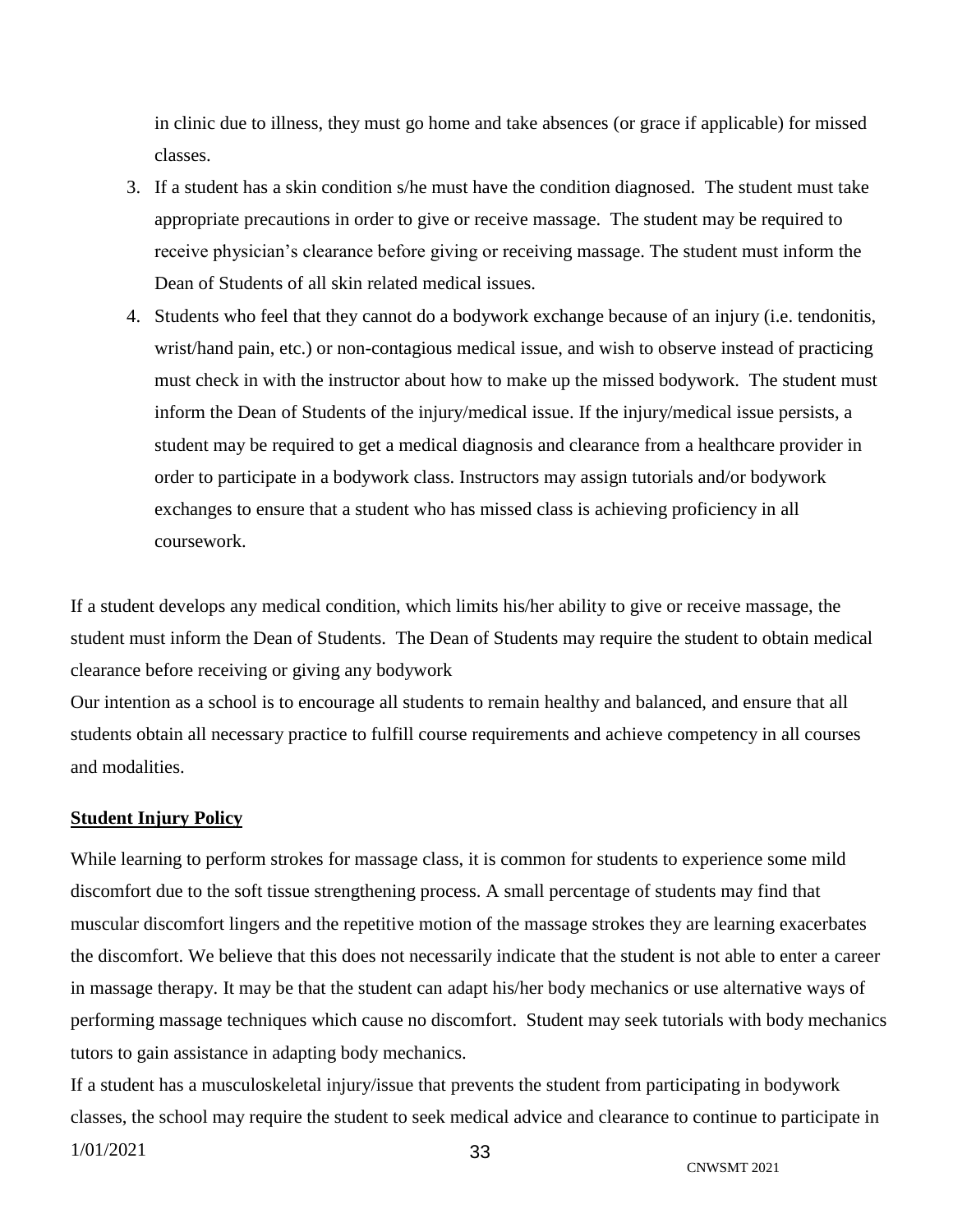class. In such an instance, the student will be required to bring a note from a health care provider stating that the student is able to safely participate in all classes.

#### <span id="page-33-0"></span>**Student Evaluation of Courses, Instructors and the Overall Program**

At the conclusion of every course within the program, at the conclusion of the entire program, and at other times as needed, students are given the opportunity to evaluate their learning experiences. Instructors distribute evaluation forms to students. The forms may be completed anonymously. The Director of Education reviews the completed forms, compiles the data, and uses the information to consider changes to the curriculum and teaching methods, to identify ongoing needs for teacher training in both content and methods, and to provide helpful feedback to instructors. It is essential that the opinions and comments contributed by students be as clear, honest and thorough as possible. Students are expected to use responsible communication in their choice of words and tone of their remarks, focusing not on personalities but on standards of performance and the quality of the educational experience.

## <span id="page-33-1"></span>**Students Who Wish to Change to Different Programs, or Withdraw from CNWSMT, and Reapply after Withdrawal for reasons other than Dismissal due to Attendance, Grading, Code of Conduct Violations, SAP, and/or Failure to fulfil financial obligations to CNWSMT:**

A student may withdraw from the program by notifying the school of his/her decision to withdraw from CNWSMT. All students who withdraw or consider withdrawing from CNWSMT are invited to meet with the Dean of Students to discuss their situation and options for remaining in school or returning to school at a later date. If a student wishes to move into a different program, s/he must apply to do so. Students who withdraw or switch programs will be charged an administrative fee of \$150. Refunds for program withdrawal will be made in accordance with the Tuition Refund Policy. (See *Financial Information*). Credit for courses completed will be determined. Students may apply for re-entry into another program, and may be able to receive credit for courses or coursework completed. Students who wish to return after 18 months or more have passed since their last date of attendance, will have to test out of  $A \& P$ , Myology, Neurology, Pathology I and Shiatsu, or retake these courses. Such students will also have to complete a test-in or test out of clinic in order to retain credit for FOM or completed clinic massages. Students may have to test out of other hands on classes to retain credit for those classes as well. CNWSMT charges a \$150 processing fee for re-entry into a different program, a \$50 fee to test out per science course, and a \$35 fee to test in or out or clinic. Students who wish to return to school after 5 years have passed since their last date of attendance will not be able to retain any credit for courses completed, but will have to take the full program.

1/01/2021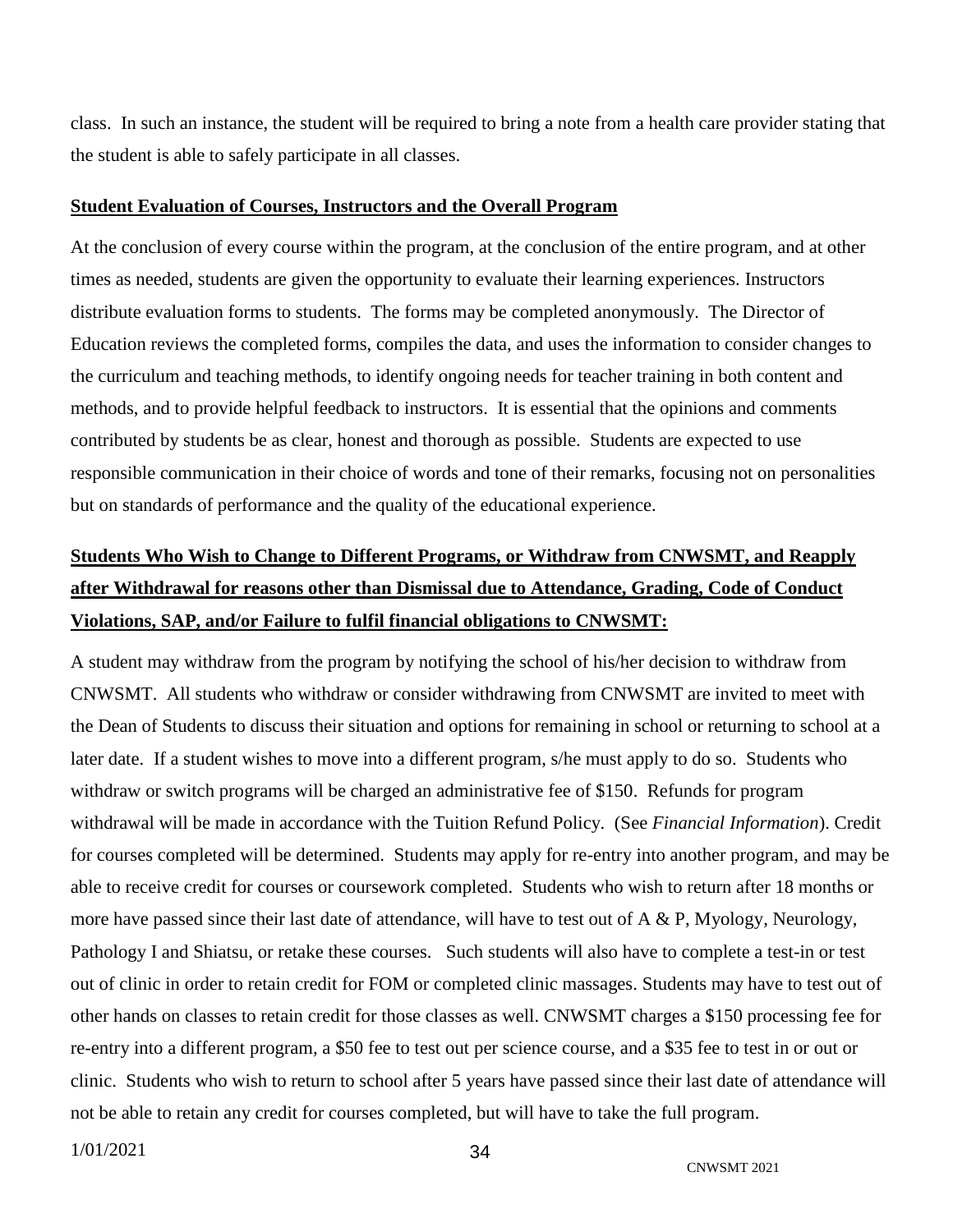#### <span id="page-34-0"></span>**Maximum Time for Completing the Program**

When circumstances result in a student not being able to graduate as scheduled, additional time may be granted, with the understanding that the student must complete the program in a period of time no longer than one and one-half times (150%) the normal length of the program;

Full-Time - 9 months: this program must be completed within 15 months from the day training begins.

Part-Time Morning-14 months: this program must be completed within 21 months from the day training begins.

Part-Time Evening - 22 months: this program must be completed within 33 months from the day training begins.

#### <span id="page-34-1"></span>**Student Complaint and Grievance Procedures**

As described below in the section entitled Disciplinary Procedures, students may appeal disciplinary actions. Additionally, if a student believes that any member of the school community has treated him or her unfairly or inappropriately, the student may use the following complaint procedure. The word "complaint" applies to both complaints and grievances. All individuals involved in a complaint procedure are expected to communicate with temperance and mutual respect in a responsible, honest, and direct manner. All efforts will be made to conduct the complaint procedure with the highest possible level of confidentiality. The steps in the complaint procedure are:

- 1. Speak to the person with whom you have your concern, complaint or grievance to resolve the situation. Use "I statements" to express your perspective.
- 2. If you have reason to fear repercussions from approaching the person directly or if the two of you are unable to come to a resolution, proceed to Step 3.
- 3. Use the Complaint Form (see Sample in Appendix) to notify the Director of Education of your concern. The DOE will meet with all involved individuals and help them come to a resolution. If the individuals are unable to come to a mutually agreeable resolution, the President shall make a final decision, which may include conditions with which all involved individuals will be required to comply. If the student believes that this process has not resulted in a fair resolution of the complaint, the student may submit the complaint, in writing, to New York State Board of Massage, Office of The Professions, Bureau of Comparative Education, Education Building, 2<sup>nd</sup> fl., West Wing, 89 Washington Ave, Albany, NY 12234-1000. The student may also contact the accrediting commission. All complaints considered by the Commission must be in written form, with permission from the complainant(s) for the Commission to forward a copy of the complaint to the school for a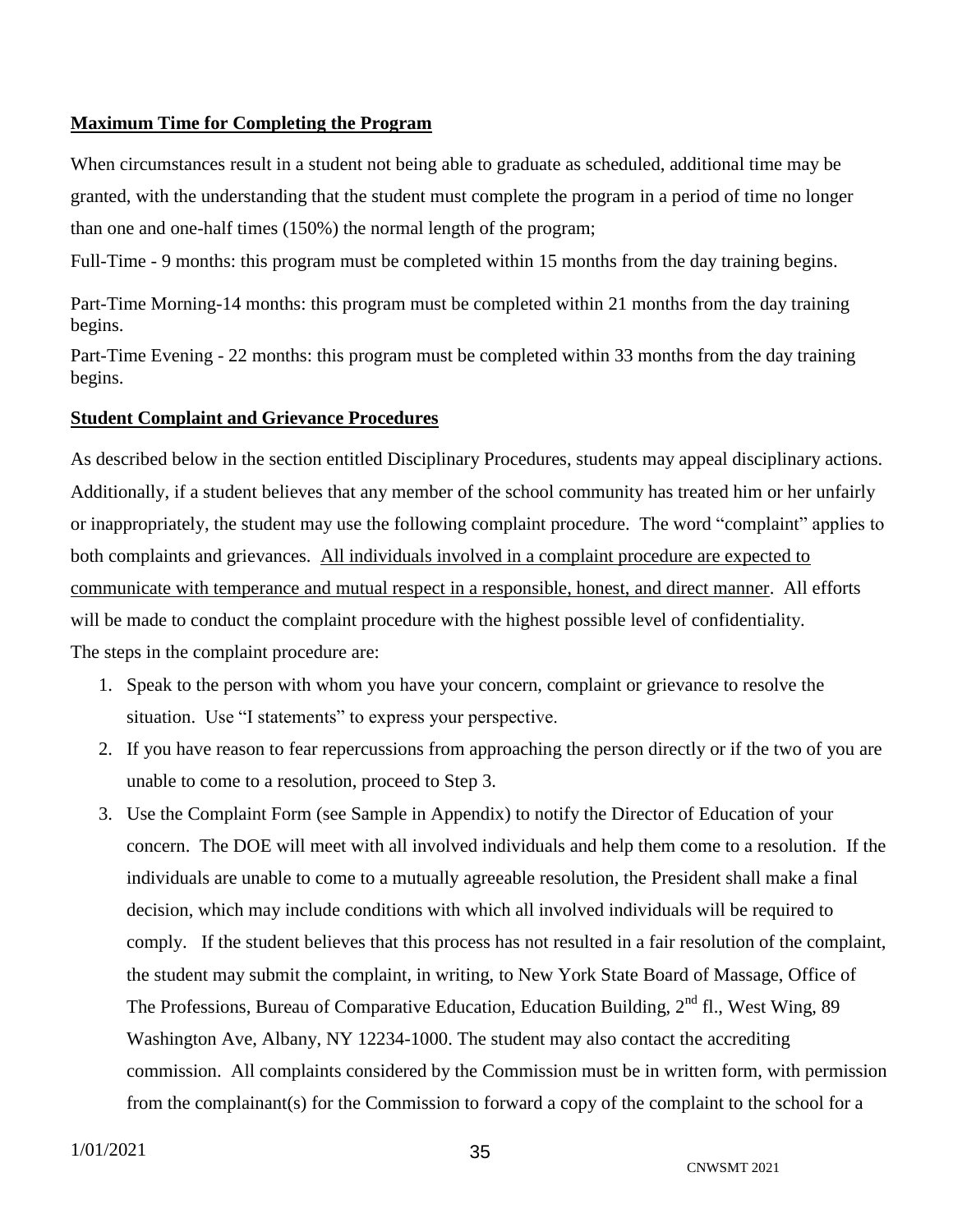response. The complainant(s) will be kept informed as to the status of the complaint as well as the final resolution by the Commission. A copy of the Commission's complaint form may be obtained by contacting: Accrediting Commission of Career Schools and Colleges 2101 Wilson Blvd./Suite 302 Arlington, VA 22201 (703) 247 4212

#### <span id="page-35-0"></span>**Proof of CPR and First Aid Certification**

CNWSMT and New York State requires all students to have training in Cardiopulmonary Resuscitation (CPR) and First Aid in order to graduate from CNWSMT. CNWSMT offers these classes as part of the curriculum. If you have taken CPR/First Aid, and your certification will be current at the time of your New York State Licensing exam, you are not required to attend the CPR First Aid classes offered at CNWSMT. You must provide the Registrar proof of your certification at least one month before graduation. A photocopy will be placed in your file to document your completion of this requirement for graduation. CPR/First Aid is part of the CNWSMT curriculum and refunds are not issued to students who do not attend this class.

#### <span id="page-35-1"></span>**Graduation Requirements and Graduation Procedure**

The following requirements must be met in order for a student to graduate from the program:

- 1. Pass all courses with 75 average or above. (This includes passing all final exams.)
- 2. Complete all requirements related to Student Clinic.
- 3. Hold a currently valid certificate in First Aid and CPR.
- 4. Return all borrowed books, equipment, and supplies.
- 5. Make payment in full of all tuition fees and outstanding bookstore debt.
- 6. Meet all conditions of any warning, probation or suspension.
- 7. Be in compliance with all school standards, policies, and procedures.

Prior to graduation, school staff reviews each student's entire file to determine if all of the above requirements have been met. Any student who has not completed all of the requirements will be notified of what must be done in order to graduate as scheduled. However, **it is the responsibility of the student** to follow through with all conditions of learning contracts, incomplete grades, disciplinary actions, and financial obligations. If the student has any questions about his/her file, s/he should contact the Registrar as soon as possible.

A graduation ceremony is held shortly after the last day of classes of each program. Each graduating student will be presented with a Certificate of Completion at the ceremony and a final transcript in the mail shortly after graduation.

Note: Prior to releasing Licensure paperwork to NYS for the student to receive a permit or license, all monthly payments to the school must be current.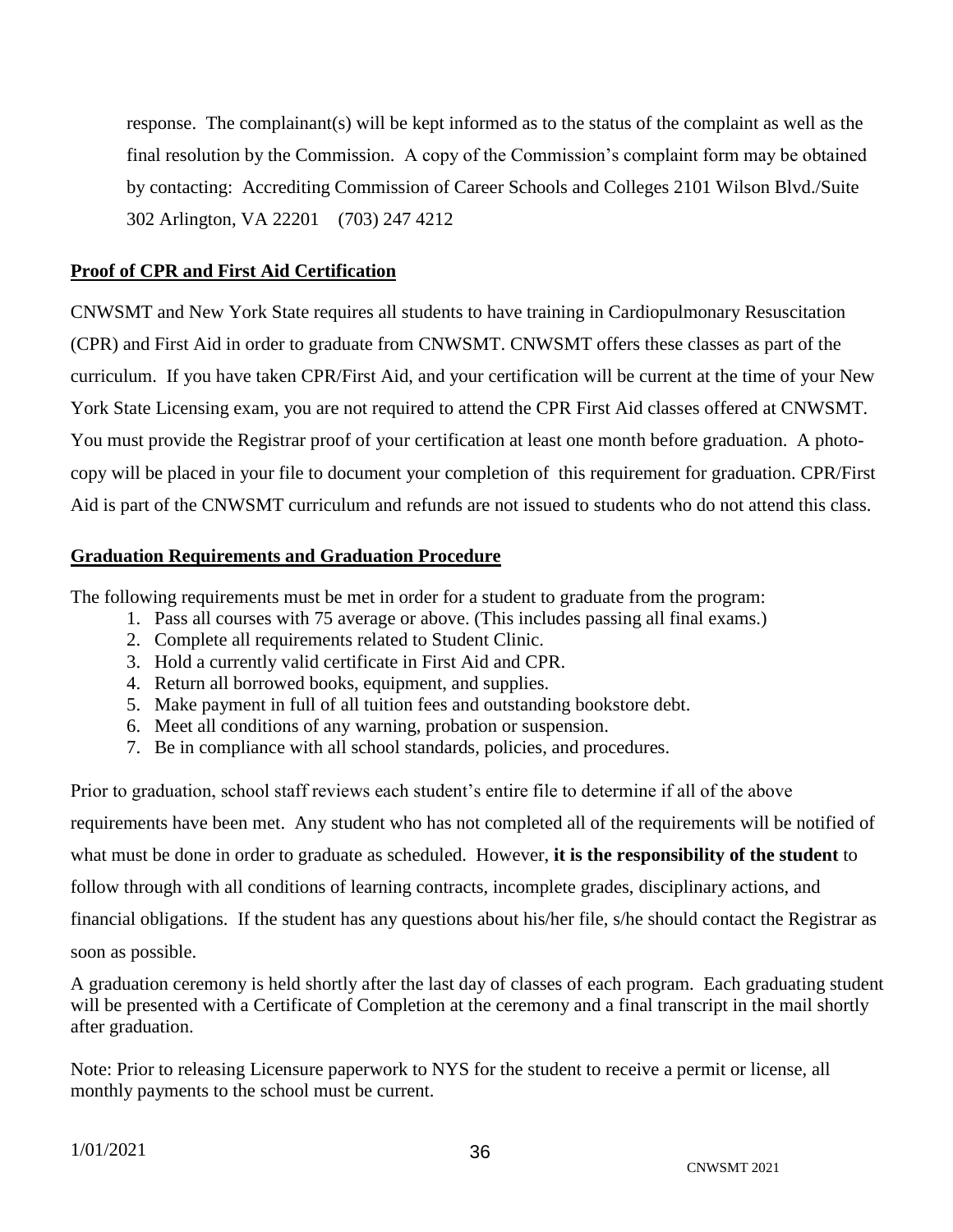#### <span id="page-36-0"></span>**Practicing Massage Therapy Before Graduation from the Program**

While enrolled in the program, it is strongly recommended that students perform practice massage sessions

on family members. When practicing, students are expected to follow these guidelines:

- 1. Choose family members who understand that the intention of the session is for you to practice and improve your skills and fulfill course requirements.
- 2. Do not represent yourself as a massage therapist or use any designation that implies that you are legally qualified to provide professional services. Always represent yourself as a student of massage therapy.
- 3. Do not use the term "appointment." Use "practice session" instead.

It is against CNWSMT policy for students to receive compensation for massage therapy performed before graduating from the program. Compensation includes accepting a fee, donation, barter or trade, tip, or any other form of payment for services. The following reasons are the basis for the schools position on this issue:

- 1. Standards of Practice: The school believes the training program that we offer is a minimum standard for preparation for professional practice. We cannot in good faith endorse students practicing as professional massage therapists before completing the entire program. There is an inherent conflict between being a student and representing oneself as a professional practitioner.
- 2. Professional Liability Insurance Coverage: The insurance that covers students while engaged in curriculum-related activities is not in force whenever a student receives any form of compensation for massage therapy practice sessions or services.
- 3. Potential Legal Violation: By law, New York State does not allow students to perform massage on others unless supervised by a School Instructor that is a Licensed Massage Therapist.
- 4. Potential Harm to the Student, the School and the Profession: Complaints filed against massage therapists are most often in the areas of unethical conduct and physical harm. If such a complaint were to be made against a student of the school who is representing him/herself as a professional practitioner, the resulting public and/or media attention could cause significant damage to the reputation of the student, the school and the profession.

#### <span id="page-36-1"></span>**Diploma**

The *Diploma* that each graduating student receives certifies that the student has completed the program. Graduates are encouraged to make several high quality photocopies of the *Diploma* to submit with applications for licensure, national certification, and job openings. If a graduate loses the original *Diploma*, a new one can be obtained by submitting a written request and the appropriate fee (see Financial Information).

#### <span id="page-36-2"></span>**Access to Student Records**

Information in student files is considered confidential. Only those instructors and administrative staff

1/01/2021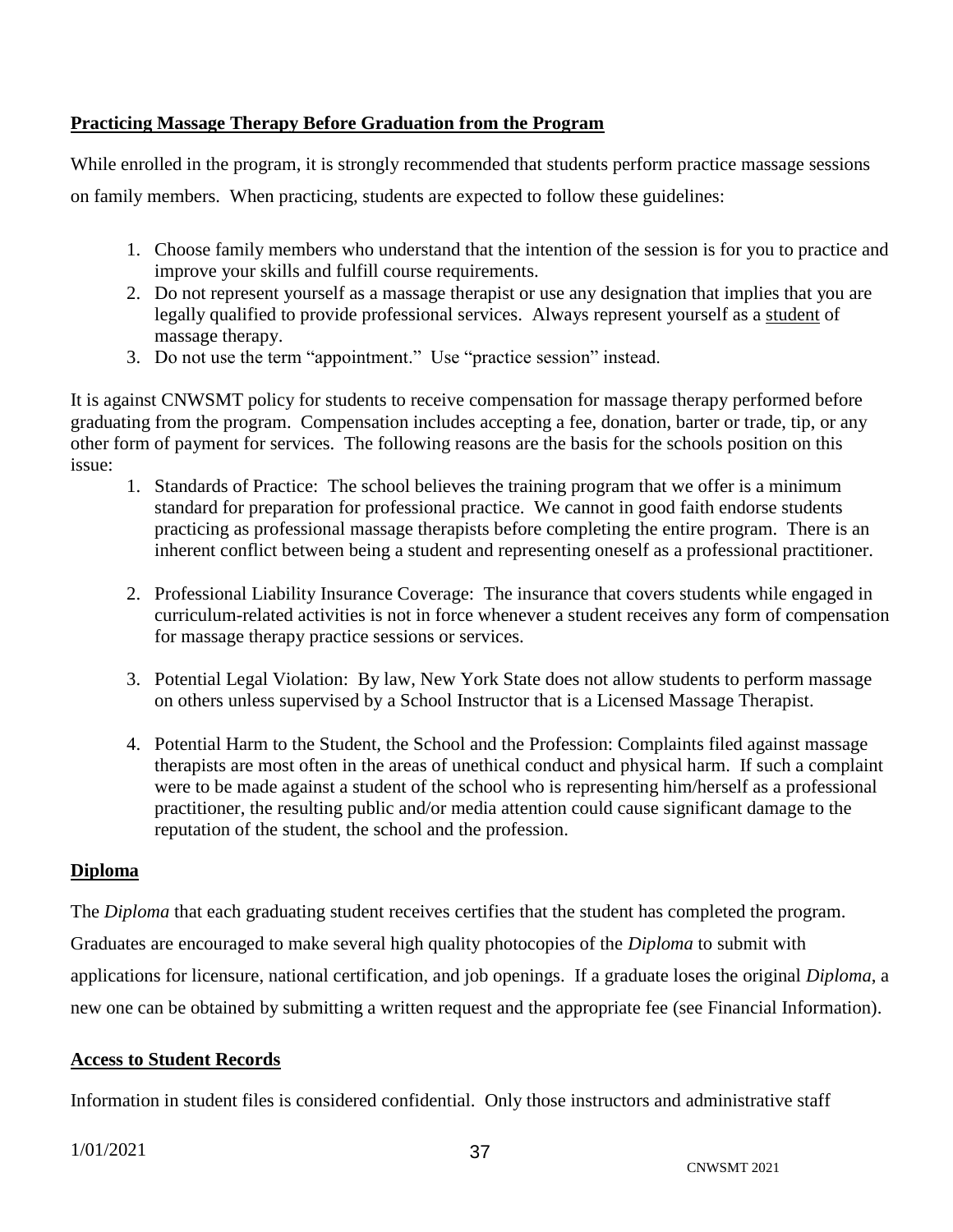members who have a legitimate need to know particular information will have access to student files. Students have the right to have access to their files, and may inspect the contents of their files by making an appointment with the designated administrative staff person. A student must submit a written request for copies of their student file, with a cost of \$.10/page. The school will release student information to the state agency that regulates and approves the school and to nationally recognized accrediting agencies, and when required by law, to judicial or law enforcement agencies. Student records will not be released to any other individual or organization without the student's written consent. Students are invited to sign an agreement giving their consent to release certain materials to prospective employers. (see sample form in Appendix).

#### <span id="page-37-0"></span>**Self-responsibility and Accountability**

The school provides students with detailed information about course and program requirements, standards of conduct, academic and administrative policies and procedures, and strategies for receiving the full benefit of all that the school offers to our students. We expect that students will thoroughly read, listen to, and regularly refer to all information provided by the school, taking responsibility for knowing, understanding and complying with all requirements. The student is accountable for knowing and fulfilling all requirements.

#### <span id="page-37-1"></span>**Appearance and Dress Code (please see specific policy in Student Code of Conduct)**

In accordance with the school's consciously maintained environment, and in accordance with the schools efforts to earn and safeguard the respect of the public for the school and the profession, students are required to wear a CNWSMT shirt and neat and clean pants/shorts/skirts

**No bare feet are allowed anywhere in the school or classroom.** Instructors have the authority to use their discretion in determining what constitutes appropriate appearance and dress. **In addition, some instructors may specify a slightly modified dress code for certain classes.** The CNWSMT dress code can be found in the section of this handbook entitled, **Student Code of Conduct.**

#### <span id="page-37-2"></span>**Hygiene and Hand Washing**

High standards of personal hygiene are required. Students must take extra care to insure clean and neatly groomed hair, clean clothes, short fingernails (no white of the nail showing), and an absence of offensive odors such as cigarette smoke, bad breath, and body odor. Due to allergy/chemical sensitivity concerns, we ask that students refrain from wearing any type of perfume or cologne.

Students are required to wash their hands before and after performing massage therapy on a classmate or client, after using the toilet, after blowing or wiping your nose, and after smoking. Students must use the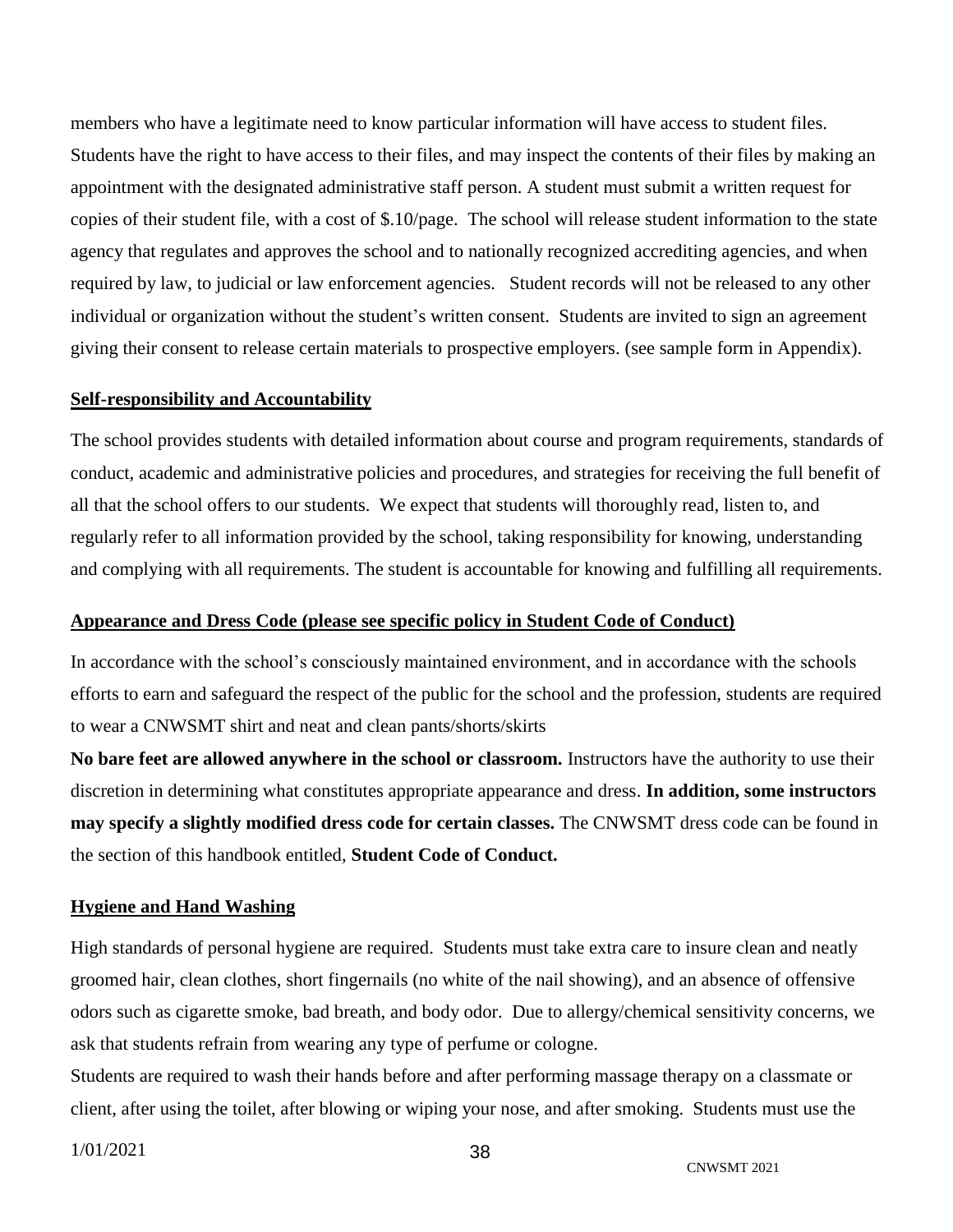detailed procedures for hand washing outlined in section 6 of this handbook.

#### <span id="page-38-0"></span>**Dressing, Undressing and Nudity**

Individual modesty is to be respected at all times. Students are given the option of removing only essential clothing. No visible nudity is allowed in the classroom. Students must undress in the bathrooms or under sheets. Students must be fully clothed when giving massage.

#### <span id="page-38-1"></span>**Draping**

As a general rule, only the body parts actually being massaged are undraped at any time. The body must not be fully uncovered at any time. Genital areas, gluteal cleft, and female breasts are always to be covered.

#### <span id="page-38-2"></span>**CNWSMT Classroom Protocol for Students to Follow Before Giving Bodywork in Class**

- 1. Wash your hands and check your hands to see if you have any openings that need to be covered. Cover any open areas.
- 2. Check in with your own body and see if there are any areas you need to stretch or shake out.
- 3. Ask your fellow student/client if s/he has any current or recent injuries, illnesses, surgeries, or areas of pain. Ask is s/he has any cardiovascular, kidney or skin issues. If so, ask follow up questions to determine if you need to avoid any area or avoid any type of massage. Ask your instructor for help, if needed.
- 4. Ask your fellow student/client if s/he is comfortable, (including face cradle and bolster), and ask if s/he feels safe. Ask fellow student/client to tell you right away if anything is uncomfortable or feels unsafe during the massage, and if s/he wants more or less pressure.
- 5. Take a deep breath and ground yourself. Remember, your only responsibility during the massage is to the client in front of you.
- 6. Set your intention. (What do you seek to accomplish during this massage?)
- 7. Begin with a hold and let your hands listen to the tissue beneath them.

#### <span id="page-38-3"></span>**CNWSMT Classroom Protocol for Students Receiving Bodywork in Class**

- 1. Tell your student therapist about any current or recent injuries, illnesses, surgeries, areas of pain, cardiovascular issues, kidney or skin issues, allergies, and any areas you want avoided. Tell your student therapist if you are pregnant.
- 2. Take responsibility to give clear feedback about the massage you are receiving. Give feedback about: a. Your student therapist's communication

1/01/2021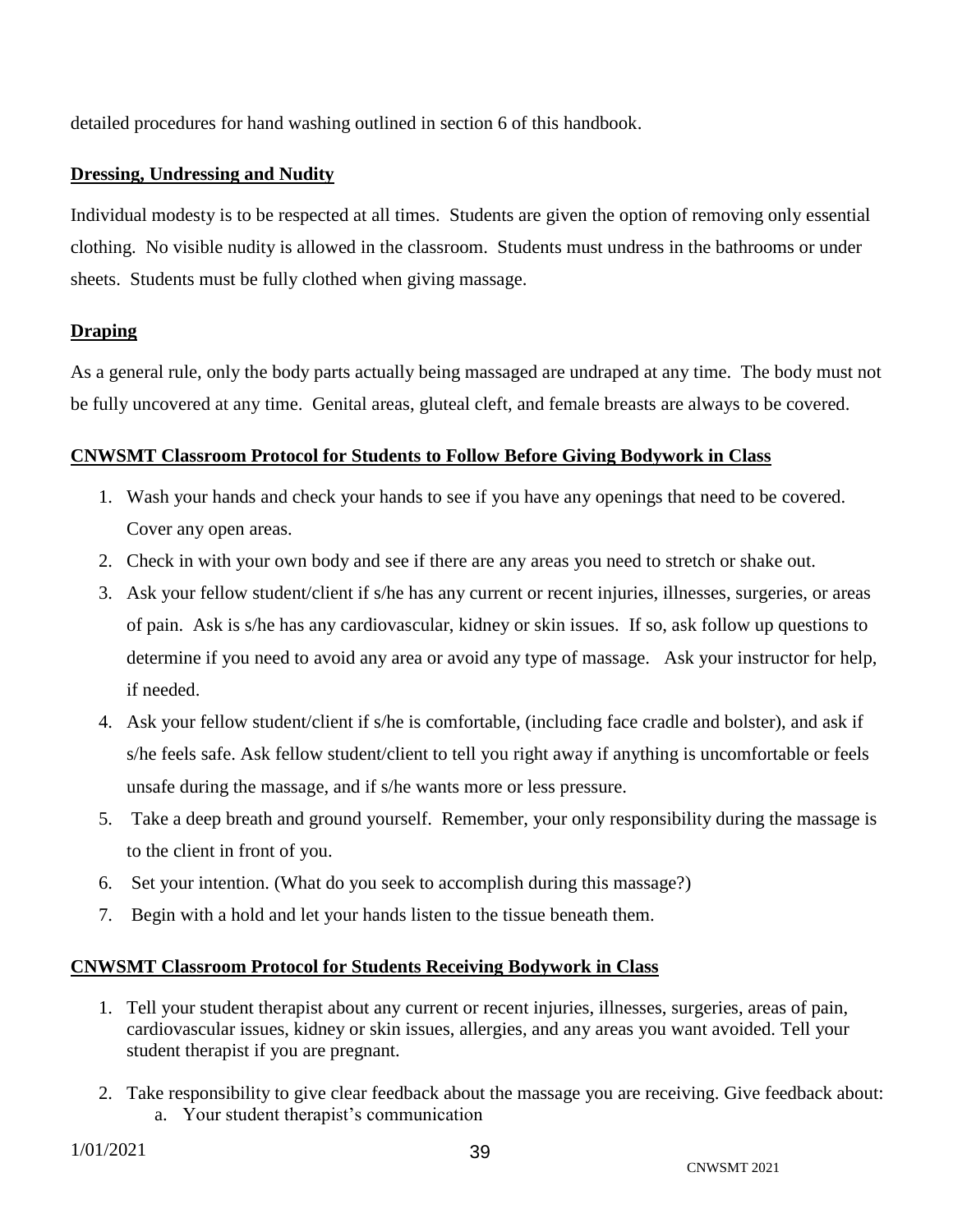- b. Pressure
- c. Comfort level of the stroke/technique. If anything is uncomfortable, you must tell your student therapist – they need to know!
- d. Effectiveness-Make sure you know the physiological effects of each stroke. Help your fellow student learn them!
- e. Draping-if you are uncomfortable, tell your therapist-they need to know!
- 3. Keep communication limited to direct feedback or communication about your safety or comfort. Avoid other conversation. Help create a focused learning environment for all! Avoid unnecessary chatter
- 4. During role-plays, play your part. You can also learn by acting. Be ready to start on time! Work quickly when changing places or changing sheets. Give yourself and your fellow students the full amount of practice time.

#### <span id="page-39-0"></span>**Confidentiality**

Massage therapists are ethically and professionally obligated to hold client information in confidence; students are expected to maintain the same high standards. Students must keep in confidence all personal information (including health information) divulged by classmates, clinic clients, instructors, and staff, until and unless the individual gives permission to reveal specific information. When an individual chooses to share personal information, he/she is encouraged to clarify which specific information is to remain confidential. Care should be taken to avoid discussing confidential information in public areas such as school hallways and restrooms, and graduates are expected to maintain confidentiality of information shared while they were students at the school.

#### <span id="page-39-1"></span>**Dual Relationships and Appropriate Boundaries**

Students are prohibited from having friendships, employment relationships, dating and/or sexual relationships with instructors and school staff. While the student is enrolled in the school's program, the relationship between instructor and student is that of teacher and learner. Any other type of relationship has the potential of interfering with the primary relationship. Students may receive bodywork from an instructor two times during their tenure as a student (3 times for part time evening students). These bodywork sessions must be for two reasons only:

- 1. To allow student to experience an instructor's bodywork.
- 2. For injury prevention or treatment.

Possible negative consequences of dual relationships include favoritism, unfair treatment, breach of confidentiality, and confusion over issues of authority and accountability, hurt feelings, and unclear boundaries.

1/01/2021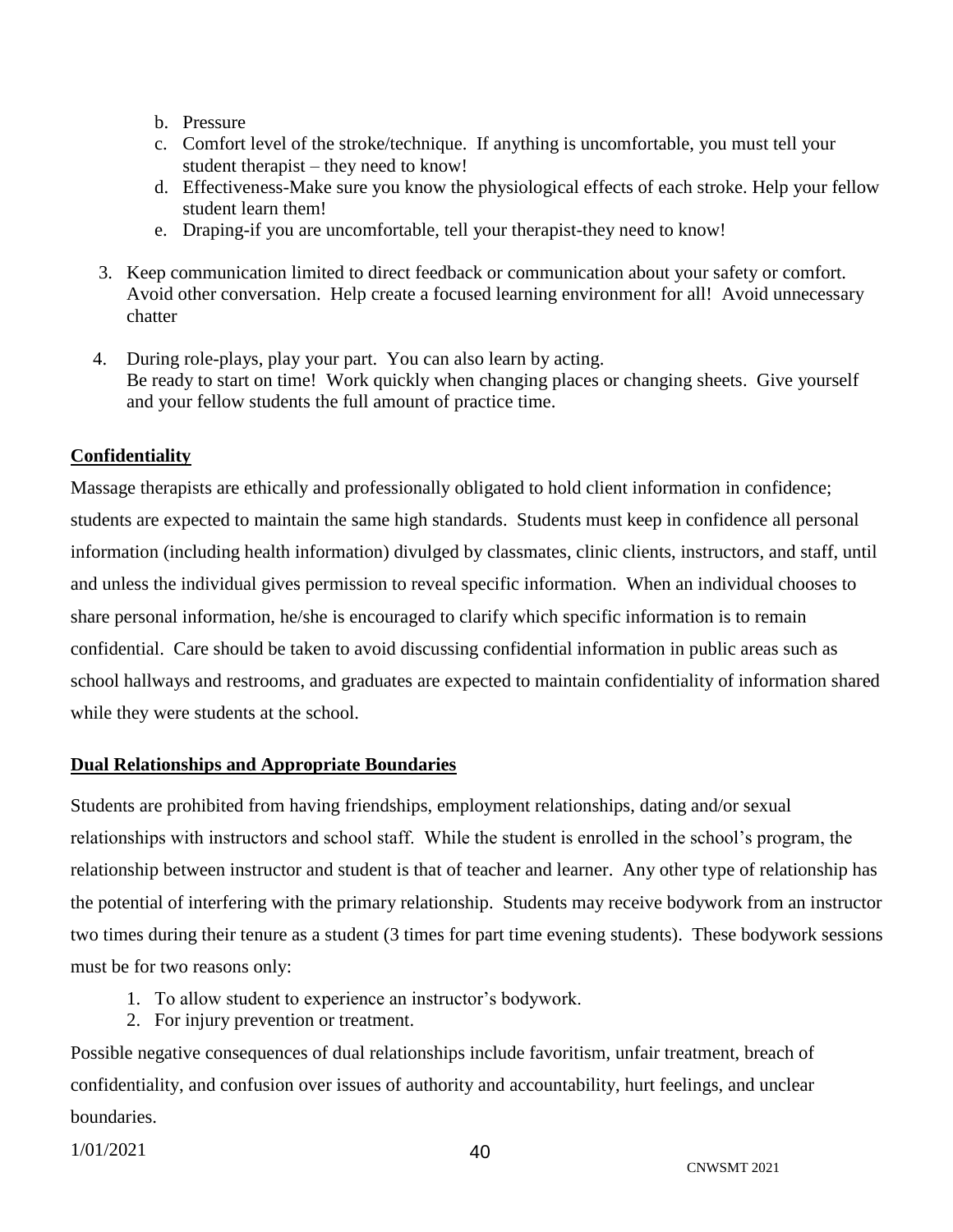Once an instructor has completed ALL teaching, tutoring and supervisory work with a student, s/he may provide additional bodywork to the student.

Dual relationships and personal and professional boundaries are discussed in detail in various classes throughout the program.

#### <span id="page-40-0"></span>**Harassment and Bullying**

Harassment and bullying may be, but are not limited to, words, signs, jokes, pranks, intimidation, physical contact, racial, gender or ethnic slurs, violence, or threat of violence. Bullying involves an improper attempt to use power. Sexual harassment is a type of harassment which may include unwelcome sexual advances, requests for sexual favors, other verbal or physical contact of a sexual nature when such conduct creates an intimidating environment, prevents an individual from effectively participating in learning activities, or when such conduct is made a condition of participation, either implicitly or explicitly. Students are prohibited from engaging in any form of verbal, physical, or emotional abuse; harassment, bullying, intimidation; violence or threat of violence toward any student, clinic client, instructor, staff member or any individual associated with the school.

#### <span id="page-40-1"></span>**Discrimination**

Students must follow the school's policy on discrimination, which prohibits discrimination, based on race, ethnicity, religion, gender, and sexual orientation.

#### <span id="page-40-2"></span>**Personal Property and Proprietary Information**

Students must respect the property of the school and of individuals, and obtain permission before taking or using any property belonging to the school and/or any individual. Curriculum materials and all information regarding the school are considered to be the property of the school. Proprietary information shall not be shared with persons unauthorized to have it.

#### <span id="page-40-3"></span>**Academic Honesty**

Students must use accepted practices for acknowledging original academic work, citing accurately stated references to the author of any original work on which any materials are based, either in whole or in part. Students must not plagiarize the work of others, cheat on exams (quizzes or tests), or otherwise compromise the integrity of their schoolwork. Students caught cheating may be dismissed from the program.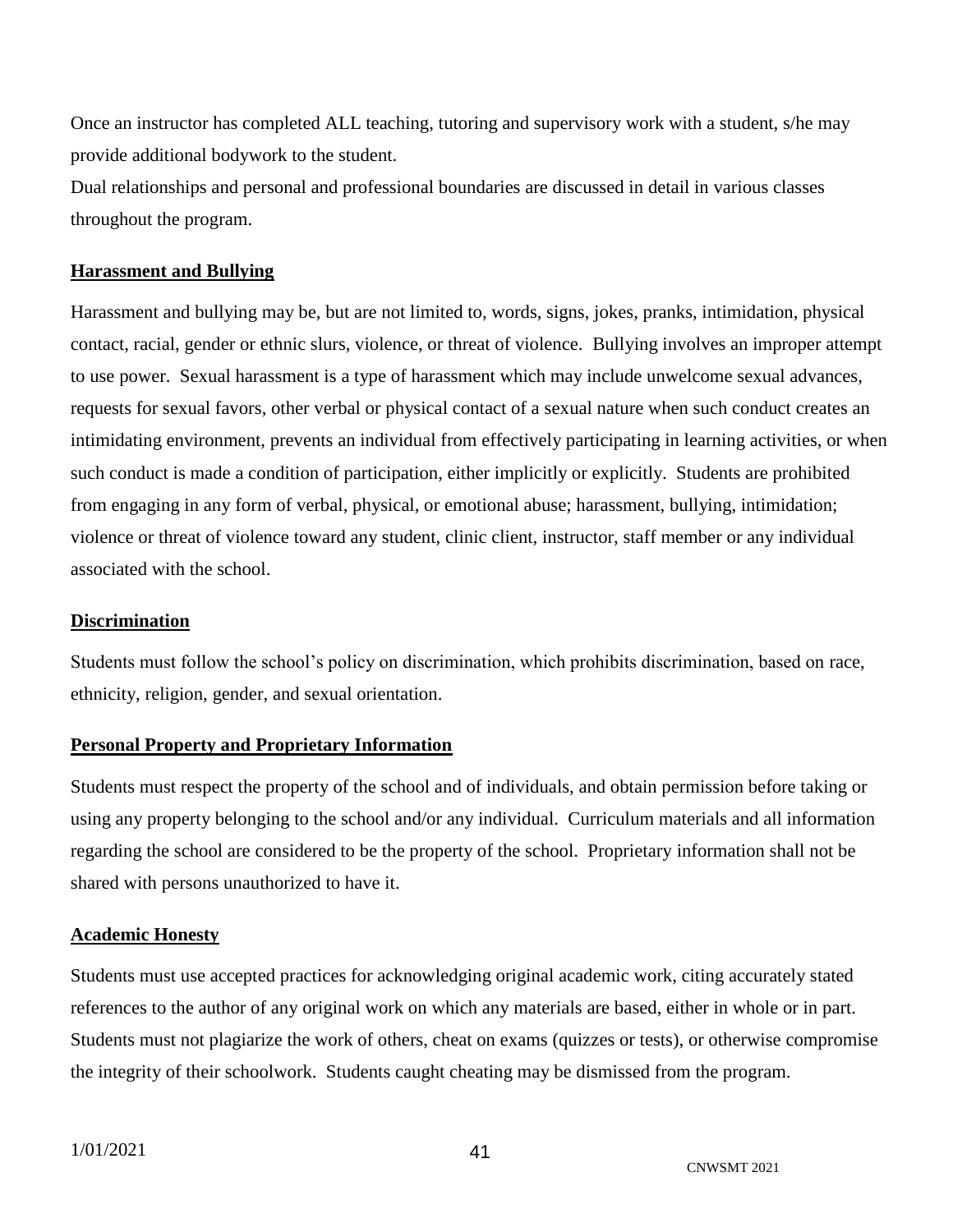#### <span id="page-41-0"></span>**False Claims**

Students must not misrepresent or make false claims regarding the curative powers of massage therapy and/or any bodywork technique.

#### <span id="page-41-1"></span>**Substance Abuse**

Students are prohibited from using, abusing, possessing, exchanging, selling, and/or distributing controlled substances (illicit drugs), alcohol, or any legal or illegal mind-altering substance while on school premises or while engaged in any school-sponsored activity, including the fulfillment of any course requirement. Students are prohibited from coming to class while under the influence of alcohol, legal or illegal drugs or any legal or illegal mind altering substance. Any student who is convicted of a drug- or alcohol-related offense, which occurred on school premises or while engaged in school-sponsored activities must inform the Executive Director of the conviction within five days of the conviction. Within two weeks of receiving such notification from the student, the Executive Director will inform the student of any disciplinary action to be taken, which may include satisfactory participation in a drug abuse or rehabilitation program that is approved by local law enforcement or public health authorities.

#### <span id="page-41-2"></span>**Smoking**

Smoking of ANY and ALL substances is prohibited on school grounds. Smoking is not permitted anywhere in the school building, not on school property, and not in cars parked on school grounds.

#### <span id="page-41-3"></span>**Sale and/or Endorsement of Products or Services**

Students are prohibited from selling, promoting, or endorsing the purchase of a specific product or service while on school premises or when engaged in any school-sponsored activity. The exception to this policy is that students may post notices on designated school bulletin boards for products or services they offer, as long as they conduct any demonstrations and/or sales activities off school premises.

## <span id="page-41-4"></span>**SECTION 3: Overall Policies Regarding Disciplinary Action**

#### *Grounds for Disciplinary Action*

- 1. Failure to submit all paperwork/forms to the Admissions office or Financial Aid office in a timely manner
- 2. Failure to comply with policy on Grading or Satisfactory Academic Progress
- 3. Failure to adhere to the attendance policy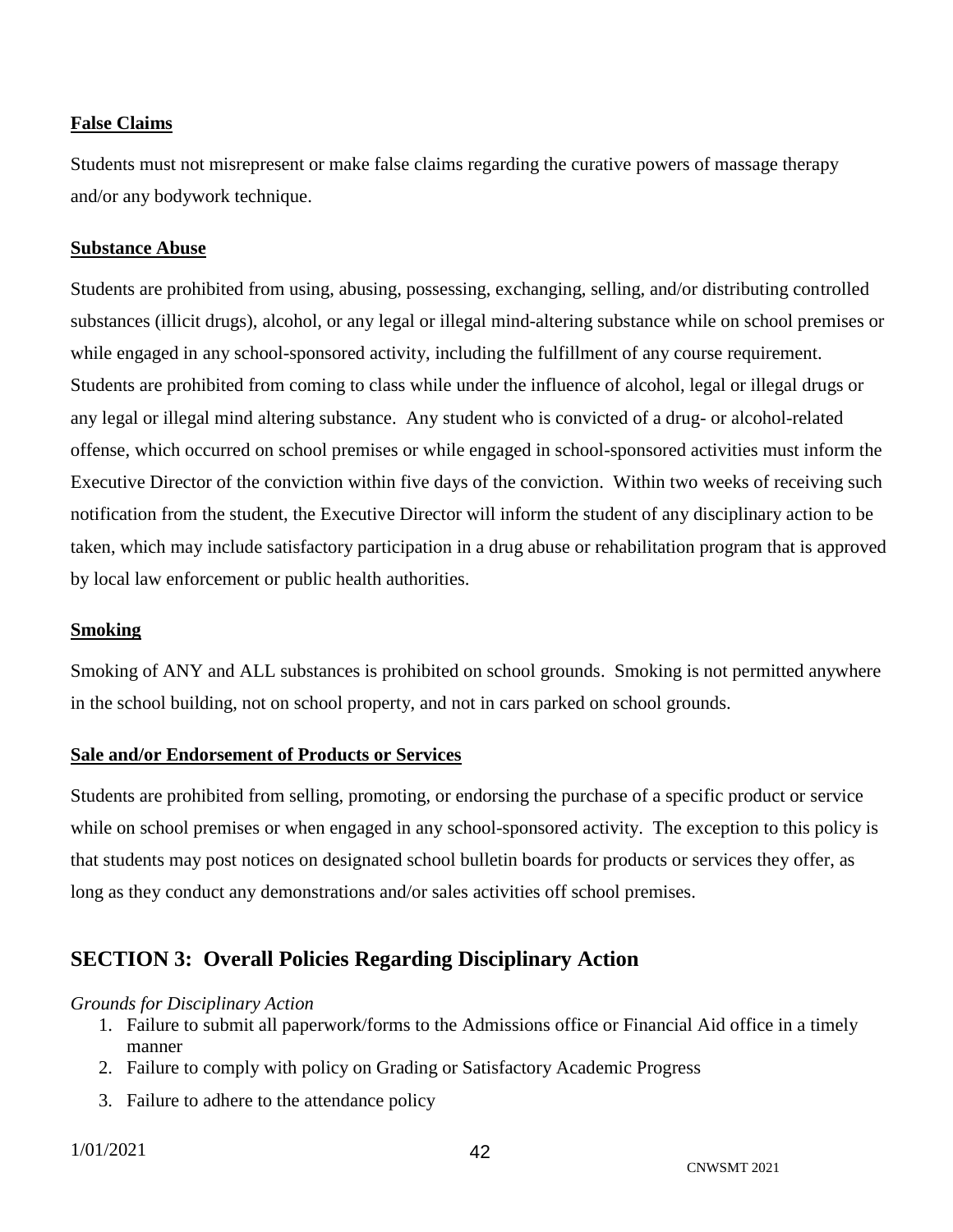- 4. Failure to make up-to-date payment of tuition and fees, and failure to fulfill any financial obligations
- 5. Failure to comply with Student Code of Conduct
- 6. Failure to comply with any school policy or procedure.

#### <span id="page-42-0"></span>**Types of Disciplinary Action**

#### **Warning**

A warning consists of a written notice to a student that he/she may face more serious disciplinary action if he/she fails to fulfill specific requirements for maintaining compliance with specific school policies and procedures.

#### **Probation**

Probation indicates that a student may continue in the program under certain conditions. The length of the probationary period depends upon the particular discipline issue. A student who fails to meet the conditions of probation may be dismissed.

#### **Suspension and Suspension Policy**

Suspension indicates that a student must discontinue all participation in the program for a set time period or until certain conditions are met. A letter will be issued stating the conditions of the suspension and the student will not be allowed to return to the program until they have complied with these requirements. If a student does not comply with the terms of the suspension within fourteen days from the date of the notice, they will face dismissal from the program. The Executive Director has the final decision on all suspensions.

#### **Dismissal and Dismissal Policy**

Dismissal indicates that a student must discontinue all participation in the program. A student who fails to meet the conditions of his/her probation may be dismissed. Any student who is being dismissed will receive an official letter of dismissal from CNWSMT. Appeal paperwork will be included with the dismissal letter. A student who wishes to appeal must submit an appeal form in writing to the Executive Director within 3 business days of the date of the dismissal. If a student is dismissed from the program due to attendance (exceeding 19 absences), the student is given the option to appeal their dismissal. If the appeal is accepted, the student will be allowed to return to their program and **must not incur any absences for the duration of their program**. If a student is reinstated and incurs an absence, the student will be dismissed without the option of appeal. The student may reapply to another program.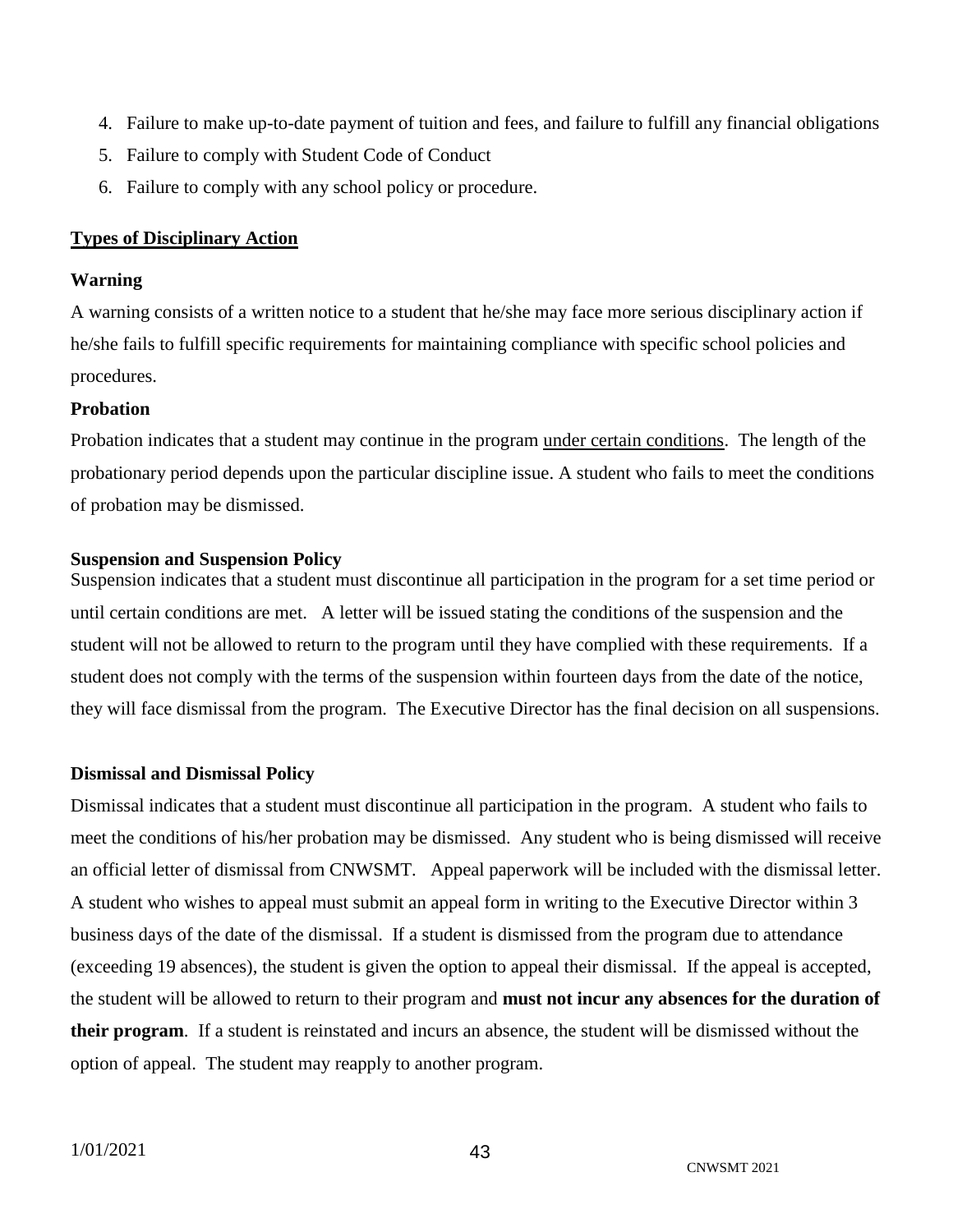If a student is accepted into another program, the student will be allowed 1 absence for each 100 hours of scheduled instruction. The student must retake any course in which s/he received a grade of C. The student will be billed one third of the cost of the course. The student will receive back any absences incurred during a course that they must retake. Any course a student has completed and passed an "A" or a "B" will carry over into a new program.

#### <span id="page-43-0"></span>**Appeals**

A warning or suspension may not be appealed. Probation or dismissal may be appealed. The student wishing to file an appeal must provide the Executive Director, within 3 business days of his/her receipt of notification of probation or dismissal, a written explanation of the reasons for the appeal. The Executive Director will review the request, and she/he may interview the student and/or any instructor or administrative staff person who can provide helpful information. The Executive Director will review all related information and decide that either the original determination of probation or dismissal will stand or that the original determination shall be changed to probation, a warning or no disciplinary action. The Executive Director will give his/her final decision within 2 weeks of his/her receipt of the written request for an appeal. If the student is reinstated, s/he is responsible for any make up work incurred during the make up process.

#### <span id="page-43-1"></span>**Re-application after a Dismissal**

If an appeal is denied, the student will be informed whether or not s/he may reapply to the program at a later date, and how much time must elapse before such a reapplication will be considered. There may also be conditions that the student will be required to meet before a reapplication will be considered. If a student reapplies for admission to the program, and if the student is re-admitted, a determination will be made at that time of the course and program requirements and the financial obligations that the student must fulfill. There is a \$150 re-entry processing fee.

#### <span id="page-43-2"></span>**SECTION 4: Financial Information**

#### <span id="page-43-3"></span>**Tuition Billing Procedures and Payment Methods**

Personal checks, cash, and MasterCard, Visa, and Discover credit cards are acceptable forms of payment for tuition, fees, and bookstore purchases.

Any student receiving any form of tuition or expense assistance from any financial institution or other organization outside of the school must meet with the designated administrative staff person to determine the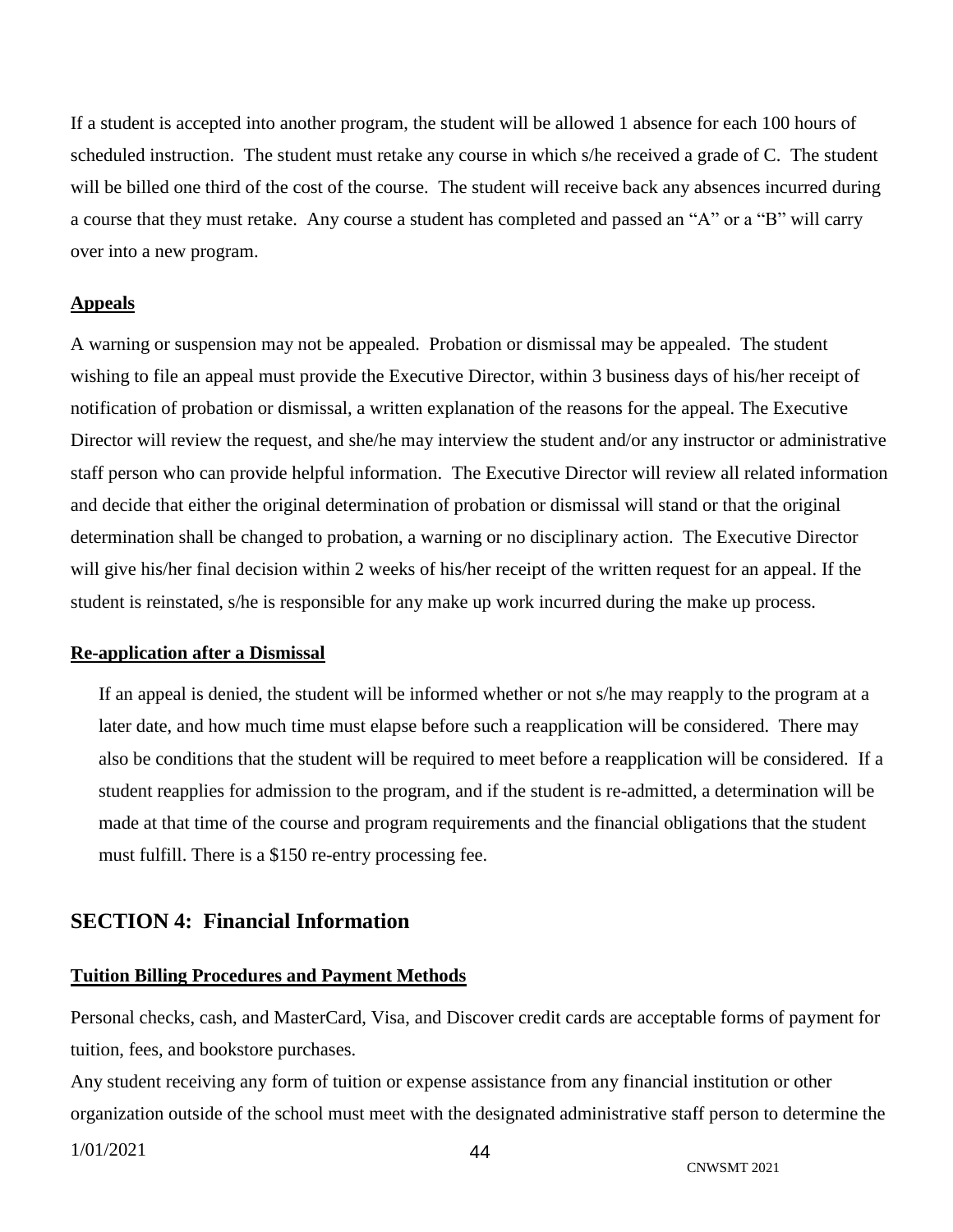student's responsibility for making sure that the school receives the assistance that has been designated to cover tuition, fees, and bookstore purchases.

#### <span id="page-44-0"></span>**Tuition Refund Policy**

The amount of refund due to the student is calculated based on the last date of attendance in classes according to the pro-rated formula below. Refund monies due to the Student will be paid within 45 days from the date of determination. Date of determination will be the date of notification from the student or 14 days after the Last Date of Attendance (LDA), whichever occurs first. The Student is liable to CNWSMT for any monies due, should the amount of monies paid by the Student be less than the amount owed to the School.

- 1. The Registration Deposit will be fully refunded if the applicant withdraws their application within three business days from its receipt by the CNWSMT.
- 2. The application fee is non-refundable.
- 3. All monies paid by the Student, with the exception of the application fee, will be refunded if requested within three days after signing an enrollment agreement and making an initial payment. At no time will CNWSMT retain more than \$150.

A student requesting cancellation more than three days after signing an enrollment agreement and making an initial payment, but prior to entering the Program, is entitled to a refund of all monies paid, with the exception of the application fee and registration processing fee of \$150.

- 4. An enrolled student who withdraws or is dismissed after classes begin is entitled to a refund of excess monies paid minus the administrative processing fee of \$150, The amount of tuition retained by the school is calculated by dividing the scheduled hours, up to the last date of attendance, by the total number of hours in the program. When the student has reached more than 612 scheduled hours (60% of 1,020 hours), the entire tuition will be retained and/or due to CNWSMT.
- 5. Applicants who have not visited the school prior to enrollment will have the opportunity to withdraw without penalty within three business days following either the regularly scheduled orientation procedures or following a tour of the school facilities and inspection of equipment where training and services are provided.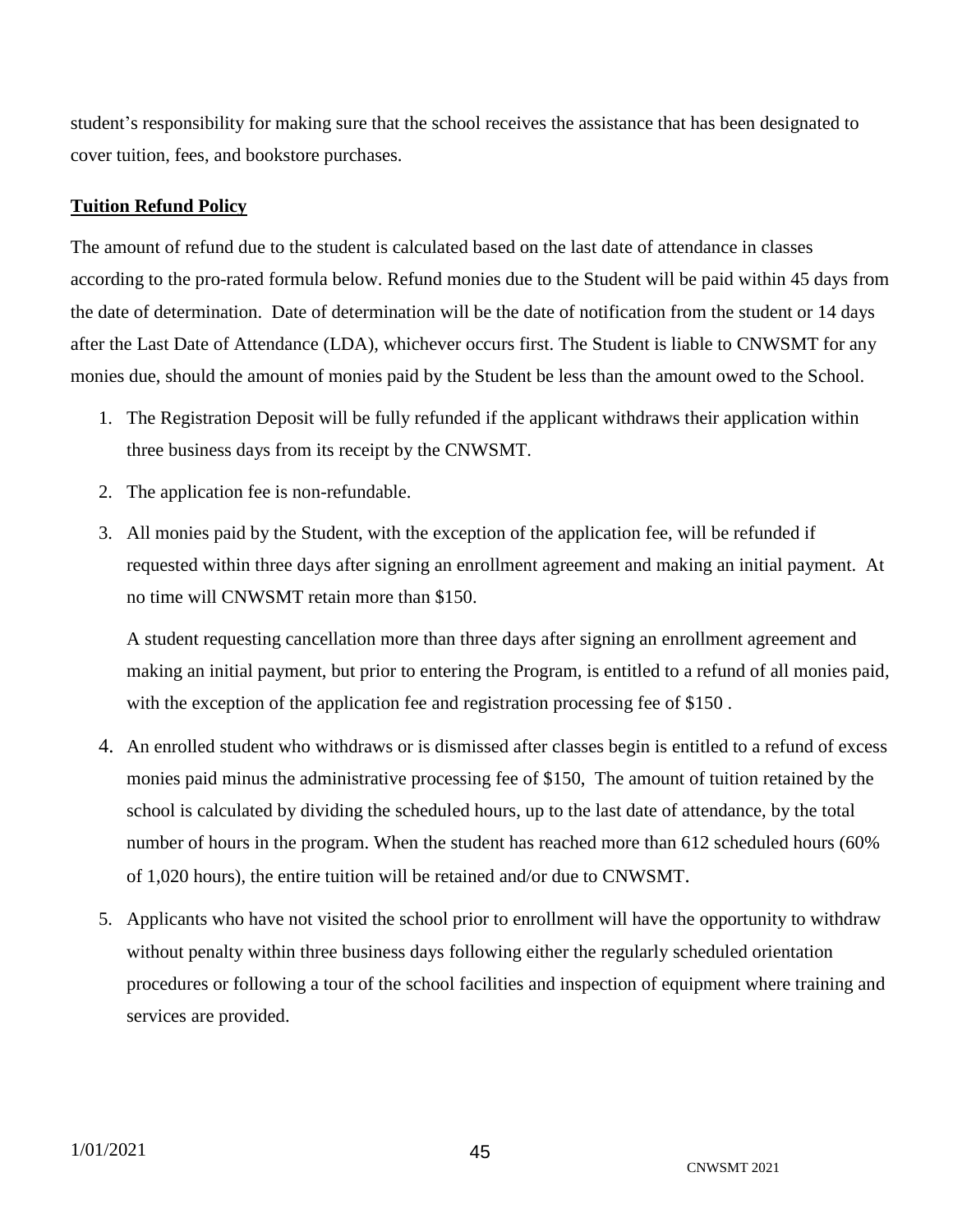6. CNWSMT will make every effort to arrive at a reasonable and fair settlement, in the event of prolonged illness or injury, death in the immediate family, or personal circumstances that require an extended leave of absence or make it impractical for the Student to complete the Program.

#### <span id="page-45-0"></span>**What Your Money Supports at the School**

The funds that the school receives from tuition and fees, bookstore purchases, and student clinic fees are used to fulfill the school's commitment to a high quality educational institution and program. In public postsecondary educational institutions, tuition typically does not cover the cost of maintaining good programs in a good school. Governmental support from taxpayer dollars is relied upon in public schools to pay for buildings, learning resources, and many other routine expenses. Unlike public institutions such as community colleges and universities, a freestanding vocational school of massage therapy and bodywork must generate sufficient revenues to cover **all** of the costs of delivering the programs and operating the organization. Student tuition and fees contribute to covering the costs associated with meeting many shortand long-term objectives and goals, including: a clean and well-equipped facility; well-maintained and abundant learning resources such as charts, skeletons, and library materials; well-trained instructors whose knowledge and skills reflect current developments in the field of massage therapy and bodywork; welltrained administrative staff who are available to meet the needs of students, instructors, clinic clients, and the general public; student services including academic counseling and job placement; accreditation from nationally recognized accrediting agencies; and many other ambitious goals in fulfillment of an important mission. Our graduates of today and the future can rest assured that their tuition is constantly re-invested in developing a school that they can feel proud to have attended.

#### *Administrative Fees*

<span id="page-45-1"></span>Tutoring \$35/hour one hour minimum Failure to cancel tutorial with 24 hours notice \$35 Testing out of a course \$100 Returned Check \$35 Duplicate Transcript \$5 Massage Table or Chair Rental \$7/day or \$14/weekend rate Massage Table or Chair Rental Late fee \$7/day Clinic Name Tag Replacement \$3 Reader for Midterm or Final Exam \$35 Retake/Make-up of Final Exam \$35 Proctoring a quiz or test \$35 Photocopies \$ .10/pages. Withdrawal/Transfer Program \$150 Re-entry processing fee \$150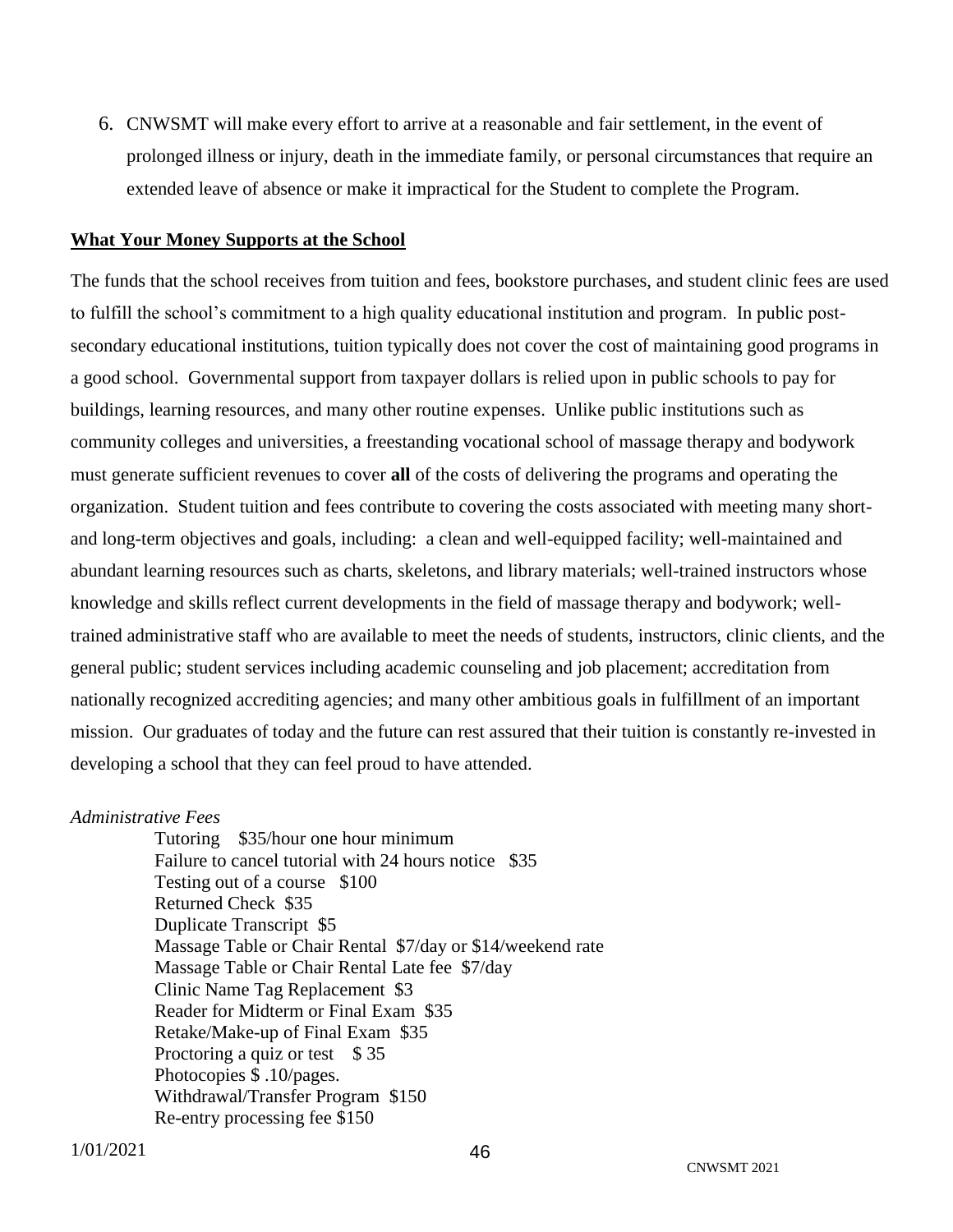#### SECTION 5: Administrative Policies and Procedures

#### <span id="page-46-0"></span>**Enrollment Agreement**

The Enrollment Agreement sets forth the specific conditions under which the school agrees to provide learning experiences and the obligations of the student to fulfill all program requirements and financial obligations. It is a binding agreement, and students will be held to the terms contained in it. Consumer protection laws allow the student to cancel the agreement within 3 days of signing it, without any financial penalty. Students are strongly encouraged to read the Enrollment Agreement very carefully, ask any and all questions, and sign the agreement only when all terms are fully understood and only when the student fully accepts all of the terms and understands the consequences of violating any of the terms of the agreement.

#### <span id="page-46-1"></span>**Credit for Prior Learning**

Students and Applicants who have prior credits may seek to transfer up to 250 hours to CNWSMT. For any transfer credits to be accepted, the Director of Education will review college transcripts, massage school transcripts, and possibly course descriptions. A student must have received a grade of C or higher in a course, for any course hours to be transferred. A comparative education study will be done and a ruling will be given as to whether or not prior credits earned are acceptable for transfer to CNWSMT. The conversion formula from credit hours to clock hours is as follows: each credit hour is valued as 15 clock hours and each lab credit is valued as 45 clock hours. If a student has completed enough comparable hours to receive credit for a course at CNWSMT, the student must pass a comprehensive course content exam in order to transfer credit and effectively test out of a course. The fee for testing out of a course is \$100. Test out must be completed prior to the start of the program. Tuition will not be charged for transferred hours.

#### <span id="page-46-2"></span>**School Calendar, Program Schedule, Holidays**

Upon their enrollment in the program, students are provided with a current calendar presenting the program schedule and the holidays on which no classes will be held. At times, schedule changes are necessary, and students are given as much advance notice as possible of these changes. Students are encouraged to carefully review their school schedules and arrange their work and personal schedules to fully accommodate every aspect of their school schedule.Work hours, vacation and travel times, and other commitments should be determined only after the school schedule has been checked and re-checked to avoid conflicts.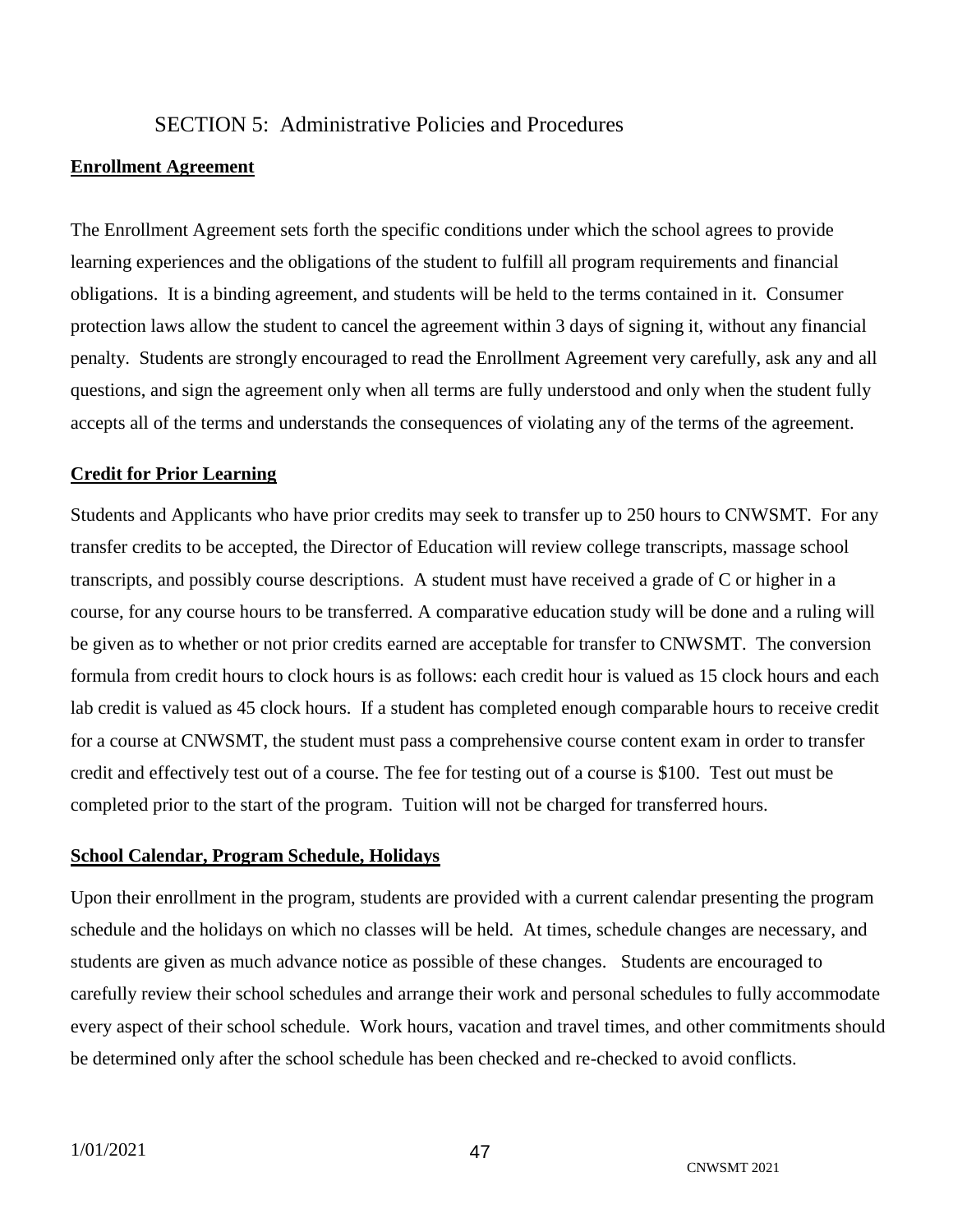#### <span id="page-47-0"></span>**Purchasing Textbooks and Supplies**

Some school supplies can be purchased in the bookstore. Textbooks are not included in the price of tuition.

## **WHAT TO BRING TO CLASS EVERYDAY**

Appropriate books and notebooks, pen or pencil;

Oil or lotion in a plastic squeeze bottle

2 clean sheets (preferably 1 fitted and 1 flat)

1 pillow case to cover the face cradle

1 large towel and 1 small towel

- 1 blanket
- 2 bed pillows for pregnancy class

\*\*HAVE an extra clean set of sheets available at all times (can be left in your car or a locker).

#### <span id="page-47-1"></span>**Class Cancellation**

You will receive information about school closings and delays by the following three methods:

- 1. **Our Emergency Text Messaging System:** Please update any changes in your contact information with the Registrar as soon as possible so that you do not miss an emergency message.
- **2. Voice Mail on CNW Main line (518-489-4026):** A voicemail will be left on the school's main line before 6:30 am indicating any delays or closures for daytime classes and day and evening clinic. A voicemail will be put on phone by 3:00 pm for evening classes.
- **3. School Closings Network:** We have subscribed to the School Closing Network. CNW closures will be posted as **CNW School Massage on the following sites:** The Daily Gazette, The Post Star, The Saratogian, The Times Union, WFLY – Fly 92, WGY, WGNA 107.7, WNYT TV, WRGB TV, WRVE- The River, WTEN TV, WYJB, B-95.5, WXXA TV, Time Warner Cable News

2 of the website URL's from above are:

The Times Union website: <http://www.timesunion.com/closings/?type=business> Time Warner news website: [http://albany.twcnews.com/content/school\\_closings/](http://albany.twcnews.com/content/school_closings/)

#### **The following policies will be maintained as listed in your Student Handbook:**

Whenever CNW classes are cancelled or delayed, the message on the school's answering machine will indicate that classes are cancelled or delayed. The message indicating class cancellation will be placed on the answering machine by 6:30am. When morning and afternoon classes are cancelled for the day, student clinic and community service will also be cancelled for that day. Clinic Staff will call the clients on the schedule for that day to cancel the appointments. If CNWSMT classes are delayed, morning community service shifts are cancelled, and Friday clinic is cancelled. If CNWSMT classes are delayed, afternoon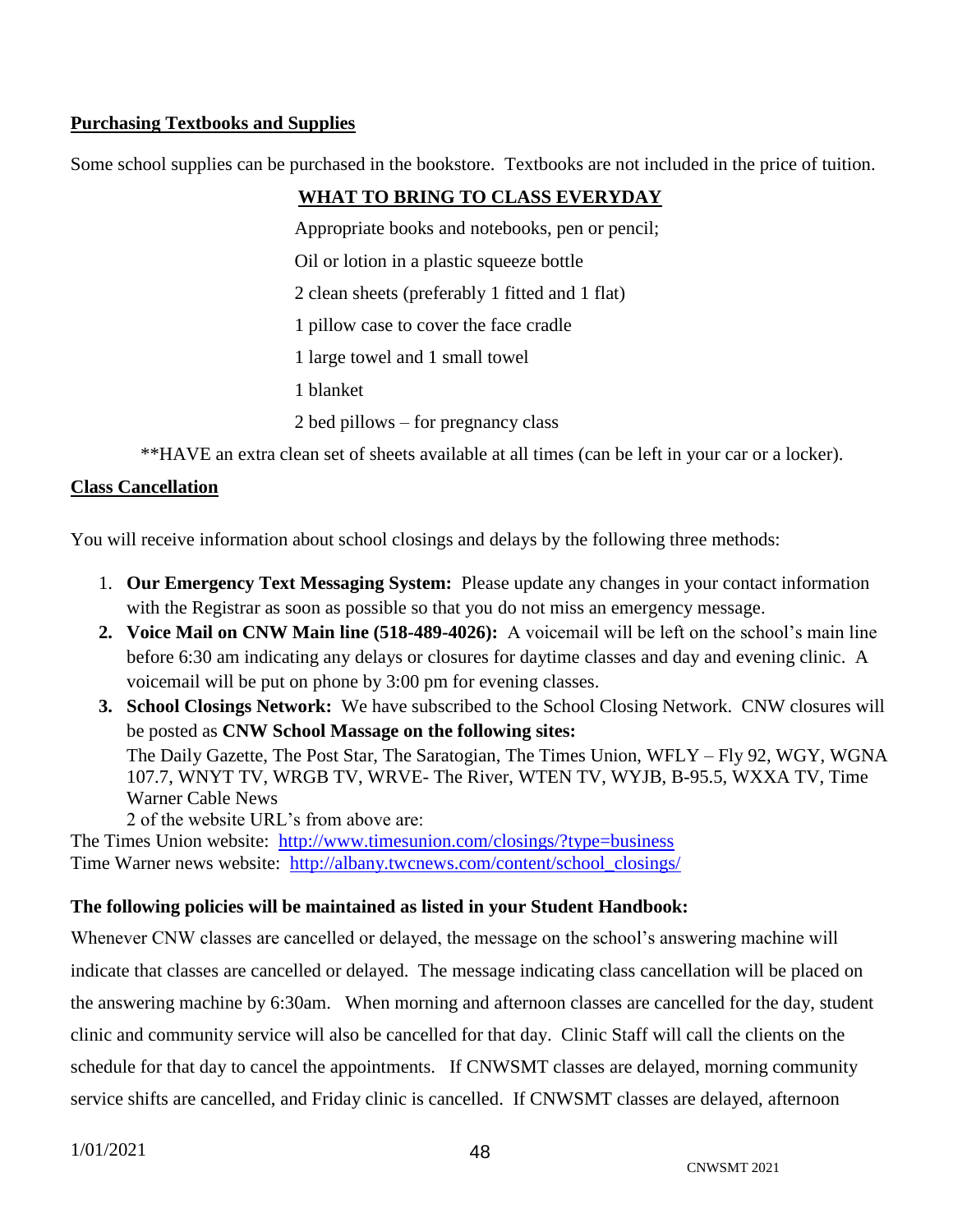community service and evening clinic will be held.

Part-time evening students are required to call the school after 3:00p.m. on a day of inclement weather to find out if class has been cancelled. By 3 pm, the Executive Director will make a decision as to whether or not CNWSMT will hold classes that evening, and if classes are cancelled, s/he will put a message on the school answering machine announcing the cancellation of classes.

If there is inclement weather on a Saturday on which classes or clinic is scheduled, call the school phone number to find out if classes and clinic have been cancelled. If classes are cancelled, then a message indicating the cancellation of classes/clinic will be put on the answering machine by 6:30am.

When other conditions (civil emergency, building damage or mechanical problem, etc.) make it unsafe or impossible for a significant number of students, faculty or staff to travel to or enter the school facility or other locations where school-related activities are scheduled to occur, the Executive Director will decide whether or not classes and/or activities shall be canceled. We will attempt to reach all students and inform them that classes are cancelled via our emergency text messaging system. In addition, the school's answering machine will also announce the closure or cancellation.

#### <span id="page-48-0"></span>**Storage of Student Belongings**

There are a limited number of lockers in the student lounge. We strongly encourage students to leave jewelry and other valuables at home. CNWSMT is not responsible for any lost or stolen items. If anything is missing inform the front desk as soon as possible.

#### <span id="page-48-1"></span>**Children In The Classroom**

CNWSMT understands that occasional issues with childcare can arise for students who have children. However, in order to maintain an optimal learning environment, children are not allowed in the building during scheduled class or practice time.

#### **Pets/Animals In The Classroom**

Service animals with certifying paperwork will be allowed in the building. We do not allow pets or emotional support animals in the building.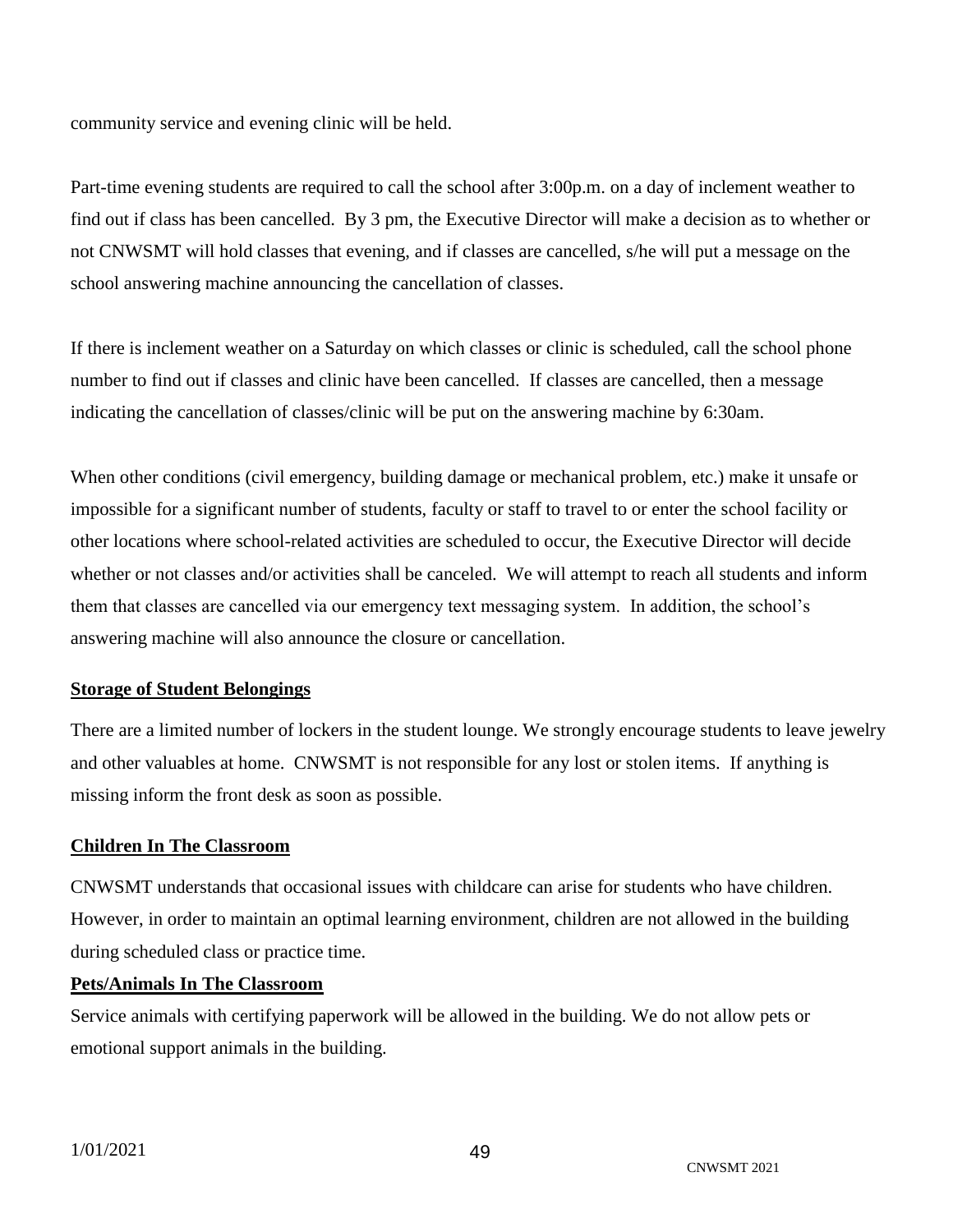#### <span id="page-49-0"></span>**Lost and Found**

The front desk will have a secure area for items of value that are found.

#### <span id="page-49-1"></span>**Parking**

Parking is available around the building and is available during class hours. **The parking that is directly in front of the building is reserved for staff, faculty and visitors.** Please be respectful of other parkers and park only in designated spaces. If you see any problems in the parking lot, please report them to the front desk. **Please do not leave valuables in your car, especially on car seats.**

#### <span id="page-49-2"></span>**Access for Handicapped Persons**

There is parking for handicapped persons in the front of the building. There is also an elevator on the first floor.

#### <span id="page-49-3"></span>**Care of Equipment and Facility**

The study of massage therapy is a special educational experience. It is enhanced by clean and uncluttered physical surroundings. Students and staff are expected to remain conscious of the school environment, and work together to creating a space that is clarifying to the mind and uplifting to the spirit. We all need to help keep the school tidy, put all items in their proper place in a neat and well-ordered manner, and keep all areas free of debris. Students are expected to replace massage tables, face cradles, shiatsu mats, desks, tables, chairs, bolsters, and linens in their respective storage areas and positions at the end of every class, so that the classroom is ready, inviting, and pleasant for the next group of students. **Eating is prohibited in the classrooms, and the only beverage that is permitted in the classrooms is plain, clear water.** Students must use care to avoid unnecessary oil splatters and spills, and to promptly wipe any oil or lotion from walls and furniture. Students must follow their instructors' directions for sanitizing massage tables and handling used linens.

#### <span id="page-49-4"></span>**First Aid and Safety**

Students are expected to report all injuries (no matter how slight they may appear to be) to their instructor or to an administrative staff person. There is a first aid kit at the front desk and in the classrooms. Injured students will be referred to medical facilities, and there should be no hesitation in calling the local emergency number if a potentially dangerous injury or incident is occurring. Please remember to always practice universal precautions (see below) when administering first aid to anyone. Instructors and administrative staff

1/01/2021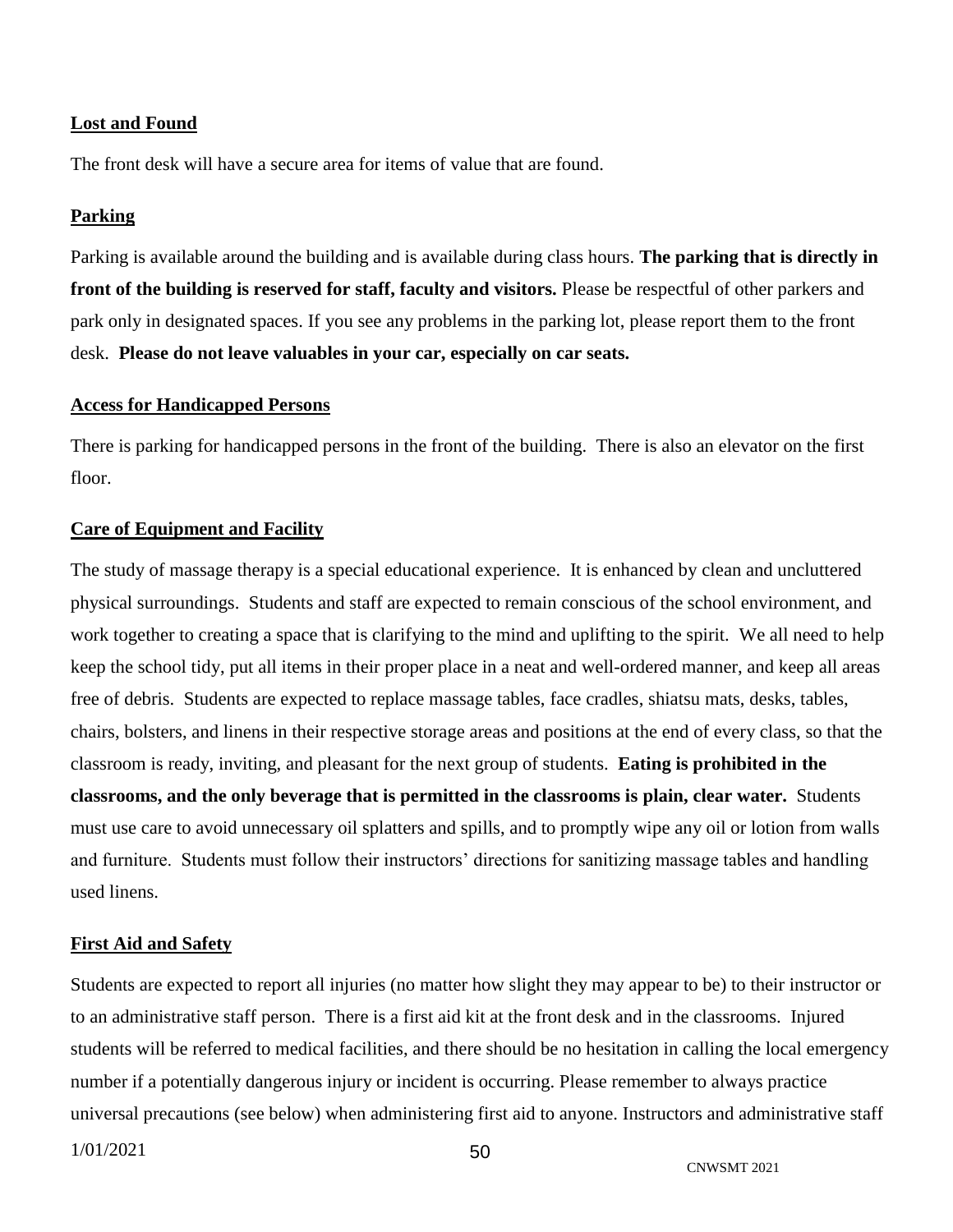must be immediately contacted so that they can take proper action in response to an emergency. Students are expected to refrain from potentially dangerous activities, such as gymnastics (handstands, etc.), running in the building, or any other activity that presents a risk of injury to themselves or others.

#### <span id="page-50-0"></span>**Detailed Guidelines for Hand Washing and Adhering to Policy on Infectious Conditions**

Students are required to wash their hands before and after performing massage on a classmate or client, after using the toilet, after blowing or wiping your nose, and after smoking. The following procedure should be used:

- 1. Turn on the water, using a gentle stream of hot but not scalding water. Leave water running throughout the hand washing procedure.
- 2. Wet your hands and wrists.
- 3. Apply cleaning agent, preferably from a dispenser, since bar soap can carry bacteria.
- 4. Spread cleaning agent over entire area of hands, wrists, and any area that might touch your client, remembering to wash your thumbs. Gradually add water to make plenty of lather.
- 5. Rub fingertips of one hand into palm of other hand, to push lather under the nails. Repeat with other hand. Supply your own brush to clean under nails as needed.
- 6. Continue washing with lather for a minimum of 30 seconds.
- 7. Rinse all lathered areas under running water, allowing the water to run from your forearms to the wrists and hands and off the fingertips.
- 8. Dry hands completely with a paper towel, then use the towel to cover the faucet knob and turn off the water.

Note: if you come into contact with any body fluids, wash hands immediately and notify your instructor.

#### <span id="page-50-1"></span>**Universal Precautions and Safeguards**

Students are required to know and use universal precautions and safeguards against the spread of infectious conditions, as presented in class and as follows:

- 1. Individual responsibility is paramount to controlling the spread of disease.
- 2. All students are obligated to exercise caution and mature judgment in their personal behavior.
- 3. Anyone who has any reason to believe that he/she has an infectious condition must use all known measures to prevent the spread of the condition.
- 4. A person who is experiencing abnormal or uncontrollable secretion or excretion of bodily fluids (e.g.,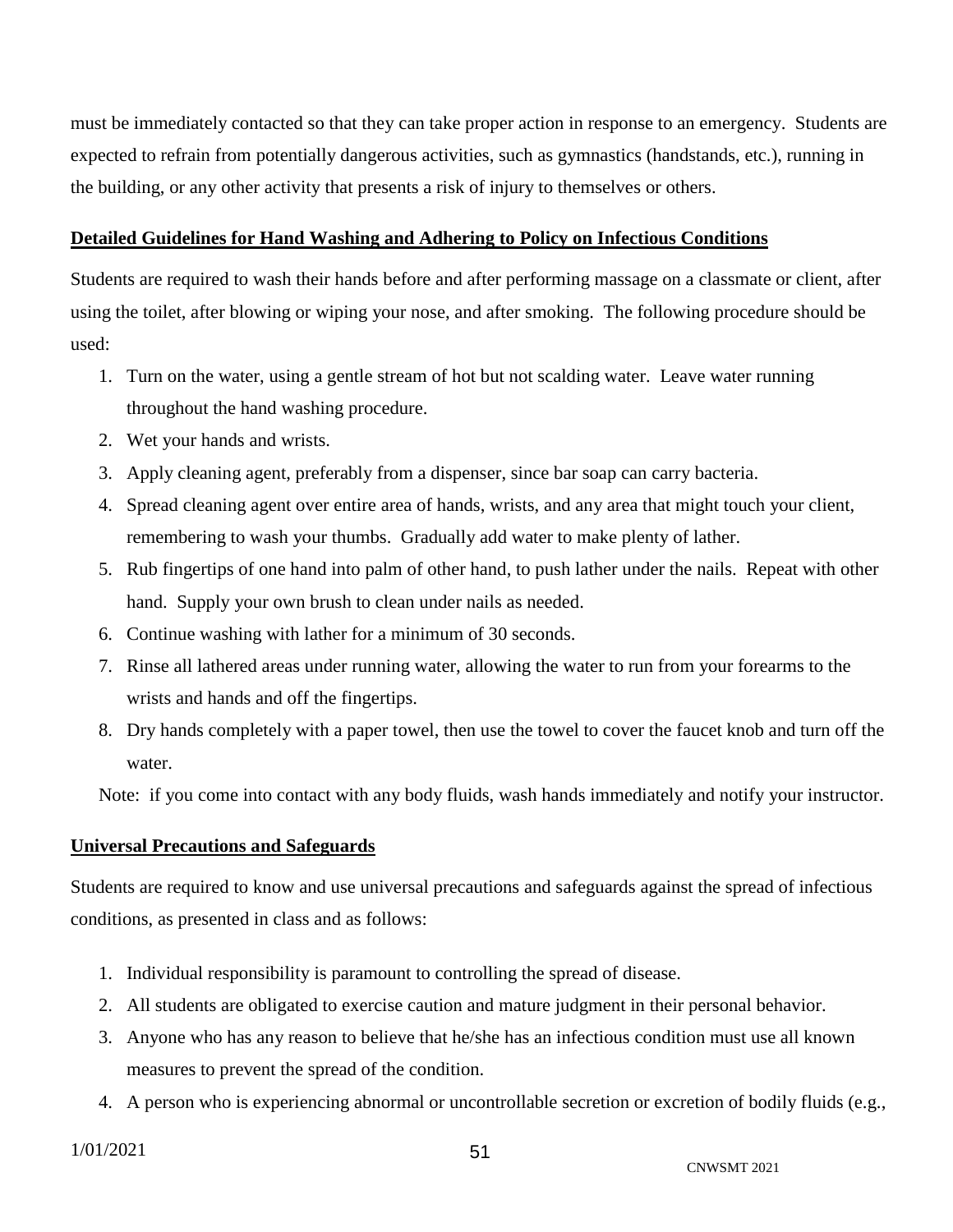abnormal bleeding, vomiting or diarrhea) should not attend class, clinic or any school activity.

- 5. A person who has a contagious condition must take appropriate measures to prevent the spread of infection. See your instructor with any questions.
- 6. If a student has broken skin on his/her hands due to cuts, burns, abrasions, chapping, or damaged cuticles, the student must use disposable gloves, a finger cot, or adhesive bandage.
- 7. Students must follow procedures taught in massage therapy classes and in the student clinic for sanitizing equipment and supplies.

#### <span id="page-51-0"></span>**Crime, Accident or Personal Emergency**

Students must immediately report to their instructor or an administrative staff person any activity occurring on school premises or at school-sponsored events that they believe may be criminal and/or may cause any injury to themselves or others. If a student has a personal emergency while at school or at a schoolsponsored event, an instructor or administrative staff person must be informed of the emergency. Students may be requested to provide information to be included on a written incident report form that will be completed after the emergency has been handled.

#### <span id="page-51-1"></span>**SECTION 6: Student Services**

#### <span id="page-51-2"></span>**Messages, Bulletin Boards, Class Announcements**

Students are provided with many ways to give and receive information. Students are encouraged to make full use of the various channels of communication.

#### <span id="page-51-3"></span>**Student Professional Liability Insurance**

There are risks in touching another person's body and using massage therapy techniques to help bring about healthy change and lessening of discomfort. While massage therapists rarely cause injury to their clients, the possibility exists that a student or instructor could apply a technique in a way that is harmful or that leaves the client or student feeling that he/she has been hurt. Professional liability insurance protects the school, our instructors, and our students from financial problems that could result from such an injury. When a person has been injured and believes that the person who caused the injury should pay the resulting costs, the injured person may try to obtain money to cover the costs. With professional liability insurance in place, the injured person can file a claim with the insurance company, rather than with the individual who apparently caused the injury. If the claim is deemed valid, the insurance company will pay the claim, according to the type and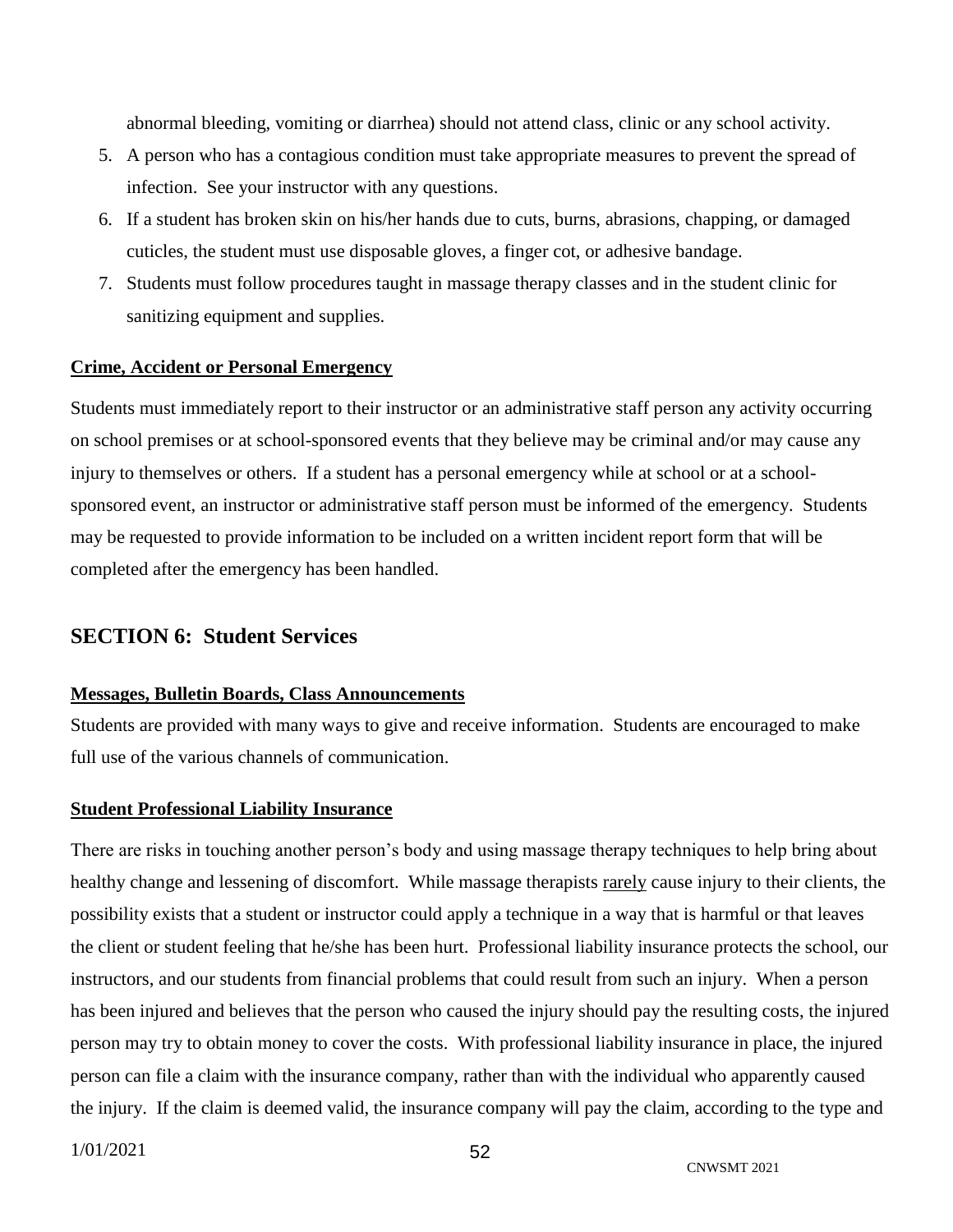amount of coverage in the policy.

#### <span id="page-52-0"></span>**Bookstore**

The Bookstore is located near the front entrance. The hours are Monday through Thursday 8:30am-5: 00 pm. and until 7:30 p.m. on evenings when the Part Time program is in session. The store carries a variety of lotions, oils, and aromatherapy oils, massage tools, massage music, clothing and books about bodywork and healing. We also are distributors for massage tables and massage chairs.

#### <span id="page-52-1"></span>**Library**

The library is located in the student lounge area. We have over 700 items on massage therapy and other related topics. We are continually adding new volumes to our student library. Along with the books, we have an extensive video library as well. The videos are located on top of the bookshelves. To borrow an item from the library (including videos), you must sign the item out at the front desk. Only three books are allowed to be taken out at one time. You will have three weeks to return the book from the time of check-out, or you will be responsible for a late fee that is \$0.25 per day per book (including weekends). Students will be charged through their bookstore accounts if they do not pay; and if a student has outstanding late fees, his or her certificate of completion will be held until the late fee is paid. The library return box is located on the floor against the wall in the student library, so you may return the book directly or through the return box if there is no staff available. Late fees are non-negotiable.

#### <span id="page-52-2"></span>**Student Lounge**

Students may use this area for reading, studying, relaxing, preparing and eating food, and/or gathering with other students.

#### <span id="page-52-3"></span>**Academic Support**

The school offers the following forms of academic support:

- 1. Tutoring, including study skills tutoring (5 free tutorials for extra help, after which, there will be a charge of \$35/hour). The price of tutorials may be shared by 2 or 3 students.
- 2. Study skills tutorials are available and students may use their free tutorials for this purpose
- 3. Body mechanics tutorials, and students may use their free tutorials for this purpose
- 4. Self Care-Self Responsibility Workshop (included in schedule)
- 5. Q & A Sessions for classes 75 hrs and above.

1/01/2021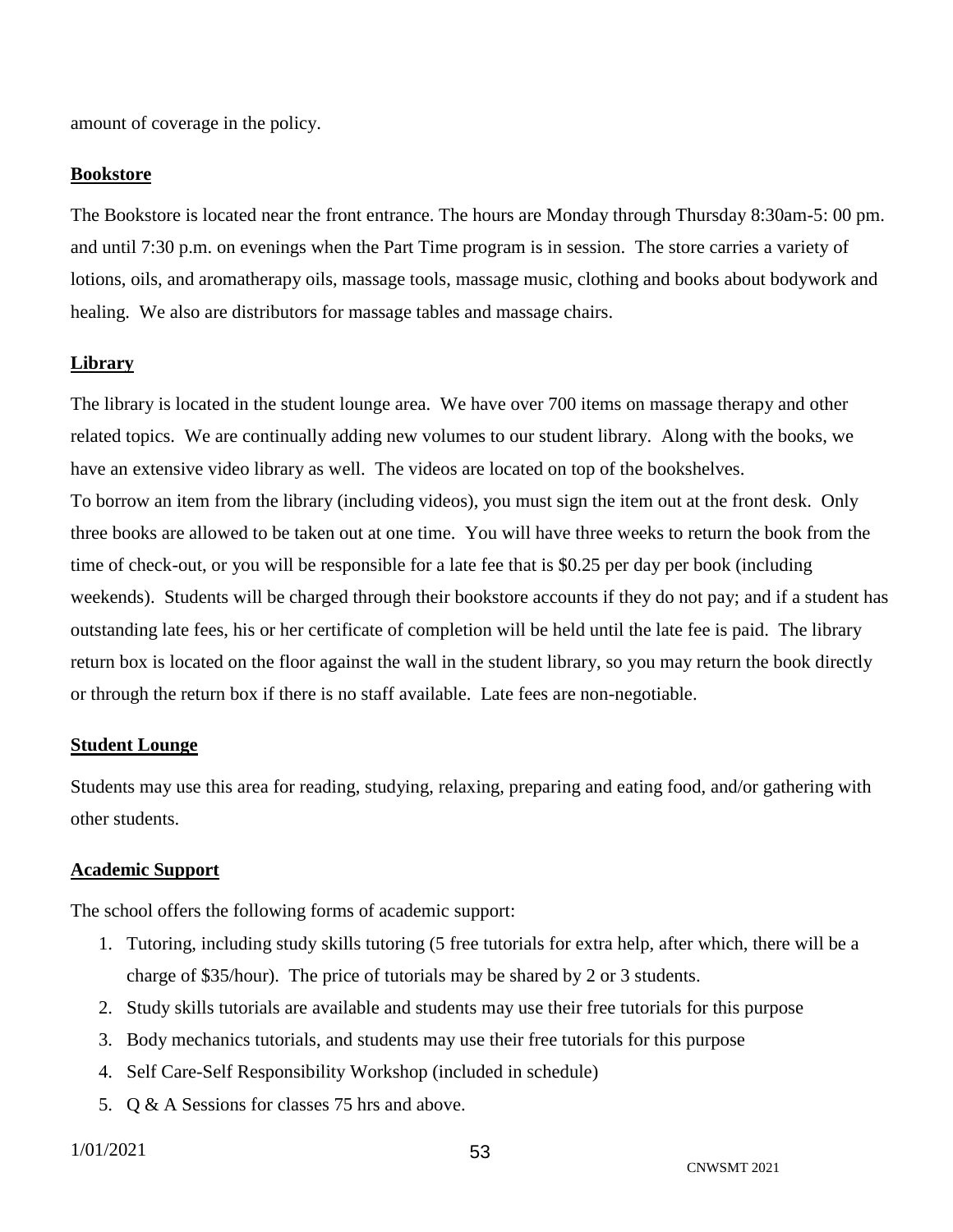- 6. Students who have documented disabilities and have documentation stating that they would benefit by having a reader, extra time for exams, and/or separate space for exams may request and arrange these special accommodations.
- 7. Instructor led study group sessions for certain hands on modality courses.
- 8. Referrals to outside academic support.

#### <span id="page-53-0"></span>**Personal Counseling**

Our program is designed to help students take full advantage of the opportunity for personal growth that spontaneously arises when people give and receive skilled touch at the level of intensity that massage training requires. It is typical for students to experience a new sense of self-awareness, the resurfacing of memories and their associated emotions, and a new level of exploration into their values and philosophy of life. The curriculum includes discussion of personal growth and the power of the connection between body, mind and spirit. Students are encouraged to gain new understandings of themselves and others in the context of their classroom activities.

It is important to realize and remember that the classroom is not the place for individual therapy or personal counseling. Likewise, instructors are available to speak with students before and after class, but those conversations are intended to support students in fulfilling course and program requirements, not to provide therapy or counseling.

Students are encouraged to obtain personal counseling or therapy to maximize the benefits of the personal growth aspects of their massage therapy training. In addition, if at any time the Administration feels that a student is in an emotional situation that is affecting their ability to fully participate in the program or an emotional situation that directly affects a classmate or faculty/ staff member, the student may be asked to receive counseling around the issue. If the student refuses to receive counseling s/he may be suspended/dismissed from the program until the emotional issues are addressed. The Director of Education is available to assist students in obtaining personal counseling.

#### <span id="page-53-1"></span>**Joy Adler, Wellness Course Instructor and Holistic Counselor**

Joy is available as student advisor. Each student is allowed two free consultations with Joy- either in person or on the phone. Joy's phone number is written on the Wellness Course syllabus and her business cards are available through the Dean of Students. Her phone number is: 518-641-2020.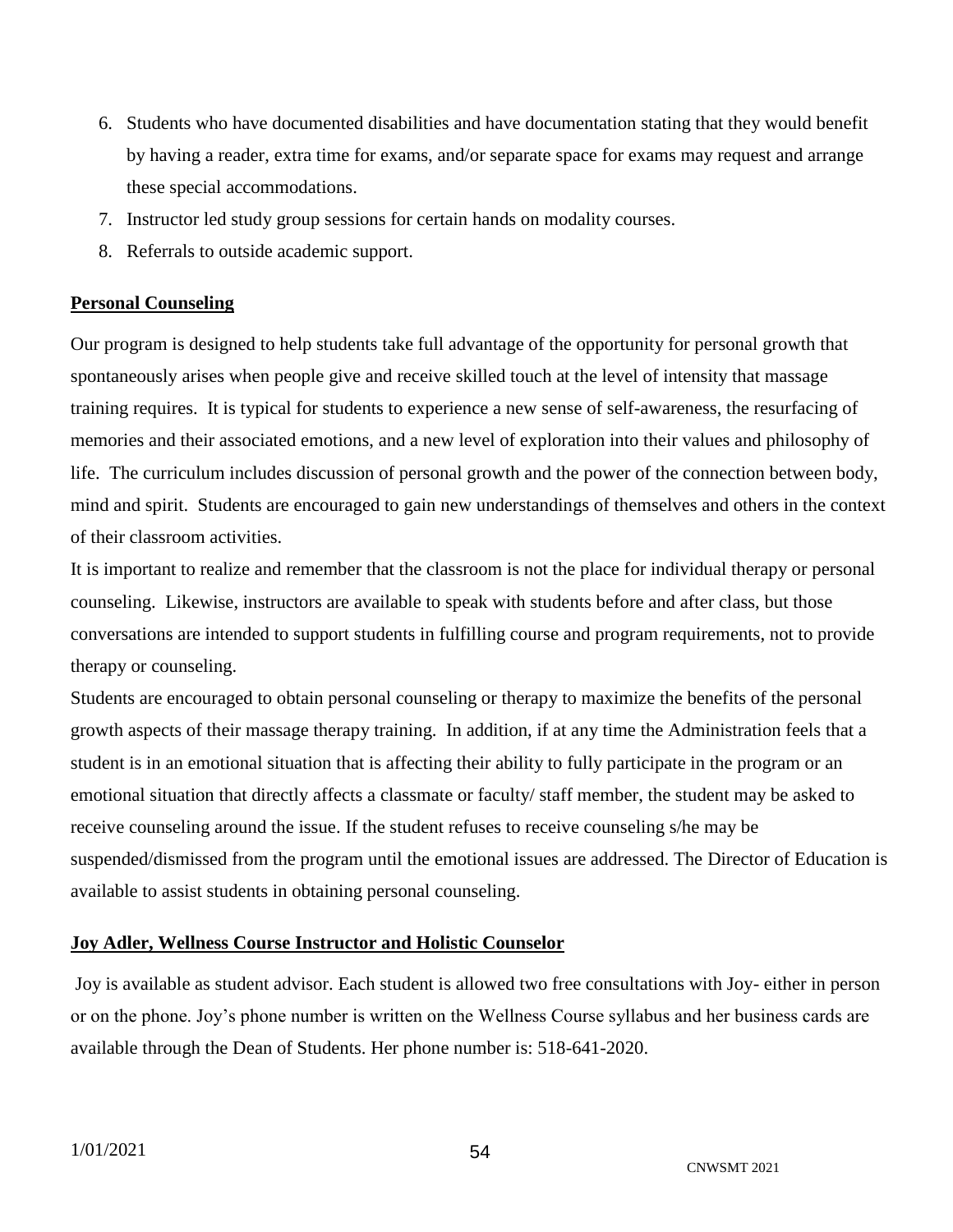#### <span id="page-54-0"></span>**Signing Out A Table or Chair**

As a student, a massage table is included in the cost of tuition and tables are available to order within the first month for the program. Students may borrow a massage Table or Chair only for community service or sporting events. There is no fee for borrowing a chair or table for a school sponsored community service or sporting event, however, if the item is not returned the morning of the next school day, a \$10 per day charge will be applied to the student's bookstore account which must be paid before graduation. Students must complete a rental agreement form when borrowing an item. Students must return the item to an administrative staff member, not with faculty or clinic representatives. Alumni may rent massage tables or chairs at the rate of \$10 per day or \$20 for a weekend.

#### <span id="page-54-1"></span>**Professional Association Membership Information**

There are several professional associations for massage therapists and body workers. Detailed information regarding this topic is provided in the Professional Development course and in the library. When considering which association to join, students are advised to consider of the mission of the association. Some organizations are for-profit corporations that sell professional liability insurance and provide members with publications, purchasing discounts, and other products. Other organizations are non-profit, democratically governed associations in which the members make decisions and abundant opportunities are provided for members to participate at state and national levels to directly influence decisions that shape the future of the profession.

#### <span id="page-54-2"></span>**Student use of Photo Copier and Other Equipment**

Students should seek assistance from a staff member when needing to use the copier machine. A copy fee of \$.10 per copy will be charged. Students need to ask for assistance when using any school equipment.

#### <span id="page-54-3"></span>**Job Placement Services**

This is a wonderful time to become a massage therapist. In the last several years, even when the economy has struggled, there is an ongoing increase in the number of people seeking massage services and the number of jobs available in the field.

1/01/2021 55 Historically, the majority of massage therapists graduates were self-employed and either working in own private practices or subcontracting to another business. After the turn of this last century, with an increased public focus on health and wellbeing, more and more businesses have emerged which hire licensed massage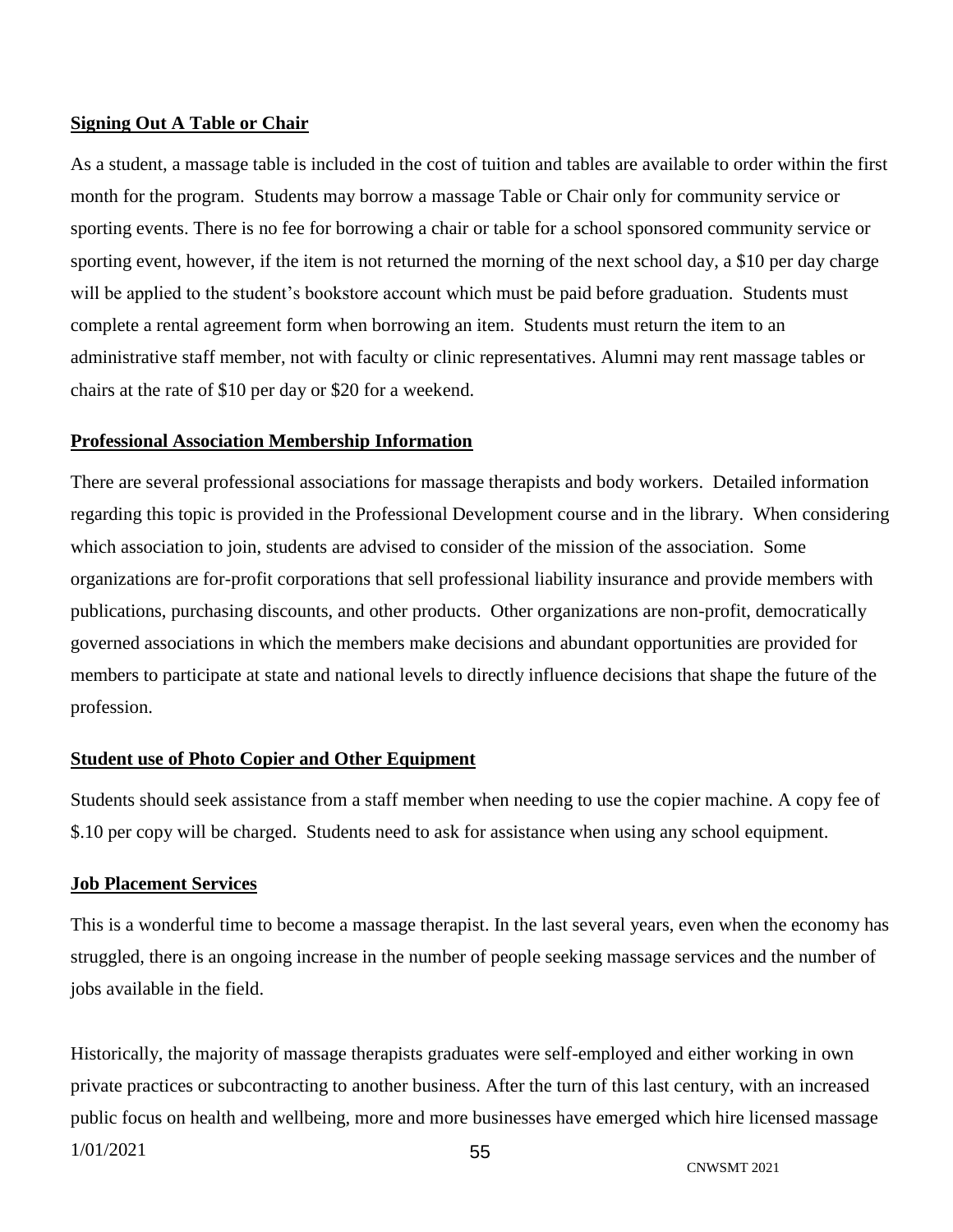therapists (LMTs) as full time employees. The field of massage therapy is a continuum which will allow you to work entirely for yourself, entirely for someone else or at any point in between. This profession is diverse enough to allow you to flexibly build your career around your family's schedule and needs.

Massage therapists practice in fitness centers, medical settings, spas, client's homes, therapeutic massage practices, holistic wellness centers and other settings. You will find chair massage being given in airports, the workplace, farmer's markets and other, ever increasing locations.

Some LMTs choose a specialty area of massage, such as working with pregnant women, the elderly, athletes or people living with terminal illnesses. Others are pioneers who create and develop niches which have not previously existed in their communities, such as working with special needs children. Massage therapy also allows previously licensed health professionals such as physical therapists and occupational therapists to enhance and further develop their assessment and touch skills.

The school has a full-time Placement Director who provides students with assistance in writing resumes and interview skills. Placement Services also support students in opening their own practice, in creating a specialty niche within massage therapy and by forwarding resumes for those interested in working in a spa or massage franchise setting.

The Placement Director finds employers seeking massage therapists and creates a comprehensive list of job positions, massage room rental opportunities and volunteer opportunities. These career opportunities are maintained on the CNWSMT website at **www.cnwsmt.com/massage-career-opportunities**, sent to graduates by email and also posted on a bulletin board at the school. Our annual Job Fair provides an opportunity for students to meet face to face with prospective employers and network with like minded businesses. *CNWSMT will make every effort to assist you in creating or finding a position, but does not guarantee employment upon graduation.* 

The Center for Natural Wellness School of Massage Therapy offers life time Placement Services. Both graduates and current students are encouraged to attend our yearly Job Fair. Alumni receive a monthly electronic newsletter with updates in the massage profession and articles pertinent to the practice and business of massage. CNWSMT maintains a Facebook page to help graduates keep in touch with the school and each other.

1/01/2021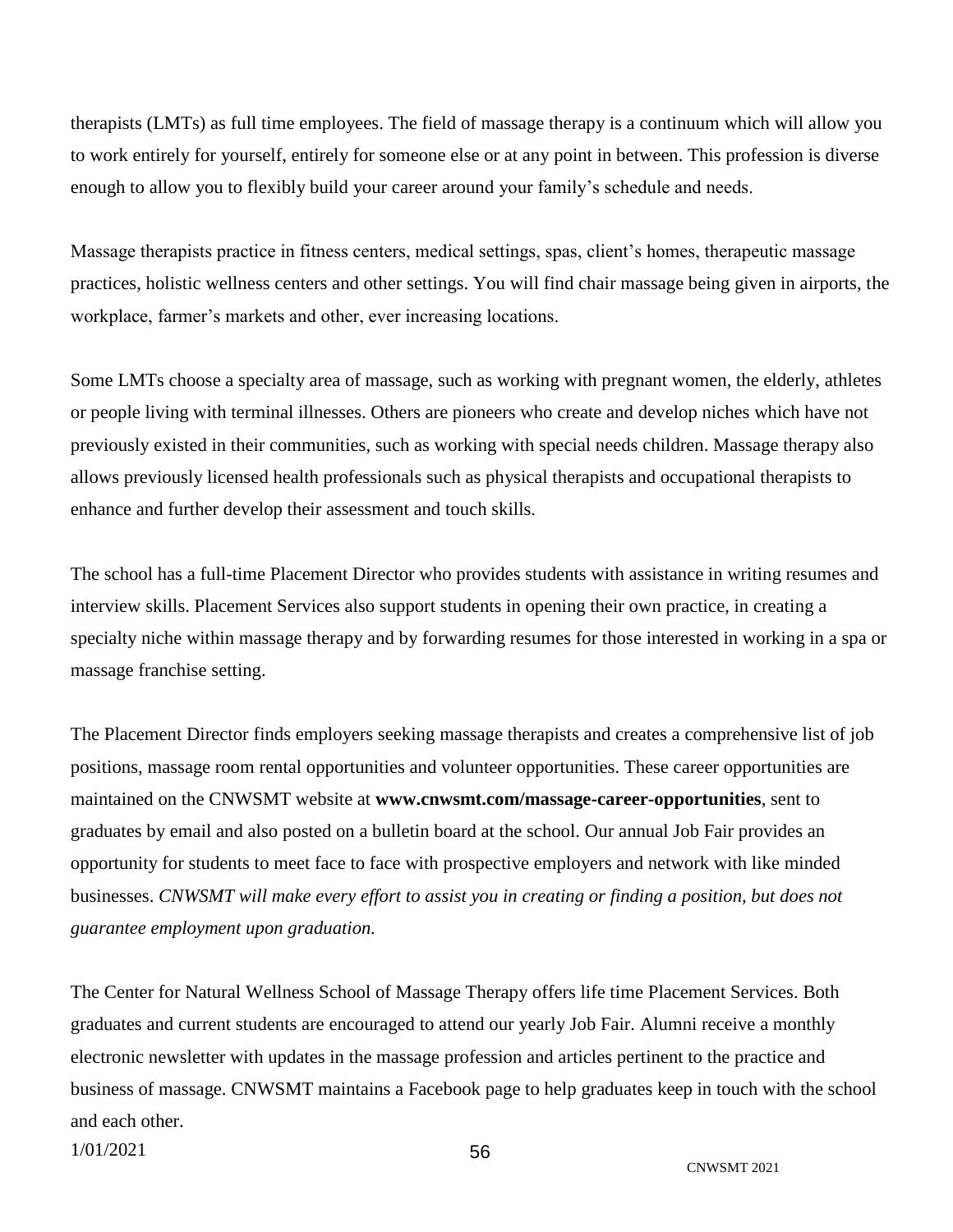The New York State Office of the Professions now mandates 36 state approved continuing education credits every 3 years in order to stay registered to practice. Alumni receive an ongoing list of our continuing education courses through available through the school's Red Pines Training Center.

#### <span id="page-56-0"></span>**Information on Licensure and National Certification**

New York State recognizes CNWSMT as a licensing qualifying program. Our program fulfills the New York State requirement divided as follows: 200 hours in anatomy and physiology and neurology, provided that a minimum of 50 hours of instruction is given in neurology; 150 hours in myology and/or kinesiology; 100 hours in general pathology; 75 hours in the subjects of hygiene, first aid; 150 hours in general theory and techniques in the fundamentals of western massage therapy and oriental massage therapy, provided that a minimum of 50 hours of instruction is given in both Swedish and Shiatsu. 325 hours of additional instruction and student practice in massage therapy techniques is also required.

The National Board Certification Exam for Therapeutic Massage and Bodywork was created by massage therapists and body workers. The intention was to both provide professional practitioners with a credential that can be recognized nationwide and to supply a unified national exam for states with varying massage practice laws. The Board that administers the exam is accredited by the National Commission for Certifying Agencies of the National Organization for Competency Assurance. The National Certification Exam is used by many states (excluding New York) in place of a state licensure exam.

Another licensing option for students looking to move out of state is to take the MBLEx (Massage Board Licensing Exam). This exam is administered by the Federation of State Massage Therapy Boards, whose mission it is to "ensure that the practice of massage therapy is provided to the public in a safe and effective manner". The MBLEx is also accepted by many state boards (again, excluding New York) to fulfill massage licensing qualifications.

If you would like to know more about the National Certification Exam, visit their website at **ncbtmb.com**. Information on the State Federation of Massage Board and the MBLEx can be found at **[fsmtb.org/about.html](http://www.fsmtb.org/about.html)**. Further information on licensing and credentialing is presented in the business development component of our program.

CNWSMT 2021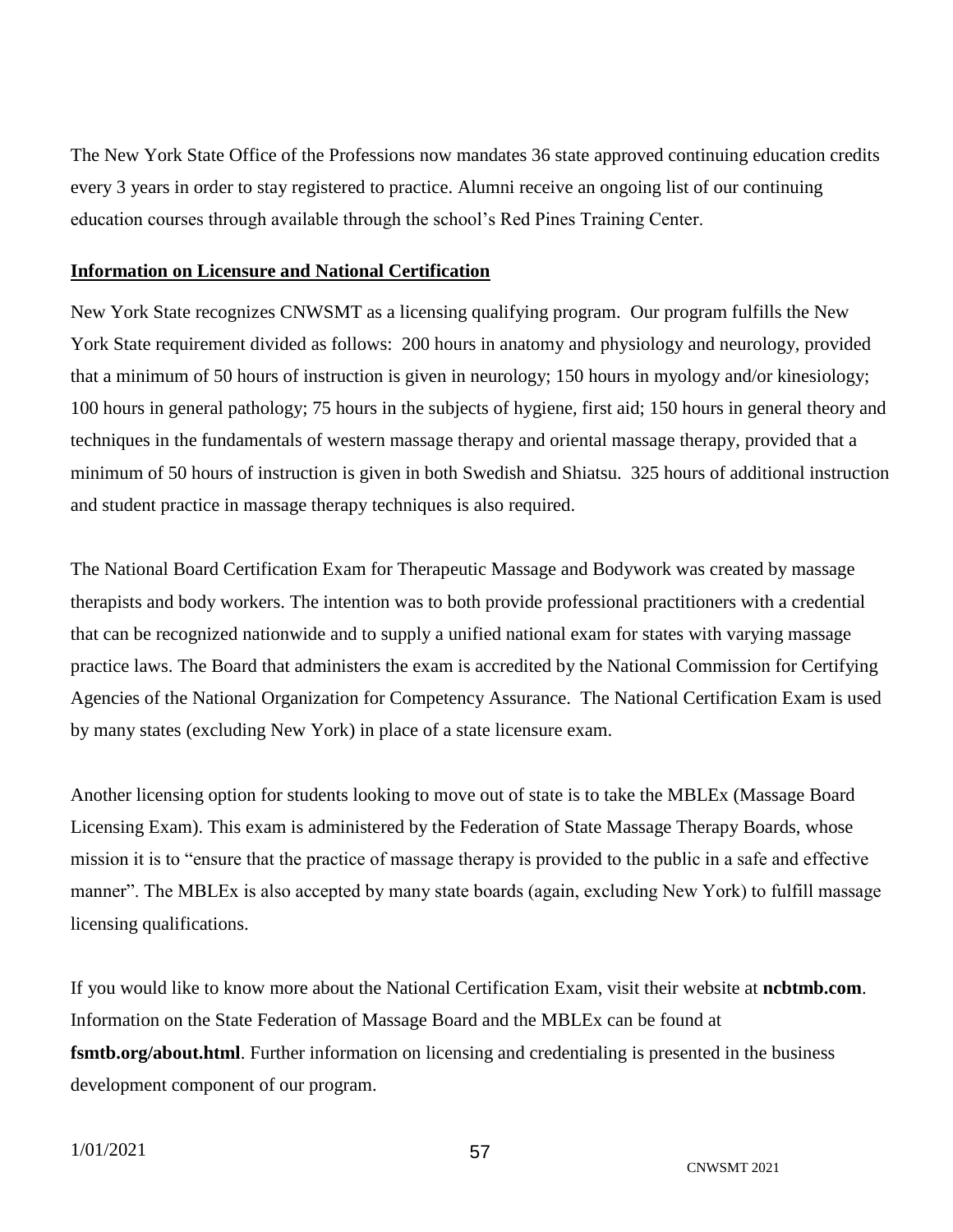#### <span id="page-57-0"></span>**SECTION 7: Student Clinic**

The purpose of the Student Clinic is to give our students the opportunity to use their knowledge and skills in a professional setting, while receiving guidance, support, and instruction from our clinic supervisors. We believe that the Student Clinic is one of the strongest and most valuable components of the training program. It is part of our commitment to providing our students with a high quality education. The Student Clinic helps students make the transition from trainee to professional practitioner by providing real clients in a clinic setting, where students utilize a formal intake process and bodywork techniques to treat clients. Students are required to demonstrate that they can integrate the various facts, ideas, and techniques they have learned in the classroom. Students are required to perform at least fifty sessions in clinic over the course of the program. Student's performance in the clinic is evaluated, and completion of all Student Clinic requirements is necessary for maintaining Satisfactory Academic Progress.

Prior to your first session in the clinic, students attend a clinic orientation class. Students learn about greeting clients, reviewing clients' files, administering the medical history/intake form, preparing the treatment area, interviewing the client and instructing the client about disrobing and their role in the session, and using SOAP charting to document what the client reports, what is observed, as well as the student's assessment and treatment plan. Students are also be prepared to request client feedback, and taught the process of obtaining client feedback, and how the feedback is used by the clinic supervisor to support students' learning process.

During the clinic orientation class, students also learn about clinic scheduling, finding a substitute in case of illness or emergency, and how to fulfill all clinic requirements. Please note that there is a \$40 fee for an unexcused absence in clinic and a \$3.00 charge for replacing lost clinic nametags.

#### <span id="page-57-1"></span>**SECTION 8: Other Programs and Activities of the School**

#### <span id="page-57-2"></span>**Community Service Program**

The school believes in the importance and benefits of community service. We provide our students with opportunities to experience the satisfaction of bringing the comfort of nurturing touch to people who do not typically have access to massage services. Students will be required to complete 12 hours of community service during the Program. They will have the opportunity to go into a local hospital or medical college, go to an AIDS drop-in center, nursing homes or a hospice setting, to perform massage on residents, patients, and staff. Students learn about working with community agencies and tailoring their massage techniques to

```
1/01/2021
```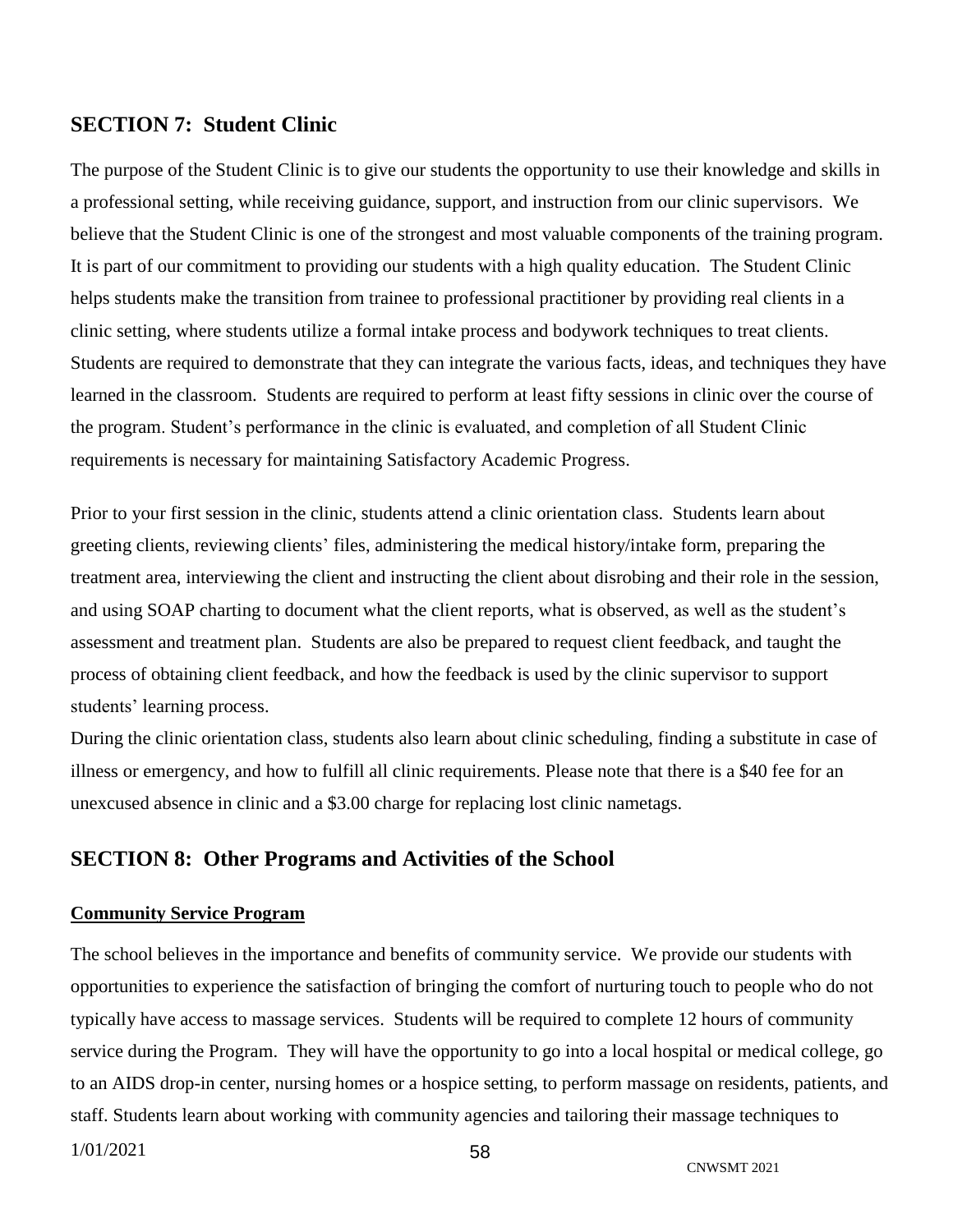unique circumstances and settings. We encourage our graduates to continue volunteering as a way of experiencing personal and professional enrichment, and as a method of contributing and networking in their communities.

#### <span id="page-58-0"></span>**Continuing Education**

CNWSMT's training program provides excellent preparation for long-term success in the field of massage therapy. We believe that true professionals must continually expand their knowledge and skills, and we provide continuing education programs at CNWMST, through Red Pines, designed to meet the needs of our graduates and other massage therapists for ongoing professional development. Some of the workshops are open only to students who have graduated from or completed a certain portion of our training program, and some workshops do not carry such prerequisites. Students are encouraged to take workshops to pursue various interests, so long as they have time and energy for additional work. A listing of available courses may be found on our website at http://www.cnwsmt.com/redpines.php. Graduates are encouraged to regularly set aside a portion of their income for taking workshops every year. Continuing education is required for registration renewal in New York State, renewal of American Massage Therapy Association membership and for re-certification with the National Certification Board for Therapeutic Massage and Bodywork.

#### <span id="page-58-1"></span>**Public Education, Public Events and Promotion of the Profession**

Massage therapy is still an emerging profession. As students will learn in the program, massage therapists continue to work very hard to earn and maintain the trust and respect of the general public and the established health care community. The school takes very seriously its responsibility to help educate the public about the school, our program, and the profession. Students are encouraged to participate in public events, to take full advantage of the opportunity to explain the benefits of massage therapy and demonstrate that massage therapy is a legitimate, effective form of health and personal care. With support and guidance from school personnel, students learn to become ambassadors for the profession and dynamic promoters of their own practice.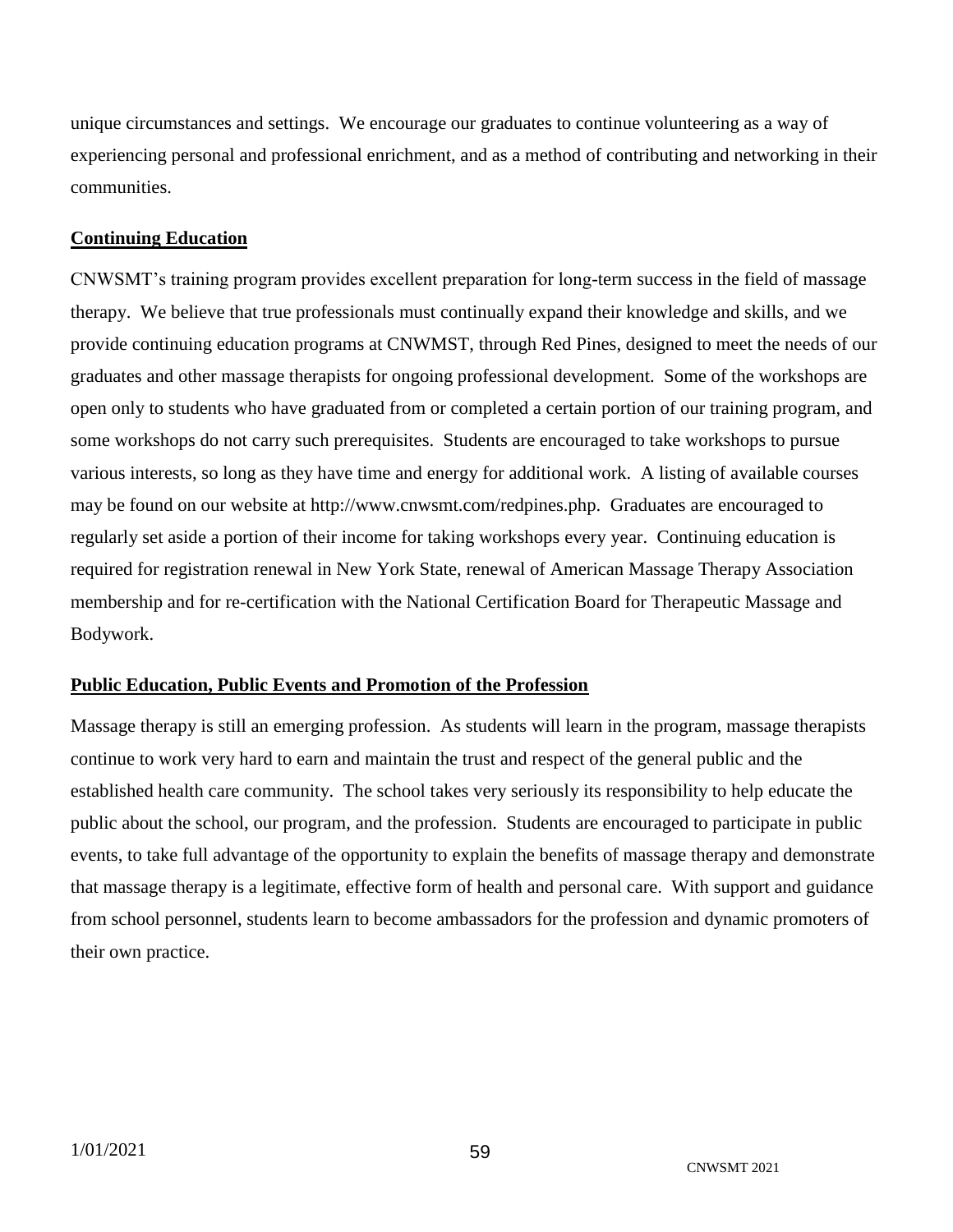## <span id="page-59-0"></span>**APPENDIX SAMPLE FORMS**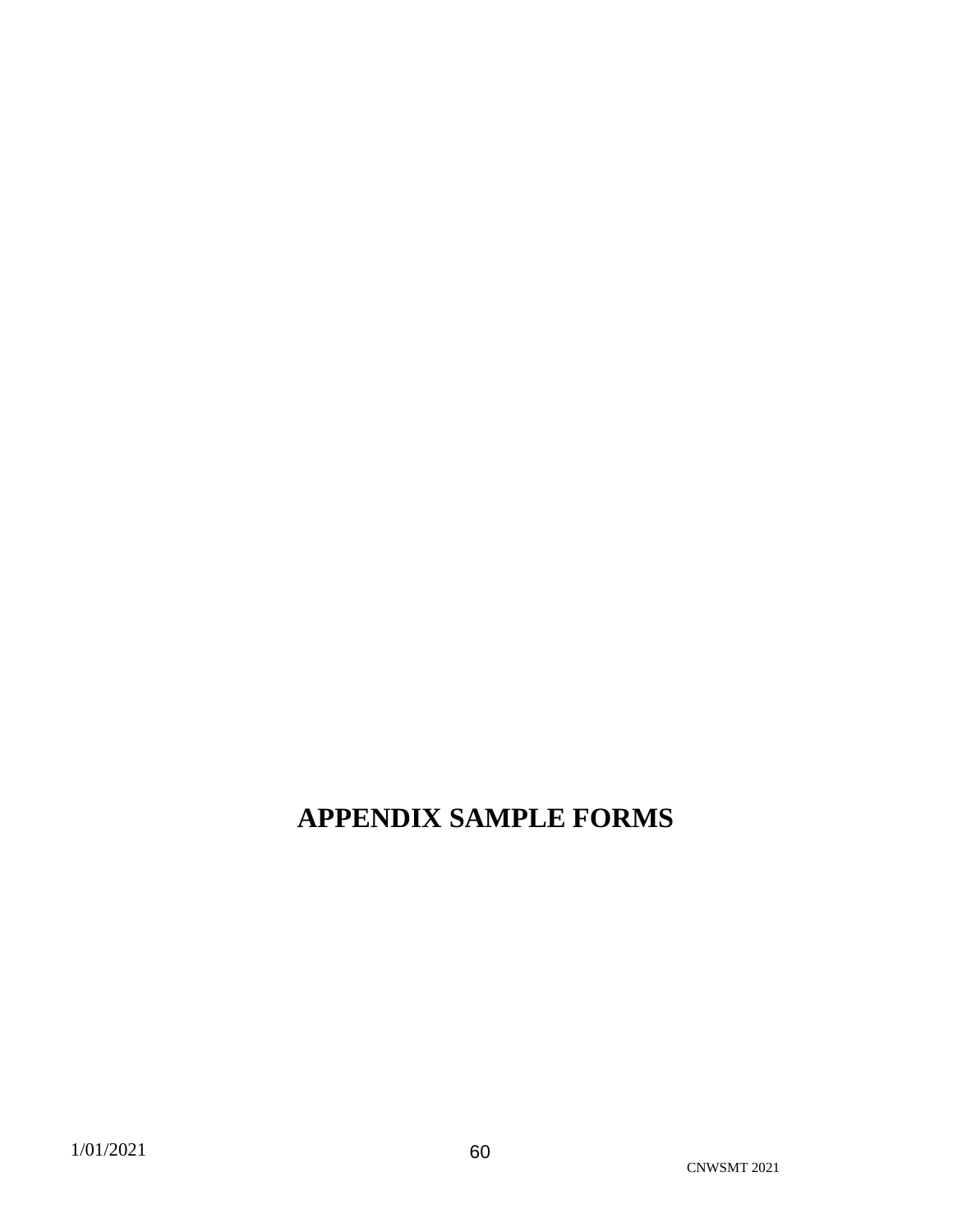#### <span id="page-60-0"></span>**CNWSMT LEARNING CONTRACT**

**If a student fails two quizzes or otherwise demonstrates academic difficulty, CNWSMT may require the student to complete and comply with the following learning contract. This contract directs the student to obtain the support and assistance noted below to help improve his or her academic success. Failure to comply with this contract is grounds for dismissal.**

| complete and obtain needed signatures on the weekly compliance form, and meet with The Dean of<br><b>Students each week.</b>                                                                                                           |  |
|----------------------------------------------------------------------------------------------------------------------------------------------------------------------------------------------------------------------------------------|--|
|                                                                                                                                                                                                                                        |  |
| <b>Required assistance:</b>                                                                                                                                                                                                            |  |
|                                                                                                                                                                                                                                        |  |
| Weekly tutorial(s) in (list courses)<br><u>Lateral contract of the substantial contract of the substantial contract of the substantial contract of the substantial contract of the substantial contract of the substantial contrac</u> |  |
|                                                                                                                                                                                                                                        |  |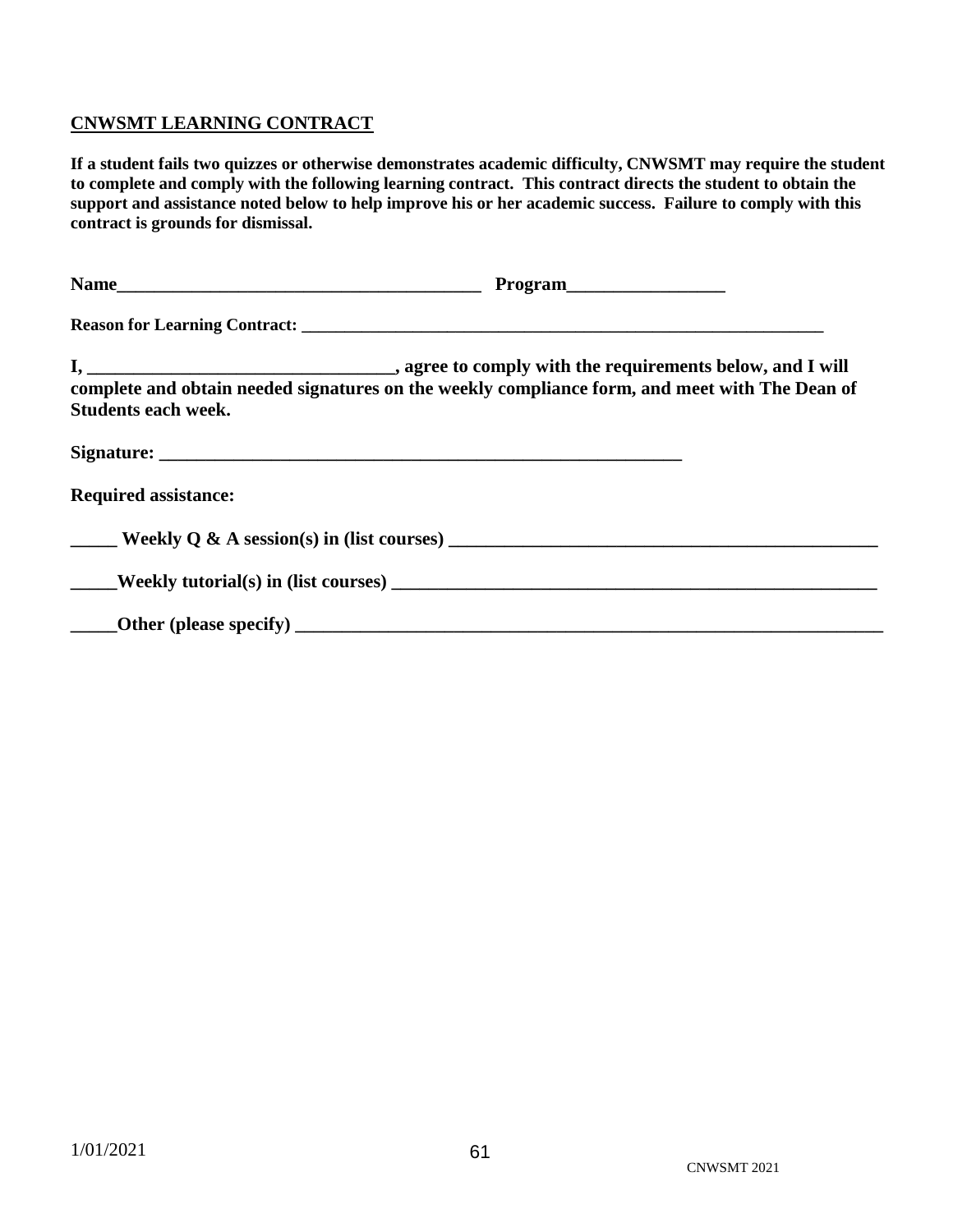#### **Weekly Compliance Documentation Form: Q & A Sessions attended:**

|                               | MYO Date: _______________. Signature of Instructor______________________________  |                                                                                |  |
|-------------------------------|-----------------------------------------------------------------------------------|--------------------------------------------------------------------------------|--|
|                               | FOM Date: _______________. Signature of Instructor______________________________  |                                                                                |  |
|                               | A & P Date: ________________. Signature of Instructor____________________________ |                                                                                |  |
|                               | SHIATSU Date: Signature of Instructor                                             |                                                                                |  |
|                               | OTHER Date: _______________. Signature of Instructor____________________________  |                                                                                |  |
| <b>Weekly Tutorial(s)</b>     |                                                                                   |                                                                                |  |
|                               |                                                                                   |                                                                                |  |
|                               |                                                                                   |                                                                                |  |
|                               |                                                                                   |                                                                                |  |
| <b>Study Skills Tutorial:</b> |                                                                                   |                                                                                |  |
|                               |                                                                                   |                                                                                |  |
|                               |                                                                                   | How have you done academically this week? Note any quizzes, tests, assignments |  |
|                               |                                                                                   |                                                                                |  |
|                               |                                                                                   |                                                                                |  |
|                               |                                                                                   |                                                                                |  |
| Notes:                        |                                                                                   |                                                                                |  |

**\*\*This form must be turned in each week to the Dean of Students, at your weekly meeting.**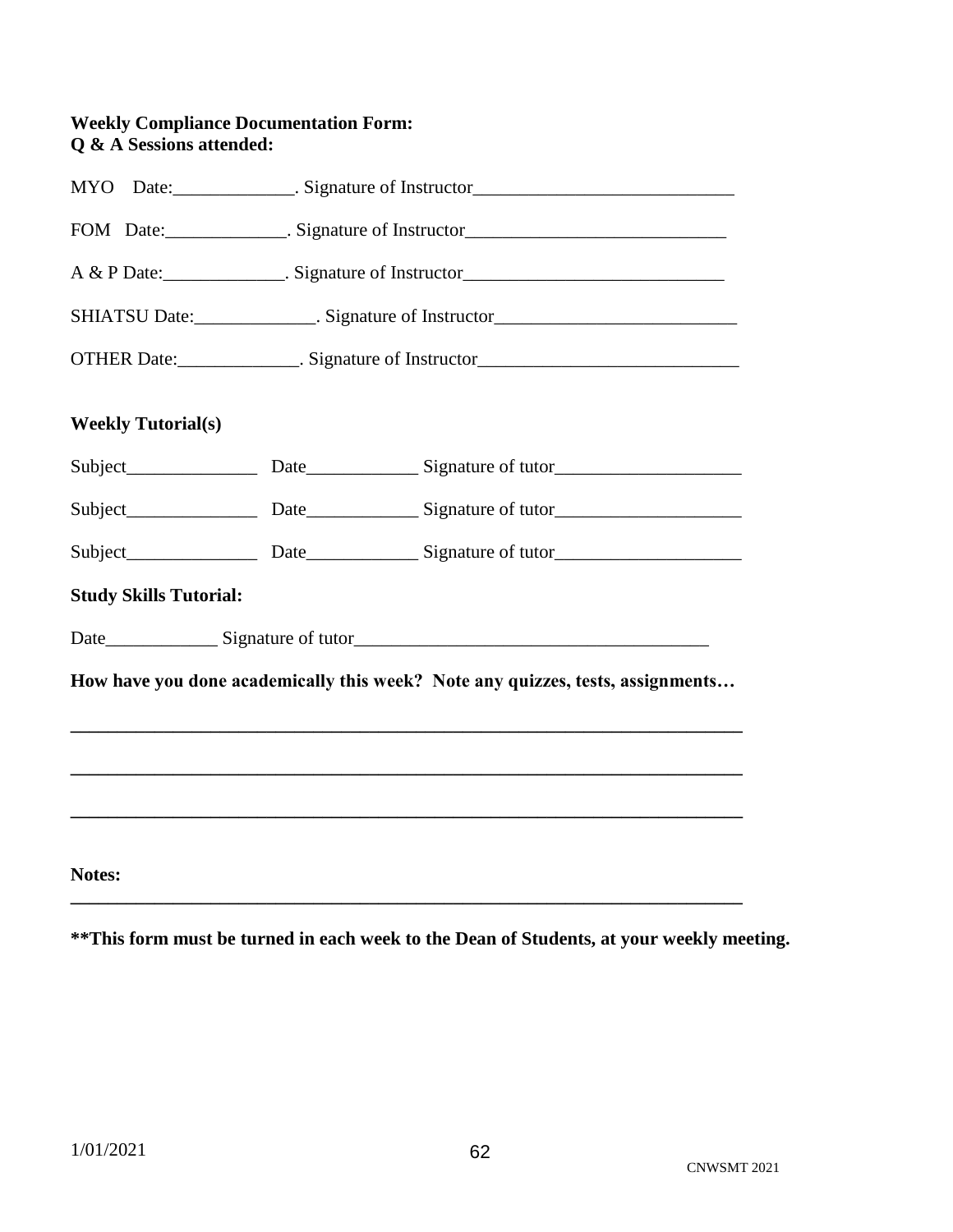#### **CNWSMT COMPLAINT FORM**

<span id="page-62-0"></span>Please complete this form so that we may appropriately respond to your complaint. Please answer the questions briefly yet completely.

All individuals involved in the complaint will be treated in a fair and unbiased manner. Your name will not be provided to any individuals involved in the situation, and all of the information regarding your complaint will be kept confidential, with the following exceptions:

- The individual(s) against whom the complaint is being registered will read your description of the occurrence, which shall not include your name
- The President may need to discuss the complaint with an attorney or other person qualified to give advice on the matter.

Your cooperation in submitting this information will allow the Executive Director to clearly understand the situation from your point of view. Any individuals who are directly involved in the situation will be given the opportunity to tell their sides of the story to the Executive Director before the Executive Director issues a decision on the matter.

When did the incident occur? Time of Day \_\_\_\_\_\_\_\_\_\_\_\_Date\_\_\_\_\_\_\_\_\_\_\_\_\_\_\_\_\_\_

Where did the incident occur?

If your complaint does not pertain to an event but to a situation or ongoing condition, describe the environment and the time frame in which the situation or condition arose:

List the individuals who were present and/or involved in the incident, situation or condition:

| Name | Title/Position/Role |
|------|---------------------|
| Name | Title/Position/Role |
| Name | Title/Position/Role |

\_\_\_\_\_\_\_\_\_\_\_\_\_\_\_\_\_\_\_\_\_\_\_\_\_\_\_\_\_\_\_\_\_\_\_\_\_\_\_\_\_\_\_\_\_\_\_\_\_\_\_\_\_\_\_\_\_\_\_\_\_\_\_\_\_\_\_\_\_\_\_\_\_\_\_\_\_\_\_\_\_\_\_\_\_\_\_ \_\_\_\_\_\_\_\_\_\_\_\_\_\_\_\_\_\_\_\_\_\_\_\_\_\_\_\_\_\_\_\_\_\_\_\_\_\_\_\_\_\_\_\_\_\_\_\_\_\_\_\_\_\_\_\_\_\_\_\_\_\_\_\_\_\_\_\_\_\_\_\_\_\_\_\_\_\_\_\_\_\_\_\_\_\_\_ \_\_\_\_\_\_\_\_\_\_\_\_\_\_\_\_\_\_\_\_\_\_\_\_\_\_\_\_\_\_\_\_\_\_\_\_\_\_\_\_\_\_\_\_\_\_\_\_\_\_\_\_\_\_\_\_\_\_\_\_\_\_\_\_\_\_\_\_\_\_\_\_\_\_\_\_\_\_\_\_\_\_\_\_\_\_\_ \_\_\_\_\_\_\_\_\_\_\_\_\_\_\_\_\_\_\_\_\_\_\_\_\_\_\_\_\_\_\_\_\_\_\_\_\_\_\_\_\_\_\_\_\_\_\_\_\_\_\_\_\_\_\_\_\_\_\_\_\_\_\_\_\_\_\_\_\_\_\_\_\_\_\_\_\_\_\_\_\_\_\_\_\_\_\_ \_\_\_\_\_\_\_\_\_\_\_\_\_\_\_\_\_\_\_\_\_\_\_\_\_\_\_\_\_\_\_\_\_\_\_\_\_\_\_\_\_\_\_\_\_\_\_\_\_\_\_\_\_\_\_\_\_\_\_\_\_\_\_\_\_\_\_\_\_\_\_\_\_\_\_\_\_\_\_\_\_\_\_\_\_\_\_

\_\_\_\_\_\_\_\_\_\_\_\_\_\_\_\_\_\_\_\_\_\_\_\_\_\_\_\_\_\_\_\_\_\_\_\_\_\_\_\_\_\_\_\_\_\_\_\_\_\_\_\_\_\_\_\_\_\_\_\_\_\_\_\_\_\_\_\_\_\_\_\_\_\_\_\_\_\_\_\_\_\_\_\_\_\_\_ \_\_\_\_\_\_\_\_\_\_\_\_\_\_\_\_\_\_\_\_\_\_\_\_\_\_\_\_\_\_\_\_\_\_\_\_\_\_\_\_\_\_\_\_\_\_\_\_\_\_\_\_\_\_\_\_\_\_\_\_\_\_\_\_\_\_\_\_\_\_\_\_\_\_\_\_\_\_\_\_\_\_\_\_\_\_\_ \_\_\_\_\_\_\_\_\_\_\_\_\_\_\_\_\_\_\_\_\_\_\_\_\_\_\_\_\_\_\_\_\_\_\_\_\_\_\_\_\_\_\_\_\_\_\_\_\_\_\_\_\_\_\_\_\_\_\_\_\_\_\_\_\_\_\_\_\_\_\_\_\_\_\_\_\_\_\_\_\_\_\_\_\_\_\_ \_\_\_\_\_\_\_\_\_\_\_\_\_\_\_\_\_\_\_\_\_\_\_\_\_\_\_\_\_\_\_\_\_\_\_\_\_\_\_\_\_\_\_\_\_\_\_\_\_\_\_\_\_\_\_\_\_\_\_\_\_\_\_\_\_\_\_\_\_\_\_\_\_\_\_\_\_\_\_\_\_\_\_\_\_\_\_ \_\_\_\_\_\_\_\_\_\_\_\_\_\_\_\_\_\_\_\_\_\_\_\_\_\_\_\_\_\_\_\_\_\_\_\_\_\_\_\_\_\_\_\_\_\_\_\_\_\_\_\_\_\_\_\_\_\_\_\_\_\_\_\_\_\_\_\_\_\_\_\_\_\_\_\_\_\_\_\_\_\_\_\_\_\_\_

\_\_\_\_\_\_\_\_\_\_\_\_\_\_\_\_\_\_\_\_\_\_\_\_\_\_\_\_\_\_\_\_\_\_\_\_\_\_\_\_\_\_\_\_\_\_\_\_\_\_\_\_\_\_\_\_\_\_\_\_\_\_\_\_\_\_\_\_\_\_\_\_\_\_\_\_\_\_

\_\_\_\_\_\_\_\_\_\_\_\_\_\_\_\_\_\_\_\_\_\_\_\_\_\_\_\_\_\_\_\_\_\_\_\_\_\_\_\_\_\_\_\_\_\_\_\_\_\_\_\_\_\_\_\_\_\_\_\_\_\_\_\_\_\_\_\_\_\_\_\_\_\_\_\_\_\_\_\_\_\_\_\_\_\_\_ \_\_\_\_\_\_\_\_\_\_\_\_\_\_\_\_\_\_\_\_\_\_\_\_\_\_\_\_\_\_\_\_\_\_\_\_\_\_\_\_\_\_\_\_\_\_\_\_\_\_\_\_\_\_\_\_\_\_\_\_\_\_\_\_\_\_\_\_\_\_\_\_\_\_\_\_\_\_\_\_\_\_\_\_\_\_\_

Describe the incident, situation or condition:

Explain what you believe was wrong or inappropriate or unfair: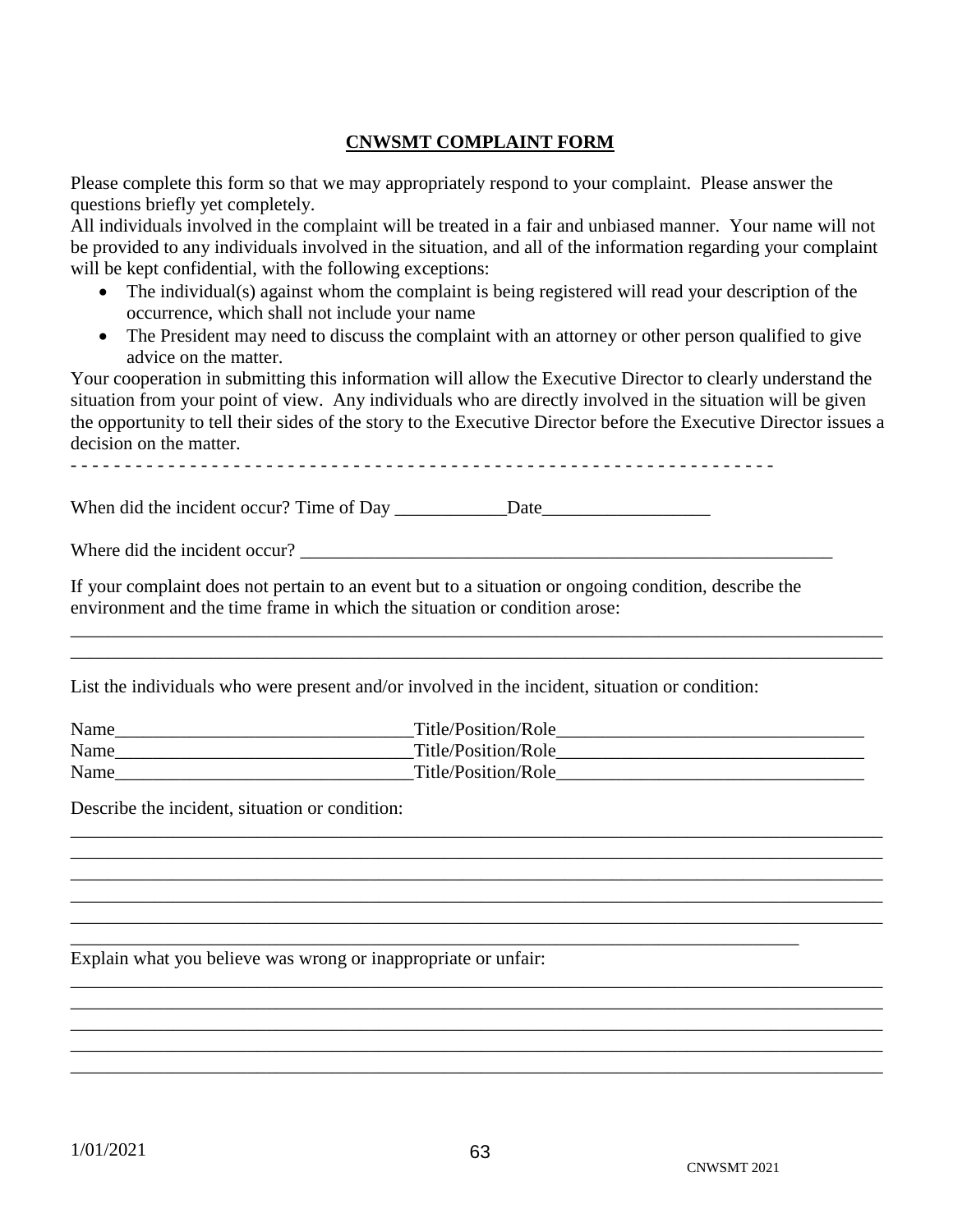#### **Additional Comments:**

The above statements are true and complete to the best of my knowledge.

Typed or Printed Name

Signature

Telephone Number(s)

Date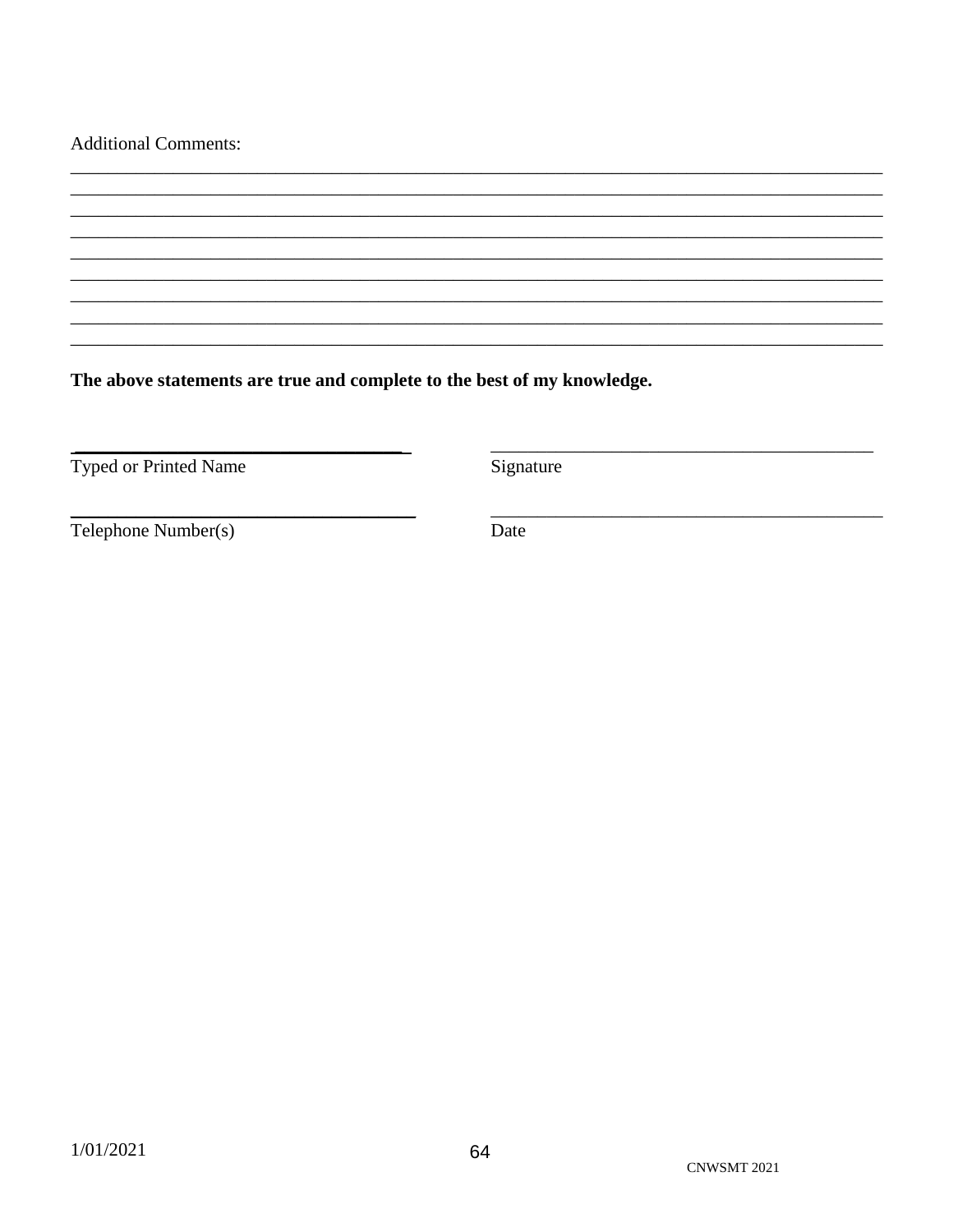#### **COMPLAINT RESPONSE FORM**

<span id="page-64-0"></span>You have been given information regarding a complaint that has been filed concerning a situation or incident in which you may have been involved. To give you a full opportunity to respond to the complaint and tell your side of the story, you are expected to complete this form. Please make your answers brief yet complete. Make sure to place your signature and the date on the second page of this form.

All of the information and material regarding the complaint and your response to the complaint shall be kept confidential, except for the fact that the School Director may choose to consult an attorney and/or an individual with expertise related to the complaint.

The Executive Director will treat all individuals involved in this matter in a fair and impartial manner. All points of view will be equally considered. When the Executive Director has reviewed all information and spoken with all involved individuals, the Executive Director shall issue a decision. You will promptly be informed of the decision.

| Name                                                                                                                                                                                              | Evening<br><u>Evening</u> |  |
|---------------------------------------------------------------------------------------------------------------------------------------------------------------------------------------------------|---------------------------|--|
|                                                                                                                                                                                                   |                           |  |
|                                                                                                                                                                                                   |                           |  |
| If the complaint does not pertain to an event but to a situation or ongoing condition, please describe the<br>environment and the time frame in which the situation or condition may have arisen: |                           |  |
|                                                                                                                                                                                                   |                           |  |
|                                                                                                                                                                                                   |                           |  |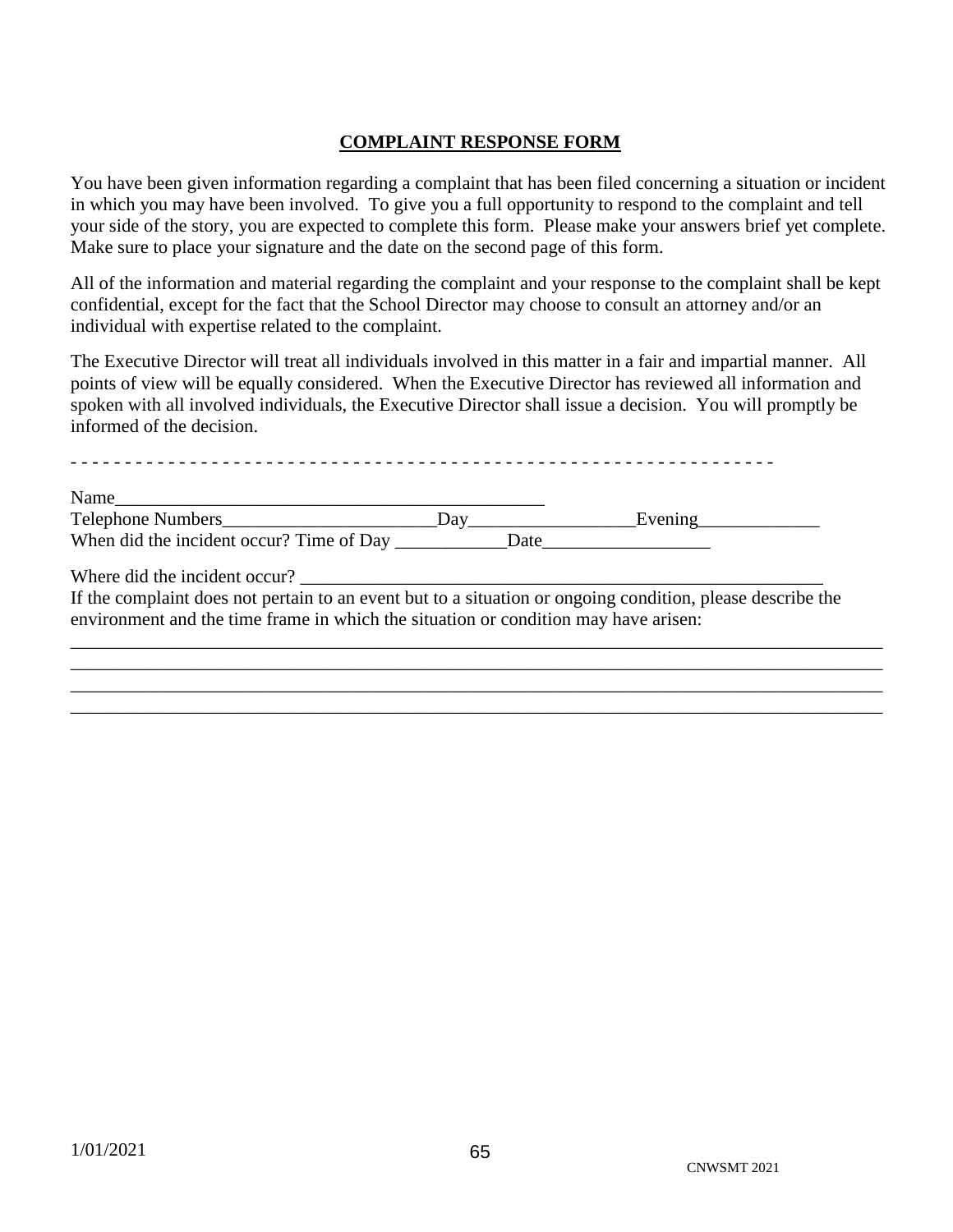List the individuals who were present and/or involved in the incident, situation or condition:

| Name | Title/Position/Role |
|------|---------------------|
| Name | Title/Position/Role |
| Name | Title/Position/Role |

Describe the incident, situation or condition:

If your description of the incident, situation or condition seems to differ from that of the person who submitted the complaint, please list and give reasons for the apparent differences\_\_\_\_\_\_\_\_

Other Comments: (attach additional page(s) if necessary)

The above statements are true and accurate to the best of my knowledge.

Typed or Printed Name

Signature

Telephone Number(s)

Date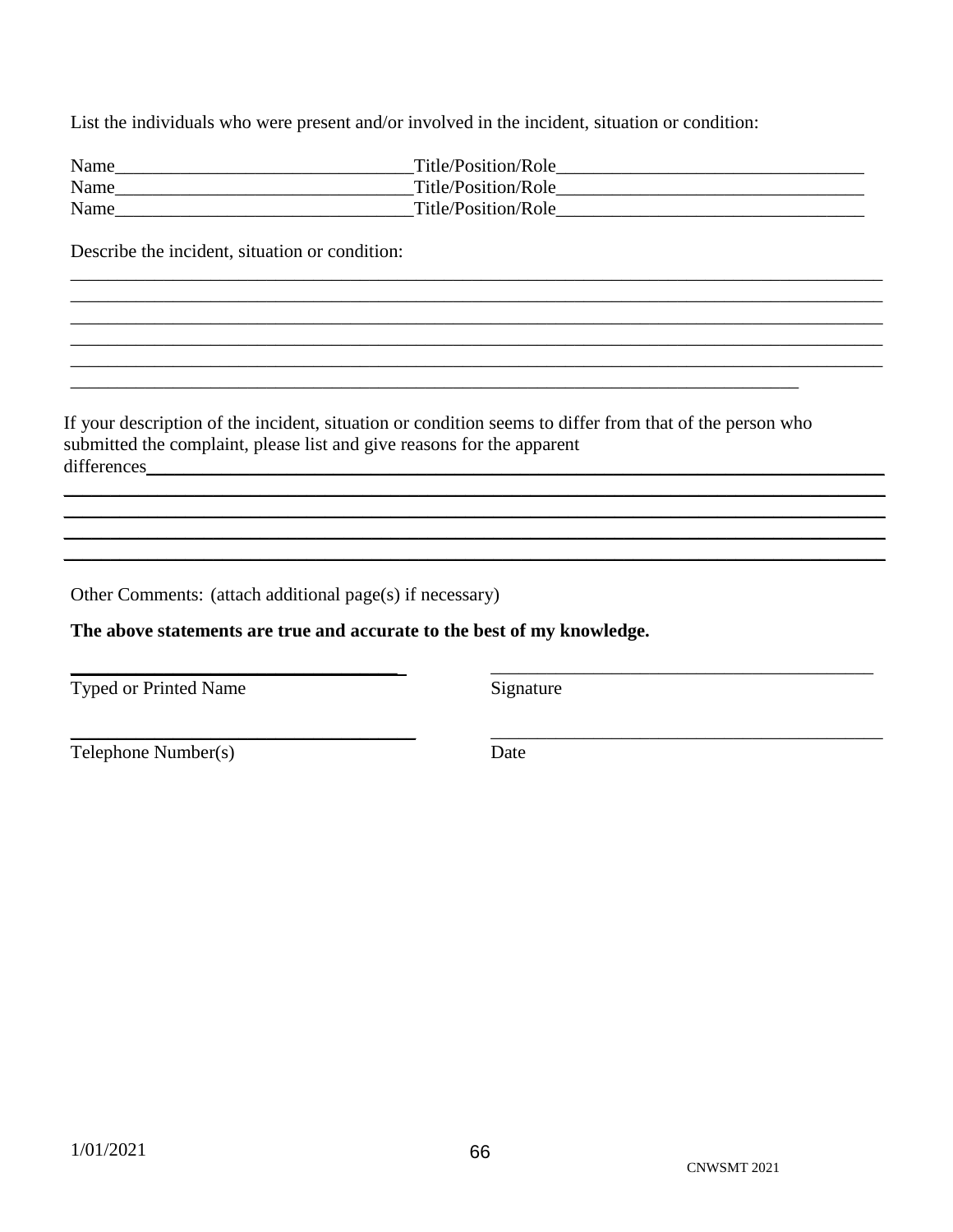#### <span id="page-66-0"></span>**CONSENT TO RELEASE MATERIALS TO PROSPECTIVE EMPLOYERS**

Student or Graduate Name

Graduation Date

Telephone Numbers

Daytime Evening

I would like to receive job placement assistance. I give permission for school personnel to release the following items from my student and/or graduate file to prospective employers:

- \_ Name
- Social security number
- $Citizenship$
- Street address and/or P.O. Box
- Telephone number(s)
- E-mail address
- \_ Transcript
- Narrative evaluations written by instructors
- \_ Scores on written tests
- Scores on practical (hands-on) tests
- Feedback and comments from student clinic clients
- Feedback and comments from clients who received practice sessions from me during off-site events
- Learning activities including athletic events, internships, and community service projects.
- \_ Material written by me in fulfillment of homework assignments related to business/career development classes, describing my interests and my career plans

Other materials:

| Signature                                     | Date                 |
|-----------------------------------------------|----------------------|
| Student Name: ______________________________  | Student's Program    |
| Faculty/Staff name __________________________ | Date: ______________ |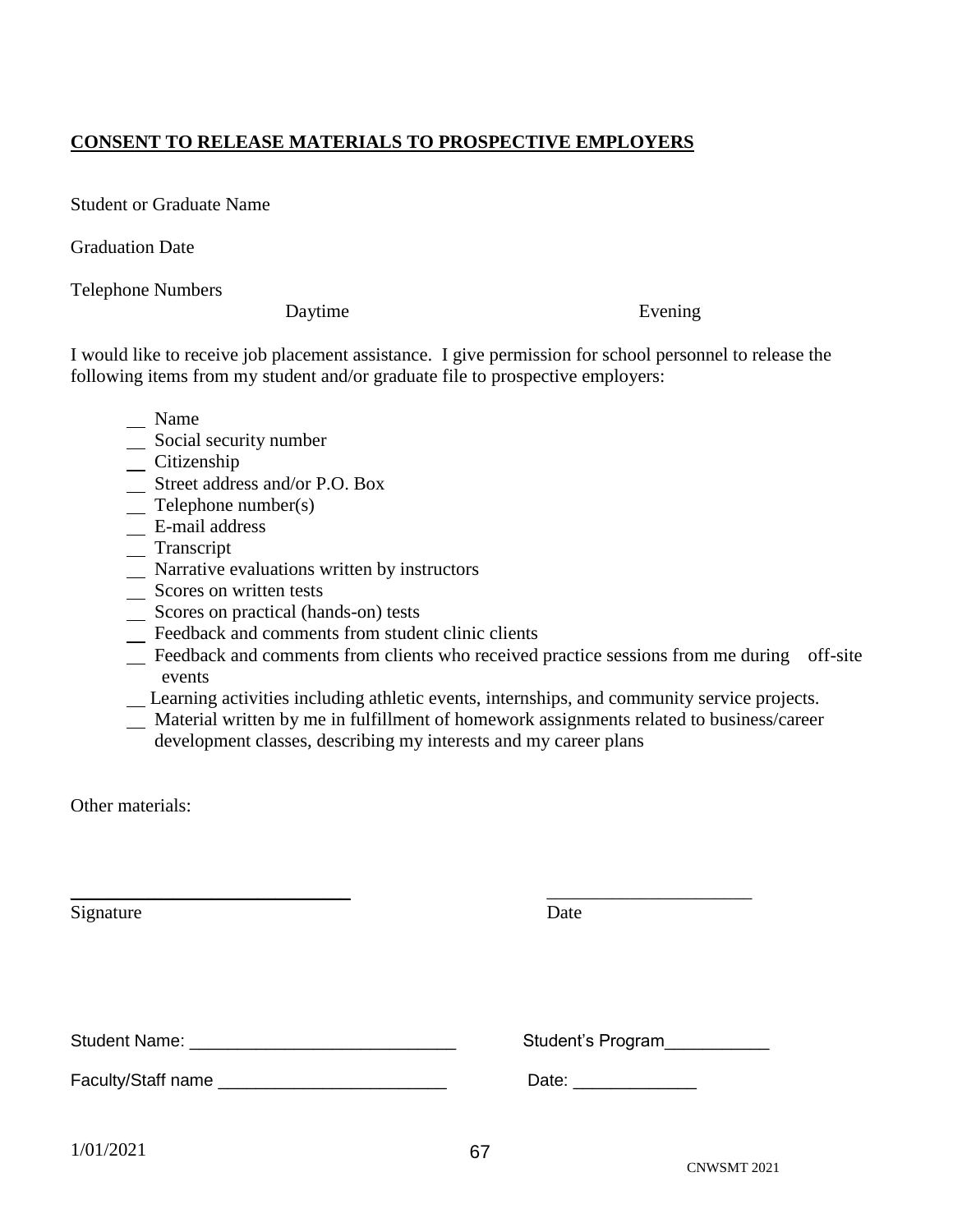## **CNWSMT: Professional Qualities Assessment Form**

<span id="page-67-0"></span>Certain skills and attributes are necessary to be successful in the profession of massage therapy. In particular, these include:

- excellent communication skills
- personal accountability and responsibility
- ethical practice
- good hygiene
- the ability to connect and be present with others

CNWSMT considers these attributes and skills to be *as* important as academic knowledge and the development of excellent bodywork. The ability to attract and retain clients and make a living doing massage is dependent upon being skillful in each of these areas.

We support all students in developing and refining these skills by giving you clear and direct feedback about how you are doing in each area.

## **The faculty/staff will provide feedback students in each of the categories, by writing one positive comment, and one suggestion for improvement.**

CNWSMT protocol for use of PQA's

- All faculty members who teach a course that is over 100 hours will complete a PQA form for all students.
- Each faculty member, regardless of courses taught, is required to observe students and complete a PQA form whenever s/he has a concern about students' professional qualities.
- A student maybe required to meet with staff, faculty or administration to discuss a PQA form.
- If a student receives a PQA form which notes that a meeting is required, the student may be required to participate in a follow up meeting to discuss improvement in professionalism. If a student is unable or unwilling to address concerns raised in a PQA form, the student may face disciplinary action.
- If a student considers the PQA assessment to be inaccurate, she or he may ask for a review from the Executive Director.